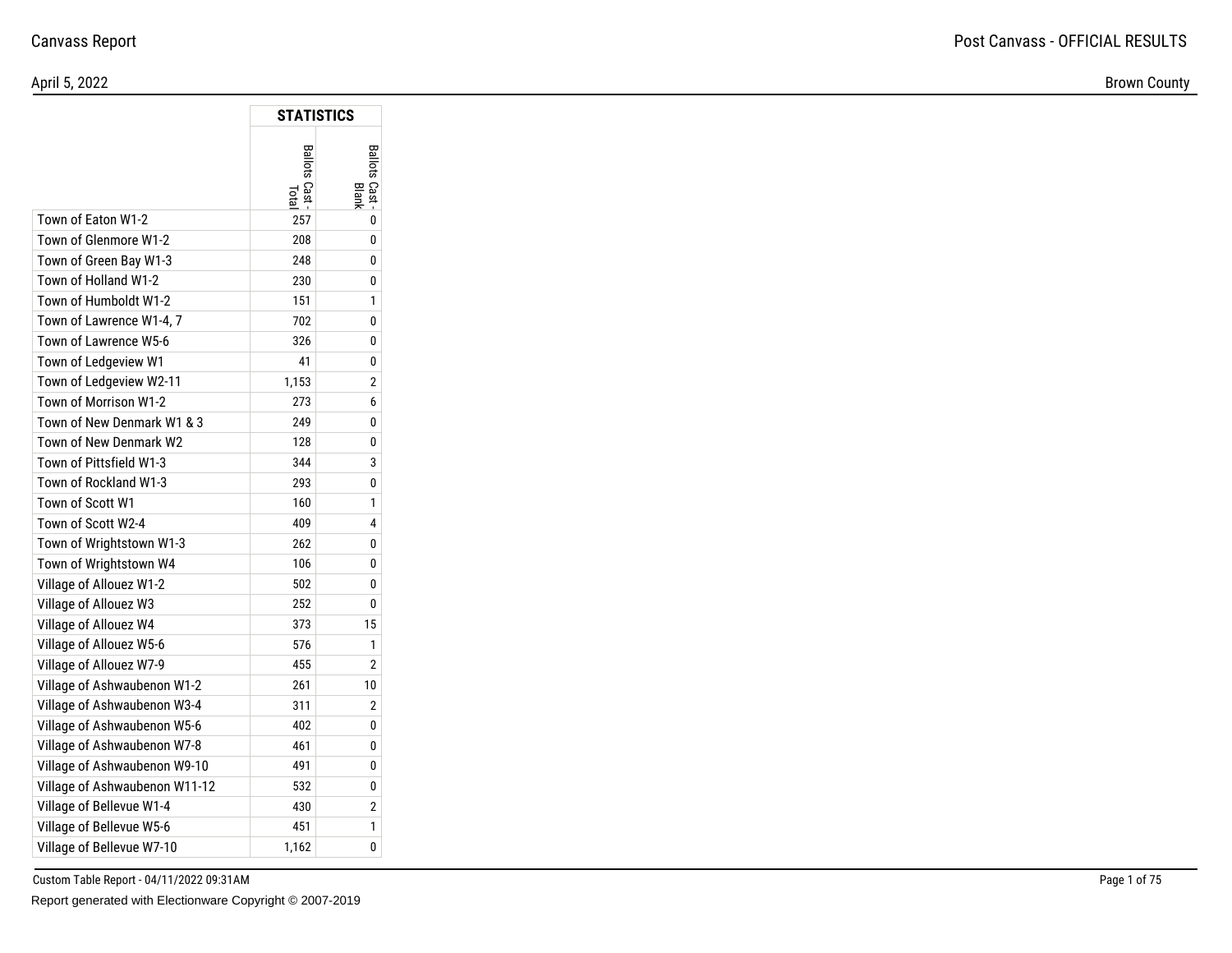Brown County

|                             | STATISTICS                         |                         |
|-----------------------------|------------------------------------|-------------------------|
|                             | <b>Ballots Cast</b><br><b>Tota</b> | Ballots Cast -<br>Blank |
| Village of Denmark W1-3     | 465                                | $\overline{2}$          |
| Village of Hobart W1-2, 4-5 | 478                                | 0                       |
| Village of Hobart W3 & 6    | 345                                | 0                       |
| Village of Hobart W7        | 175                                | 0                       |
| Village of Hobart W8-11     | 402                                | 0                       |
| Village of Howard W1-2      | 261                                | 0                       |
| Village of Howard W3-4      | 180                                | 1                       |
| Village of Howard W5-6      | 280                                | 1                       |
| Village of Howard W7-8      | 374                                | 1                       |
| Village of Howard W9-10     | 356                                | 1                       |
| Village of Howard W11-12    | 234                                | 2                       |
| Village of Howard W13-14    | 355                                | 0                       |
| Village of Howard W15       | 175                                | 0                       |
| Village of Howard W16       | 240                                | 0                       |
| Village of Howard W17       | 137                                | 0                       |
| Village of Howard W18       | 142                                | 1                       |
| Village of Howard W19       | 110                                | 0                       |
| Village of Pulaski W1-3, 6  | 455                                | 0                       |
| Village of Suamico W1-3     | 645                                | 1                       |
| Village of Suamico W4, 6    | 512                                | 2                       |
| Village of Suamico W5       | 348                                | 1                       |
| Village of Suamico W7-9     | 671                                | 1                       |
| Village of Wrightstown W1-3 | 381                                | 0                       |
| City of De Pere W1-3, 5     | 849                                | 0                       |
| City of De Pere W4          | 291                                | 0                       |
| City of De Pere W6-9        | 1,062                              | 0                       |
| City of De Pere W10-16      | 580                                | 1                       |
| City of De Pere W17-19      | 498                                | 0                       |
| City of De Pere W20-23      | 434                                | 0                       |
| City of Green Bay W1        | 5                                  | 0                       |
| City of Green Bay W2        | 667                                | 0                       |
| City of Green Bay W3        | 76                                 | 0                       |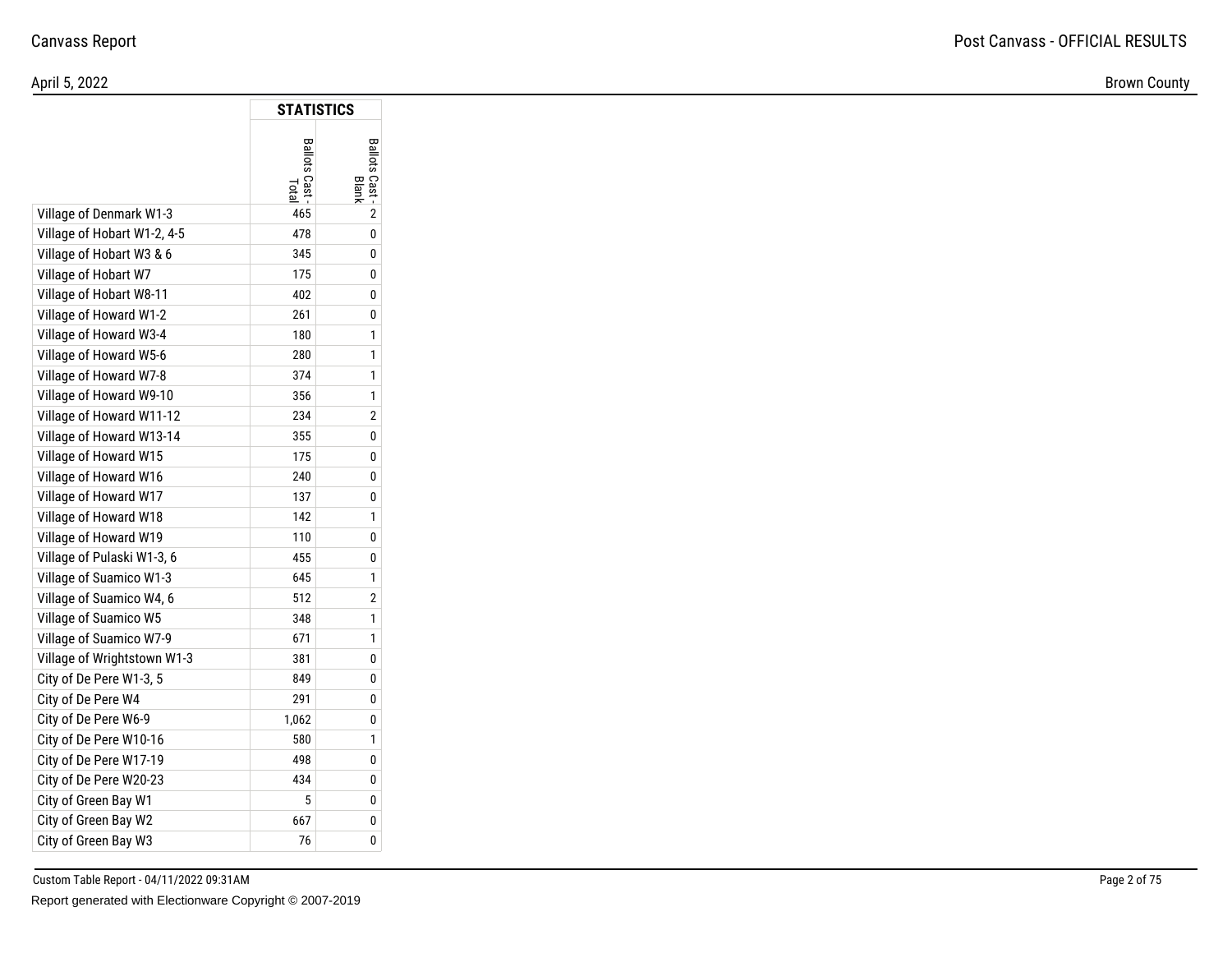Brown County

|                       | <b>STATISTICS</b> |                         |
|-----------------------|-------------------|-------------------------|
|                       | Ballots Cast      | Ballots Cast -<br>Blank |
| City of Green Bay W4  | 463               | 0                       |
| City of Green Bay W5  | 275               | 0                       |
| City of Green Bay W6  | 572               | 0                       |
| City of Green Bay W7  | 680               | 1                       |
| City of Green Bay W8  | 485               | 3                       |
| City of Green Bay W9  | 335               | 0                       |
| City of Green Bay W10 | 303               | 1                       |
| City of Green Bay W11 | 269               | 0                       |
| City of Green Bay W12 | 147               | 0                       |
| City of Green Bay W13 | 251               | 0                       |
| City of Green Bay W14 | 341               | 1                       |
| City of Green Bay W15 | 474               | 1                       |
| City of Green Bay W16 | 394               | 1                       |
| City of Green Bay W17 | 141               | 0                       |
| City of Green Bay W18 | 231               | 0                       |
| City of Green Bay W19 | 192               | 0                       |
| City of Green Bay W20 | 259               | 0                       |
| City of Green Bay W21 | 235               | 0                       |
| City of Green Bay W22 | 121               | 0                       |
| City of Green Bay W23 | 30                | 0                       |
| City of Green Bay W24 | 54                | 0                       |
| City of Green Bay W25 | 135               | 0                       |
| City of Green Bay W26 | 207               | 0                       |
| City of Green Bay W27 | 193               | 0                       |
| City of Green Bay W28 | 219               | 1                       |
| City of Green Bay W29 | 110               | 0                       |
| City of Green Bay W30 | 120               | 0                       |
| City of Green Bay W31 | 280               | 0                       |
| City of Green Bay W32 | 286               | 0                       |
| City of Green Bay W33 | 178               | 0                       |
| City of Green Bay W34 | 264               | 0                       |
| City of Green Bay W35 | 193               | 0                       |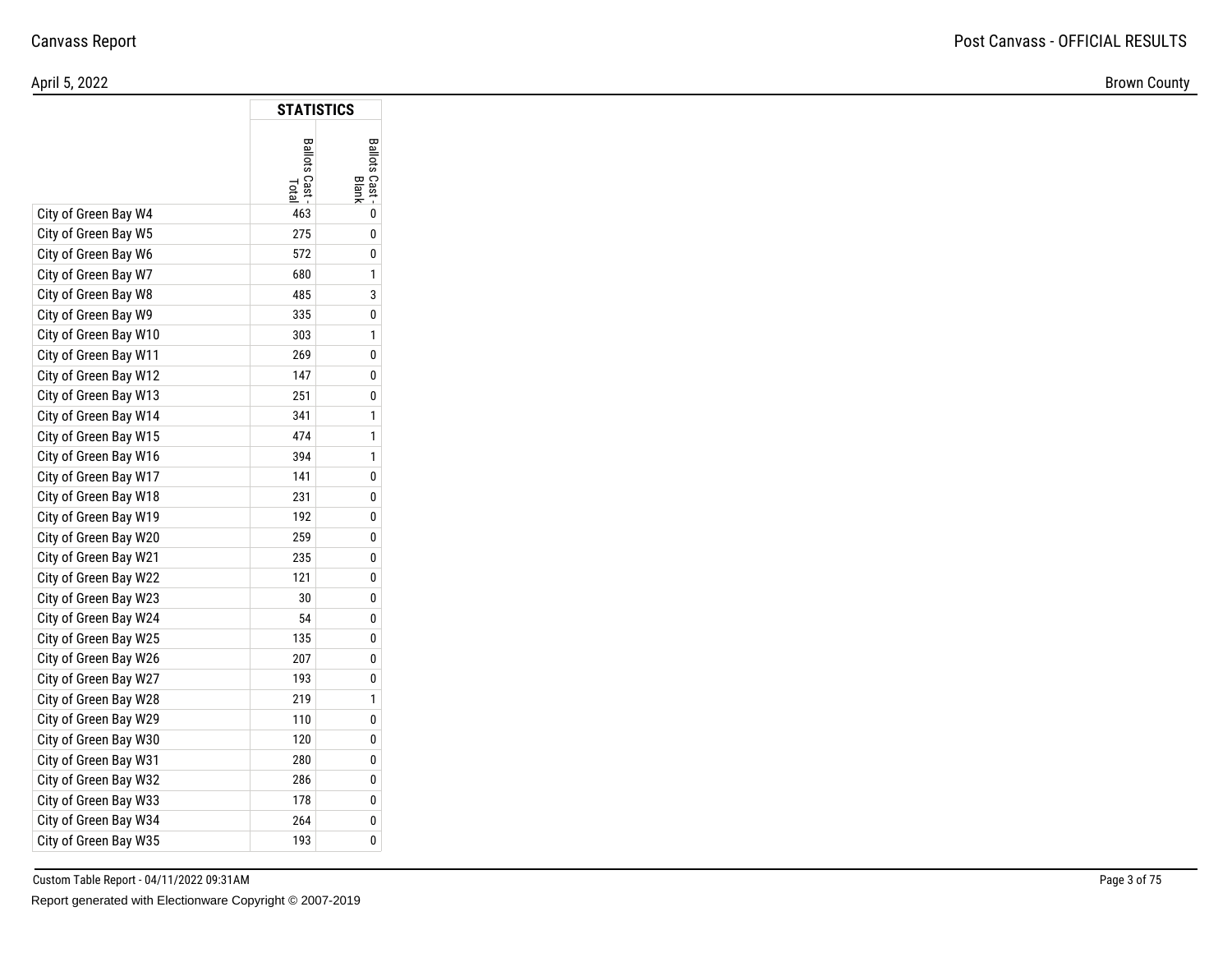Brown County

|                       | <b>STATISTICS</b>       |                                       |
|-----------------------|-------------------------|---------------------------------------|
|                       | Ballots<br>Cast<br>Tota | Ballots<br>Cast <sup>1</sup><br>Blank |
| City of Green Bay W36 | 260                     | 1                                     |
| City of Green Bay W37 | 257                     | 0                                     |
| City of Green Bay W38 | 362                     | 0                                     |
| City of Green Bay W39 | 248                     | 0                                     |
| City of Green Bay W40 | 176                     | 0                                     |
| City of Green Bay W41 | 141                     | 0                                     |
| City of Green Bay W42 | 565                     | 0                                     |
| City of Green Bay W43 | 358                     | 0                                     |
| City of Green Bay W44 | 186                     | 0                                     |
| City of Green Bay W45 | 462                     | 1                                     |
| City of Green Bay W46 | 225                     | 0                                     |
| City of Green Bay W47 | 509                     | 0                                     |
| <b>Totals</b>         | 36,568                  | 76                                    |

|                            |                |                 | <b>Court of Appeals Judge, District 3</b> |           |            |               |
|----------------------------|----------------|-----------------|-------------------------------------------|-----------|------------|---------------|
|                            |                |                 | VOTE FOR 1                                |           |            |               |
|                            |                |                 | 108 of 108 Precincts Reporting            |           |            |               |
|                            | Thomas M. Hruz | Write-in Totals | <b>Total Votes</b><br>Cast                | Overvotes | Undervotes | Contest Total |
| Town of Eaton W1-2         | 191            | 4               | 195                                       | 0         | 62         | 257           |
| Town of Glenmore W1-2      | 162            | 0               | 162                                       | 0         | 46         | 208           |
| Town of Green Bay W1-3     | 212            | 0               | 212                                       | 0         | 36         | 248           |
| Town of Holland W1-2       | 170            | 0               | 170                                       | 0         | 60         | 230           |
| Town of Humboldt W1-2      | 131            | 1               | 132                                       | 0         | 19         | 151           |
| Town of Lawrence W1-4, 7   | 552            | 3               | 555                                       | 0         | 147        | 702           |
| Town of Lawrence W5-6      | 250            | $\overline{2}$  | 252                                       | 0         | 74         | 326           |
| Town of Ledgeview W1       | 32             | 0               | 32                                        | 0         | g          | 41            |
| Town of Ledgeview W2-11    | 872            | 5               | 877                                       | 1         | 275        | 1,153         |
| Town of Morrison W1-2      | 193            | 1               | 194                                       | 0         | 79         | 273           |
| Town of New Denmark W1 & 3 | 190            | 4               | 194                                       | 0         | 55         | 249           |
| Town of New Denmark W2     | 104            | 0               | 104                                       | 0         | 24         | 128           |

Custom Table Report - 04/11/2022 09:31AM

Report generated with Electionware Copyright © 2007-2019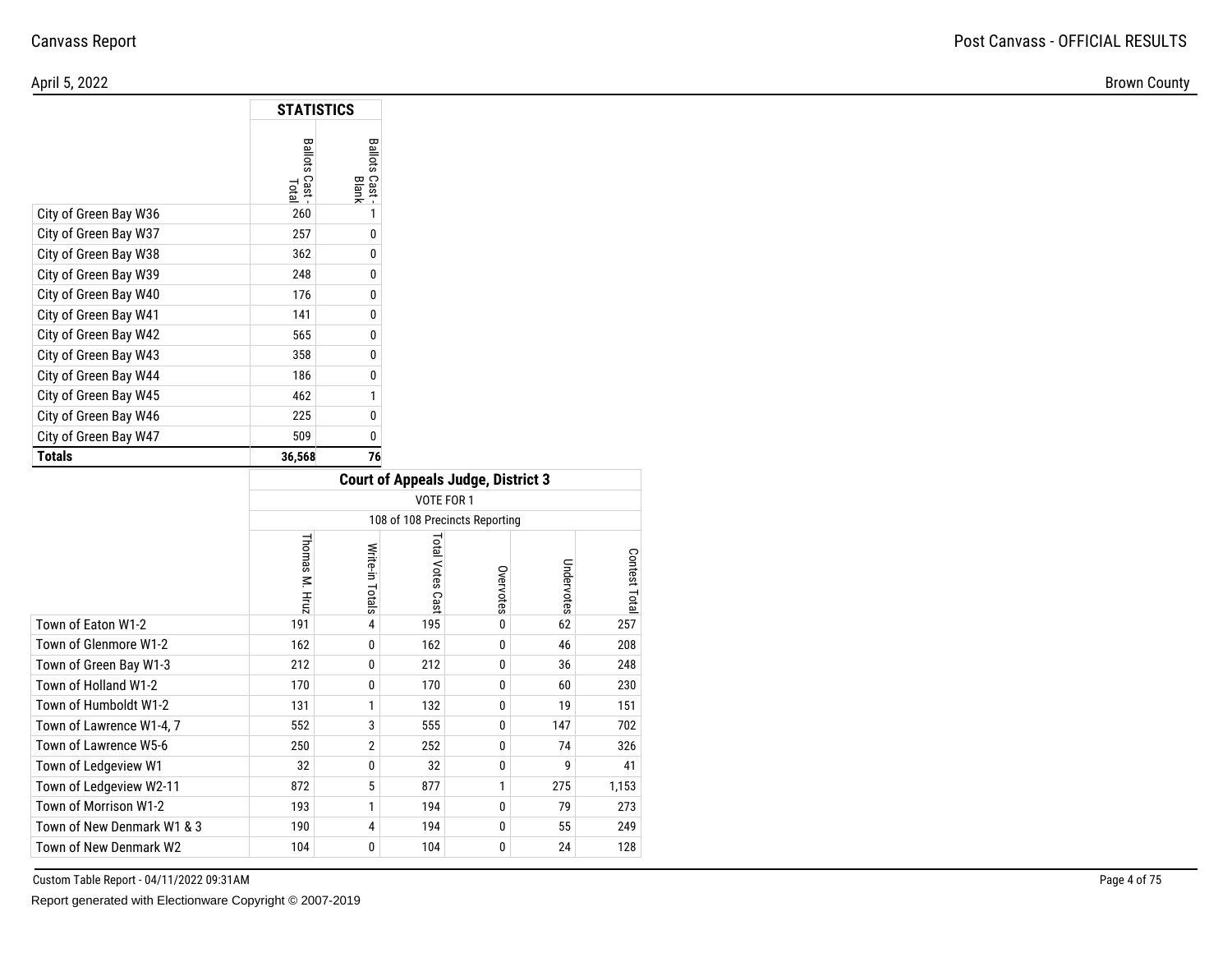|                               |                |                 | <b>Court of Appeals Judge, District 3</b> |              |            |               |
|-------------------------------|----------------|-----------------|-------------------------------------------|--------------|------------|---------------|
|                               |                |                 | VOTE FOR 1                                |              |            |               |
|                               |                |                 | 108 of 108 Precincts Reporting            |              |            |               |
|                               | Thomas M. Hruz | Write-in Totals | Total Votes Cast                          | Overvotes    | Undervotes | Contest Total |
| Town of Pittsfield W1-3       | 294            | 2               | 296                                       | 0            | 48         | 344           |
| Town of Rockland W1-3         | 227            | $\mathbf{1}$    | 228                                       | $\mathbf{0}$ | 65         | 293           |
| Town of Scott W1              | 129            | 0               | 129                                       | 0            | 31         | 160           |
| Town of Scott W2-4            | 301            | 3               | 304                                       | $\mathbf{1}$ | 104        | 409           |
| Town of Wrightstown W1-3      | 199            | 0               | 199                                       | 0            | 63         | 262           |
| Town of Wrightstown W4        | 89             | 1               | 90                                        | $\bf{0}$     | 16         | 106           |
| Village of Allouez W1-2       | 363            | 7               | 370                                       | 0            | 132        | 502           |
| Village of Allouez W3         | 186            | 4               | 190                                       | $\bf{0}$     | 62         | 252           |
| Village of Allouez W4         | 232            | 9               | 241                                       | $\bf{0}$     | 132        | 373           |
| Village of Allouez W5-6       | 416            | 3               | 419                                       | $\bf{0}$     | 157        | 576           |
| Village of Allouez W7-9       | 337            | 4               | 341                                       | $\mathbf{0}$ | 114        | 455           |
| Village of Ashwaubenon W1-2   | 205            | 3               | 208                                       | 0            | 53         | 261           |
| Village of Ashwaubenon W3-4   | 246            | 4               | 250                                       | 0            | 61         | 311           |
| Village of Ashwaubenon W5-6   | 321            | 4               | 325                                       | $\mathbf{1}$ | 76         | 402           |
| Village of Ashwaubenon W7-8   | 353            | 1               | 354                                       | $\mathbf{0}$ | 107        | 461           |
| Village of Ashwaubenon W9-10  | 375            | 7               | 382                                       | 0            | 109        | 491           |
| Village of Ashwaubenon W11-12 | 413            | 3               | 416                                       | $\bf{0}$     | 116        | 532           |
| Village of Bellevue W1-4      | 331            | 7               | 338                                       | 0            | 92         | 430           |
| Village of Bellevue W5-6      | 340            | 3               | 343                                       | $\bf{0}$     | 108        | 451           |
| Village of Bellevue W7-10     | 904            | 14              | 918                                       | 3            | 241        | 1,162         |
| Village of Denmark W1-3       | 383            | $\overline{2}$  | 385                                       | $\mathbf{0}$ | 80         | 465           |
| Village of Hobart W1-2, 4-5   | 355            | $\overline{2}$  | 357                                       | $\bf{0}$     | 121        | 478           |
| Village of Hobart W3 & 6      | 263            | 1               | 264                                       | 0            | 81         | 345           |
| Village of Hobart W7          | 137            | 1               | 138                                       | $\mathbf{0}$ | 37         | 175           |
| Village of Hobart W8-11       | 301            | 1               | 302                                       | $\mathbf{0}$ | 100        | 402           |
| Village of Howard W1-2        | 188            | 5               | 193                                       | $\mathbf{1}$ | 67         | 261           |
| Village of Howard W3-4        | 157            | $\overline{2}$  | 159                                       | $\mathbf{0}$ | 21         | 180           |
| Village of Howard W5-6        | 215            | 0               | 215                                       | $\mathbf{0}$ | 65         | 280           |
| Village of Howard W7-8        | 277            | $\overline{2}$  | 279                                       | 0            | 95         | 374           |
| Village of Howard W9-10       | 251            | 1               | 252                                       | $\bf{0}$     | 104        | 356           |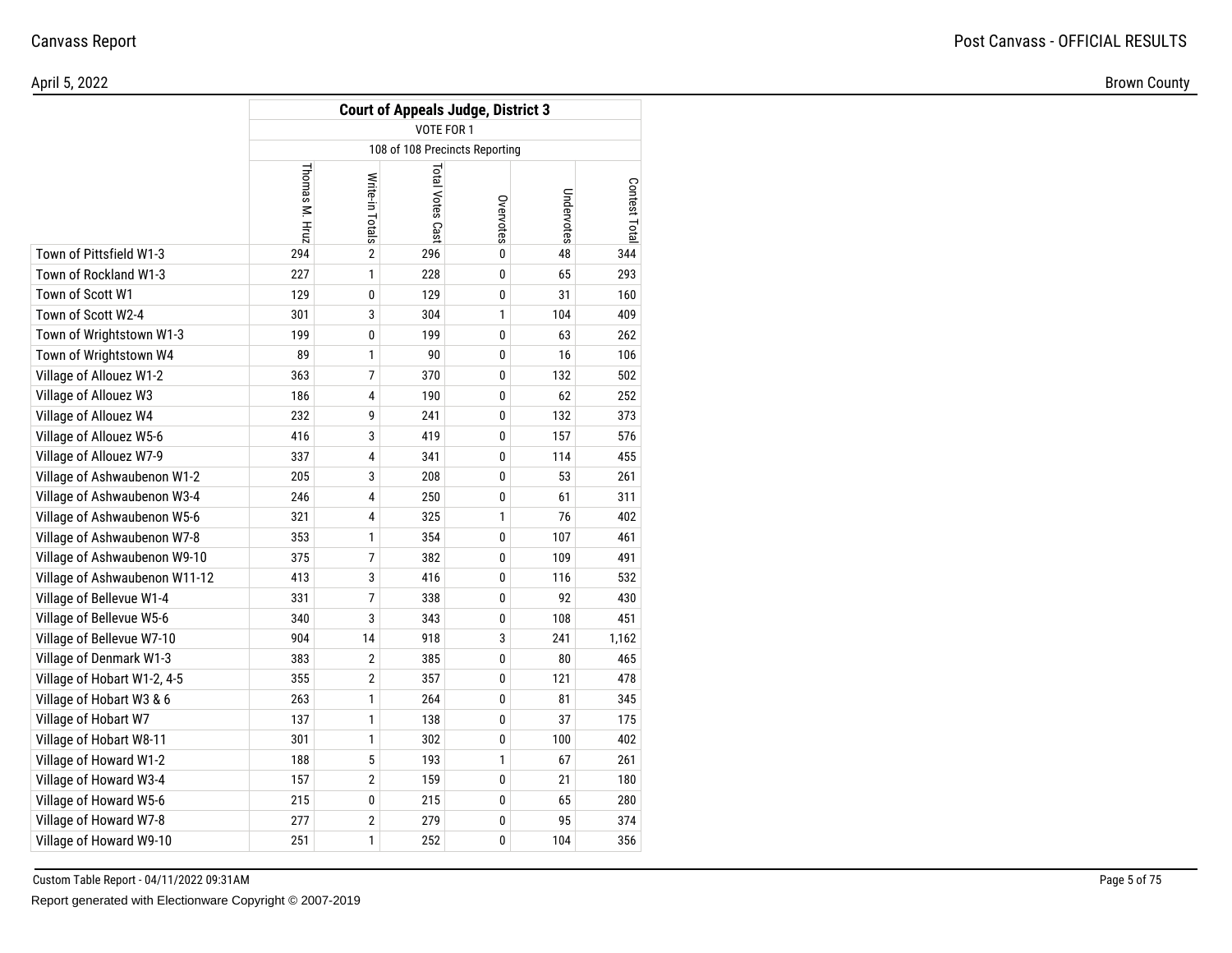|                             |                |                 |                  | <b>Court of Appeals Judge, District 3</b> |            |               |
|-----------------------------|----------------|-----------------|------------------|-------------------------------------------|------------|---------------|
|                             |                |                 | VOTE FOR 1       |                                           |            |               |
|                             |                |                 |                  | 108 of 108 Precincts Reporting            |            |               |
|                             | Thomas M. Hruz | Write-in Totals | Total Votes Cast | Overvotes                                 | Undervotes | Contest Total |
| Village of Howard W11-12    | 174            | 1               | 175              | 1                                         | 58         | 234           |
| Village of Howard W13-14    | 268            | 3               | 271              | 0                                         | 84         | 355           |
| Village of Howard W15       | 128            | 0               | 128              | 0                                         | 47         | 175           |
| Village of Howard W16       | 168            | 2               | 170              | 0                                         | 70         | 240           |
| Village of Howard W17       | 96             | 0               | 96               | 0                                         | 41         | 137           |
| Village of Howard W18       | 116            | 0               | 116              | 0                                         | 26         | 142           |
| Village of Howard W19       | 82             | 2               | 84               | 0                                         | 26         | 110           |
| Village of Pulaski W1-3, 6  | 359            | 3               | 362              | 0                                         | 93         | 455           |
| Village of Suamico W1-3     | 464            | 1               | 465              | 0                                         | 180        | 645           |
| Village of Suamico W4, 6    | 372            | 2               | 374              | 0                                         | 138        | 512           |
| Village of Suamico W5       | 226            | 3               | 229              | 0                                         | 119        | 348           |
| Village of Suamico W7-9     | 475            | 0               | 475              | 0                                         | 196        | 671           |
| Village of Wrightstown W1-3 | 322            | 3               | 325              | 0                                         | 56         | 381           |
| City of De Pere W1-3, 5     | 650            | 8               | 658              | 0                                         | 191        | 849           |
| City of De Pere W4          | 225            | 1               | 226              | 0                                         | 65         | 291           |
| City of De Pere W6-9        | 802            | 5               | 807              | 0                                         | 255        | 1,062         |
| City of De Pere W10-16      | 466            | 4               | 470              | 0                                         | 110        | 580           |
| City of De Pere W17-19      | 367            | 3               | 370              | 0                                         | 128        | 498           |
| City of De Pere W20-23      | 334            | 1               | 335              | 0                                         | 99         | 434           |
| City of Green Bay W1        | $\overline{2}$ | 0               | $\overline{2}$   | 0                                         | 3          | 5             |
| City of Green Bay W2        | 479            | 3               | 482              | 0                                         | 185        | 667           |
| City of Green Bay W3        | 54             | 1               | 55               | 0                                         | 21         | 76            |
| City of Green Bay W4        | 325            | 4               | 329              | 0                                         | 134        | 463           |
| City of Green Bay W5        | 222            | 0               | 222              | 0                                         | 53         | 275           |
| City of Green Bay W6        | 413            | 5               | 418              | 0                                         | 154        | 572           |
| City of Green Bay W7        | 467            | 7               | 474              | 0                                         | 206        | 680           |
| City of Green Bay W8        | 360            | 0               | 360              | 0                                         | 125        | 485           |
| City of Green Bay W9        | 230            | 5               | 235              | 0                                         | 100        | 335           |
| City of Green Bay W10       | 236            | 3               | 239              | 0                                         | 64         | 303           |
| City of Green Bay W11       | 189            | 3               | 192              | 0                                         | 77         | 269           |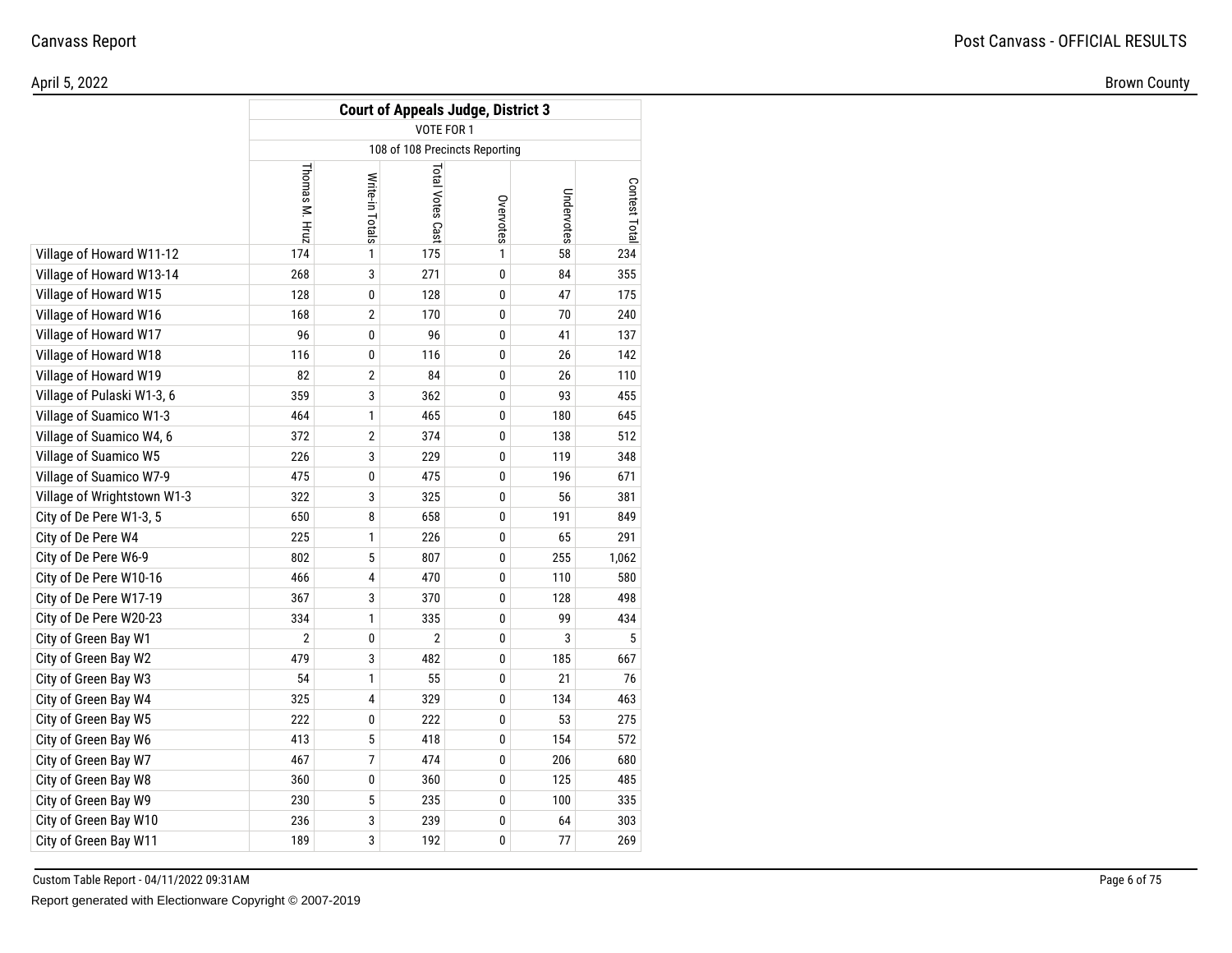#### April 5, 2022Brown County

|                       |                |                 | <b>Court of Appeals Judge, District 3</b> |           |            |               |
|-----------------------|----------------|-----------------|-------------------------------------------|-----------|------------|---------------|
|                       |                |                 | VOTE FOR 1                                |           |            |               |
|                       |                |                 | 108 of 108 Precincts Reporting            |           |            |               |
|                       | Thomas M. Hruz | Write-in Totals | Total Votes Cast                          | Overvotes | Undervotes | Contest Total |
| City of Green Bay W12 | 117            | 1               | 118                                       | 0         | 29         | 147           |
| City of Green Bay W13 | 186            | 0               | 186                                       | 0         | 65         | 251           |
| City of Green Bay W14 | 244            | 6               | 250                                       | 0         | 91         | 341           |
| City of Green Bay W15 | 305            | 9               | 314                                       | 0         | 160        | 474           |
| City of Green Bay W16 | 291            | 0               | 291                                       | 0         | 103        | 394           |
| City of Green Bay W17 | 112            | 3               | 115                                       | 0         | 26         | 141           |
| City of Green Bay W18 | 172            | $\sqrt{2}$      | 174                                       | 0         | 57         | 231           |
| City of Green Bay W19 | 138            | 5               | 143                                       | 0         | 49         | 192           |
| City of Green Bay W20 | 198            | $\mathbf{2}$    | 200                                       | 0         | 59         | 259           |
| City of Green Bay W21 | 167            | 6               | 173                                       | 0         | 62         | 235           |
| City of Green Bay W22 | 85             | 4               | 89                                        | 0         | 32         | 121           |
| City of Green Bay W23 | 26             | 0               | 26                                        | 0         | 4          | 30            |
| City of Green Bay W24 | 41             | 0               | 41                                        | 0         | 13         | 54            |
| City of Green Bay W25 | 94             | 3               | 97                                        | 0         | 38         | 135           |
| City of Green Bay W26 | 154            | 1               | 155                                       | 0         | 52         | 207           |
| City of Green Bay W27 | 116            | 4               | 120                                       | 0         | 73         | 193           |
| City of Green Bay W28 | 167            | 5               | 172                                       | 0         | 47         | 219           |
| City of Green Bay W29 | 80             | 3               | 83                                        | 0         | 27         | 110           |
| City of Green Bay W30 | 87             | 0               | 87                                        | 0         | 33         | 120           |
| City of Green Bay W31 | 215            | 4               | 219                                       | 0         | 61         | 280           |
| City of Green Bay W32 | 217            | 6               | 223                                       | 0         | 63         | 286           |
| City of Green Bay W33 | 133            | 1               | 134                                       | 0         | 44         | 178           |
| City of Green Bay W34 | 182            | 13              | 195                                       | 0         | 69         | 264           |
| City of Green Bay W35 | 139            | 4               | 143                                       | 0         | 50         | 193           |
| City of Green Bay W36 | 209            | $\overline{2}$  | 211                                       | 0         | 49         | 260           |
| City of Green Bay W37 | 196            | $\overline{2}$  | 198                                       | 0         | 59         | 257           |
| City of Green Bay W38 | 251            | 4               | 255                                       | 0         | 107        | 362           |
| City of Green Bay W39 | 194            | 3               | 197                                       | 0         | 51         | 248           |
| City of Green Bay W40 | 140            | 4               | 144                                       | 0         | 32         | 176           |
| City of Green Bay W41 | 105            | 0               | 105                                       | 0         | 36         | 141           |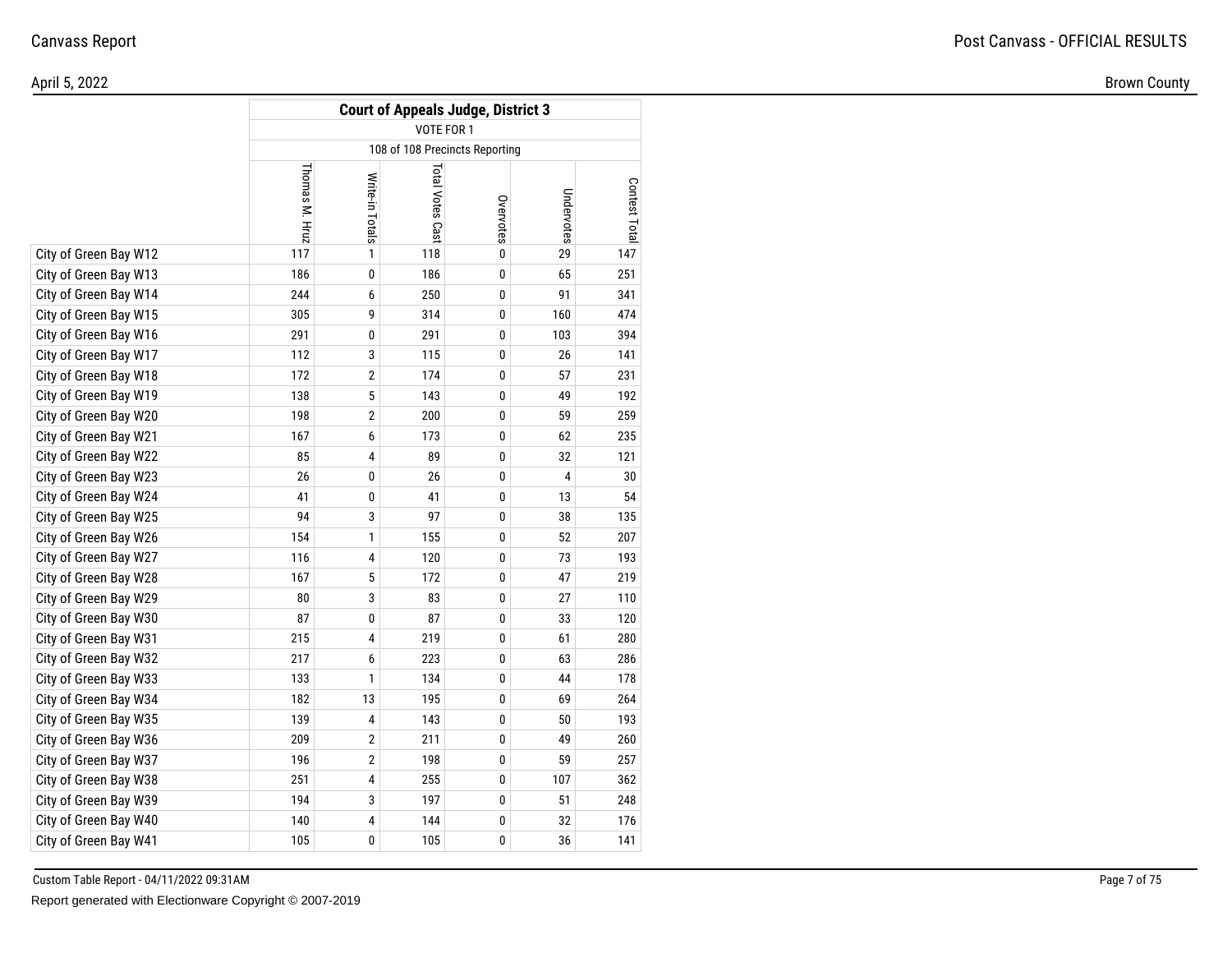| April 5, 2022         |             |                |                               |                                           |            |                     |  |  |
|-----------------------|-------------|----------------|-------------------------------|-------------------------------------------|------------|---------------------|--|--|
|                       |             |                |                               | <b>Court of Appeals Judge, District 3</b> |            |                     |  |  |
|                       |             |                | VOTE FOR 1                    |                                           |            |                     |  |  |
|                       |             |                |                               | 108 of 108 Precincts Reporting            |            |                     |  |  |
|                       | <b>Inon</b> | Write<br>otals | <b>Total</b><br>Votes<br>Cast | 5<br>votes                                | Undervotes | Cont<br>ష<br>₽<br>உ |  |  |
| City of Green Bay W42 | 420         | 6              | 426                           | $\bf{0}$                                  | 139        | 565                 |  |  |
| City of Green Bay W43 | 264         | 3              | 267                           | 0                                         | 91         | 358                 |  |  |
| City of Green Bay W44 | 134         | 2 <sup>1</sup> | 136                           | 0                                         | 50         | 186                 |  |  |
| City of Green Bay W45 | 308         |                | 315                           | $\bf{0}$                                  | 147        | 462                 |  |  |
| City of Green Bay W46 | 167         | 3 <sup>1</sup> | 170                           | 0                                         | 55         | 225                 |  |  |
| City of Green Bay W47 | 389         | 5 <sup>1</sup> | 394                           | 0                                         | 115        | 509                 |  |  |
| <b>Totals</b>         | 27,361      | 313            | 27,674                        | 8 <sup>1</sup>                            | 8,886      | 36,568              |  |  |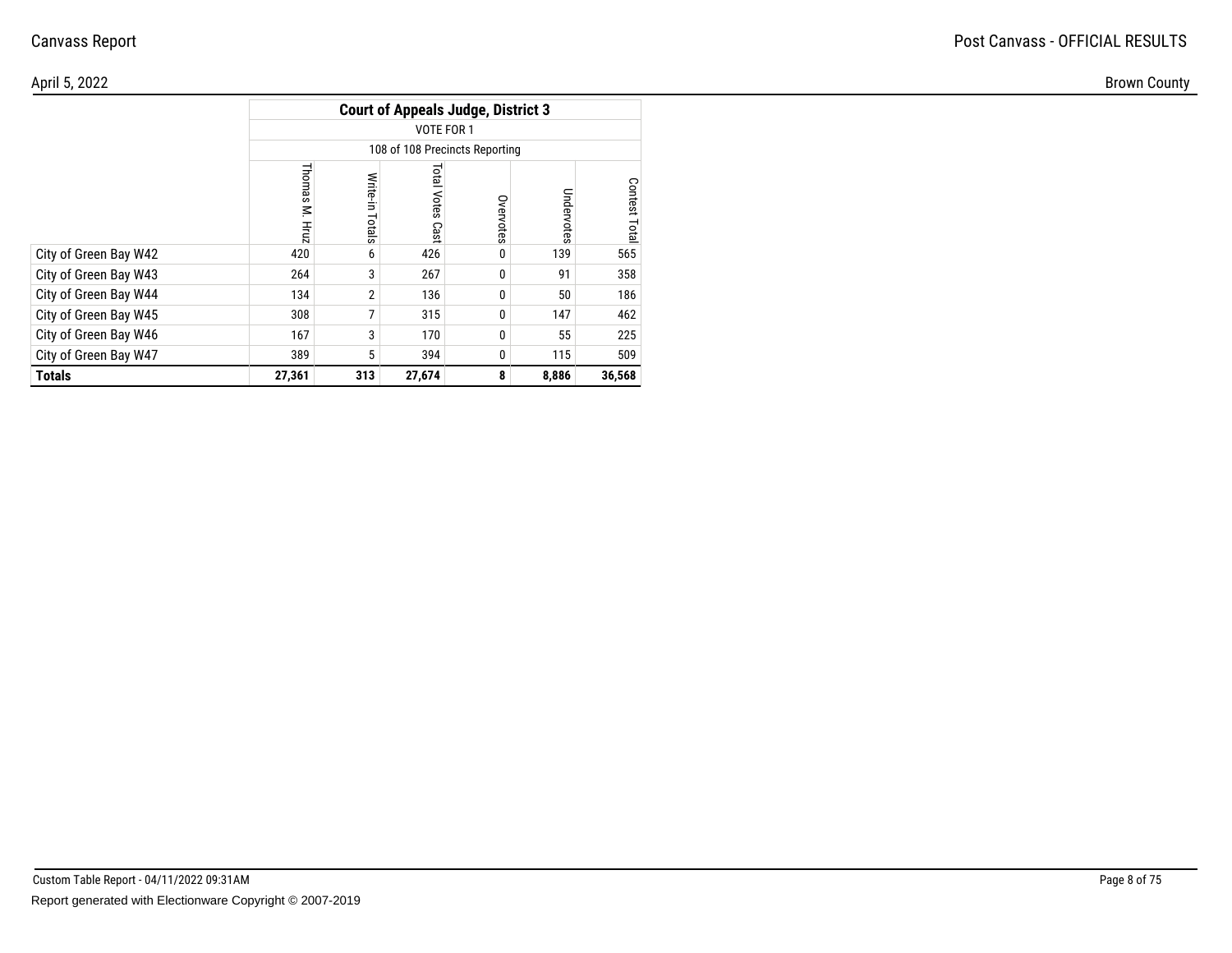| \pril 5, 2022        |                            |          |                |                                      |              |            |                                           |
|----------------------|----------------------------|----------|----------------|--------------------------------------|--------------|------------|-------------------------------------------|
|                      |                            |          |                | <b>County Supervisor, District 1</b> |              |            |                                           |
|                      |                            |          |                | VOTE FOR 1                           |              |            |                                           |
|                      |                            |          |                | 6 of 6 Precincts Reporting           |              |            |                                           |
|                      | <b>Ronald</b><br>Antonneau | Kendrick | Write<br>otals | lsic<br>Votes<br>Cast                | Overvotes    | Undervotes | Cont<br>$\mathbf{S}$<br>$\mathbf{a}$<br>ഇ |
| Town of Scott W1     | 98                         | 44       |                | 142                                  | $\mathbf{0}$ | 18         | 160                                       |
| City of Green Bay W1 |                            |          |                |                                      | 0            |            |                                           |
| City of Green Bay W2 | 409                        | 198      | 3              | 610                                  | $\mathbf 0$  | 57         | 667                                       |
| City of Green Bay W3 | 34                         | 38       |                | 73                                   | $\mathbf{0}$ | 3          | 76                                        |
| City of Green Bay W4 | 267                        | 159      | $\Omega$       | 426                                  | $\mathbf 0$  | 37         | 463                                       |
| City of Green Bay W5 | 157                        | 100      | $\Omega$       | 257                                  | 0            | 18         | 275                                       |
| <b>Totals</b>        | 968                        | 540      |                | 1,512                                | $\mathbf{0}$ | 134        | 1,646                                     |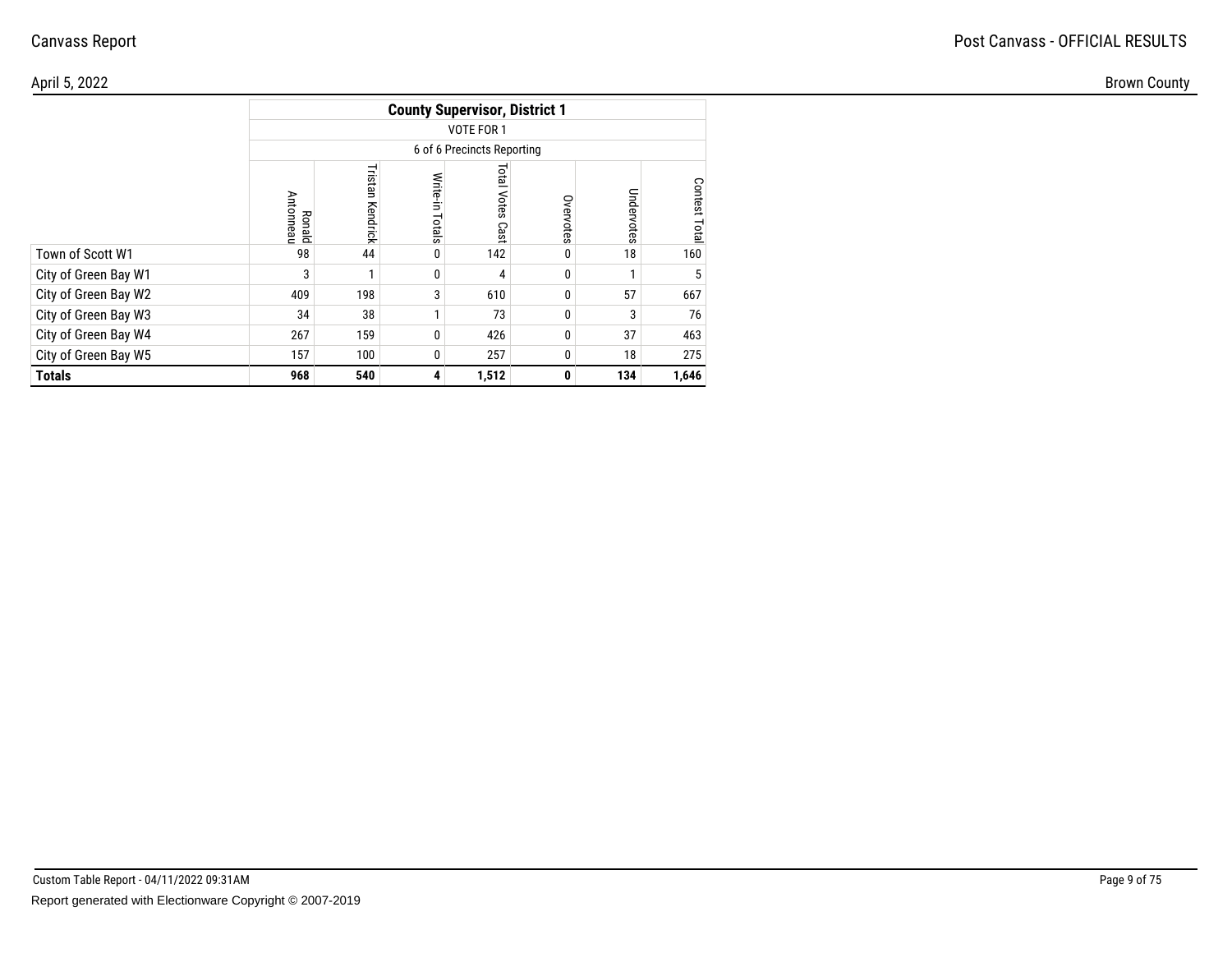| April 5, 2022         |             |                           |                 |                                      |                     |              |           |
|-----------------------|-------------|---------------------------|-----------------|--------------------------------------|---------------------|--------------|-----------|
|                       |             |                           |                 | <b>County Supervisor, District 2</b> |                     |              |           |
|                       |             |                           |                 | VOTE FOR 1                           |                     |              |           |
|                       |             |                           |                 | 4 of 4 Precincts Reporting           |                     |              |           |
|                       | Rachel Maes | $\circ$<br>s J De<br>Wane | Write<br>Totals | <b>Total Votes Cast</b>              | Š<br><b>ervotes</b> | Unde<br>otes | ငွ<br>era |
| City of Green Bay W6  | 183         | 374                       |                 | 558                                  | 0                   | 14           | 572       |
| City of Green Bay W7  | 286         | 368                       | 2 <sub>1</sub>  | 656                                  |                     | 24           | 680       |
| City of Green Bay W9  | 108         | 218                       |                 | 327                                  |                     |              | 335       |
| City of Green Bay W16 | 167         | 219                       |                 | 386                                  |                     |              | 394       |
| <b>Totals</b>         | 744         | 1,179                     | 4               | 1,927                                |                     | 53           | 1,981     |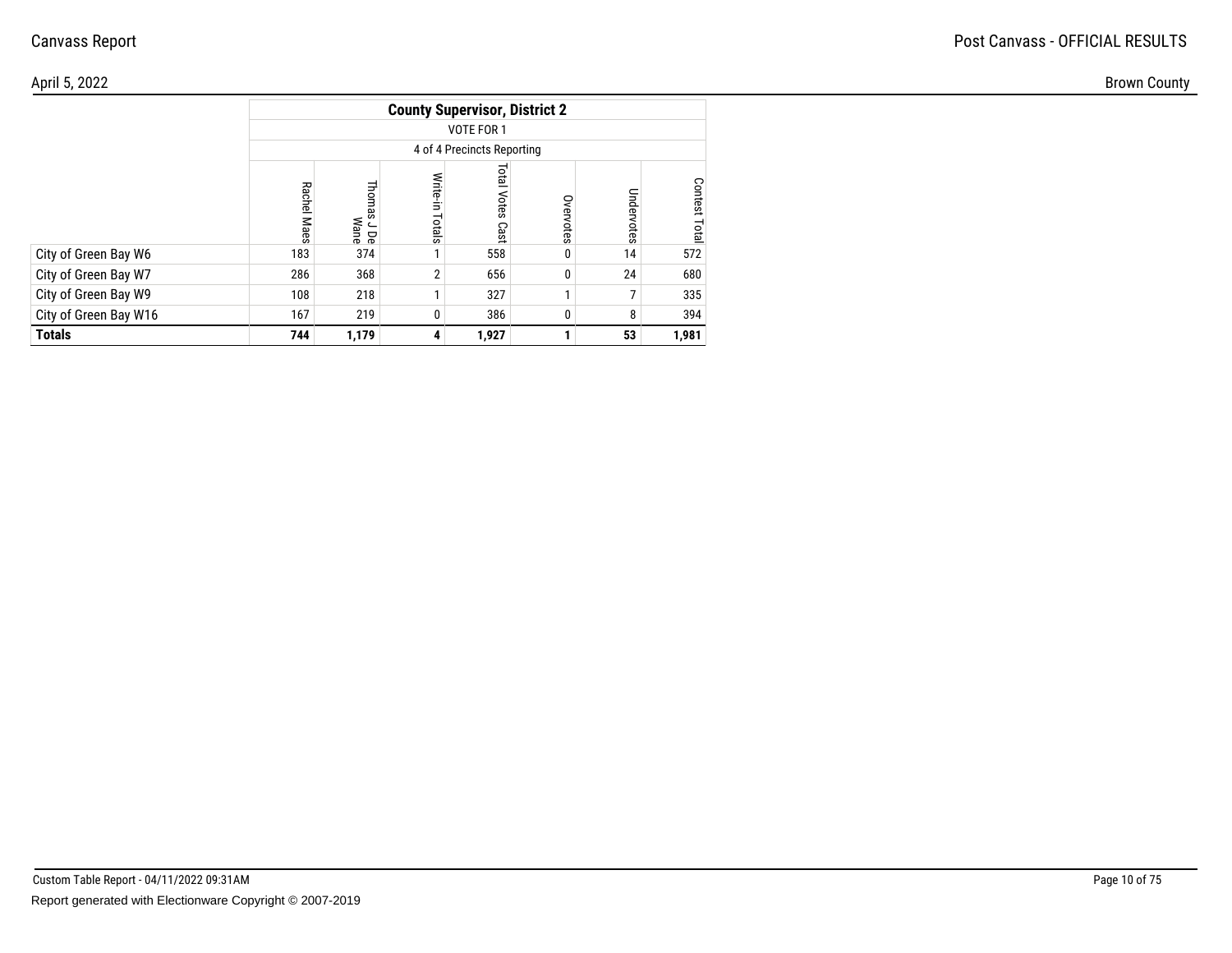| April 5, 2022         |                          |                                    |                      |                                      |                     |             |           |
|-----------------------|--------------------------|------------------------------------|----------------------|--------------------------------------|---------------------|-------------|-----------|
|                       |                          |                                    |                      | <b>County Supervisor, District 3</b> |                     |             |           |
|                       |                          |                                    |                      | VOTE FOR 1                           |                     |             |           |
|                       |                          |                                    |                      | 4 of 4 Precincts Reporting           |                     |             |           |
|                       | Andy<br><b>Nicholson</b> | È<br>$\overline{a}$<br>₹<br>൭<br>요 | Write<br>÷.<br>slals | <b>Total Votes Cast</b>              | Š<br><b>ervotes</b> | Ρmd<br>otes | ငွ<br>era |
| City of Green Bay W8  | 236                      | 245                                | $\mathbf 0$          | 481                                  | 0                   |             | 485       |
| City of Green Bay W11 | 143                      | 122                                |                      | 266                                  | 0                   |             | 269       |
| City of Green Bay W12 | 84                       | 60                                 | $\overline{2}$       | 146                                  | 0                   |             | 147       |
| City of Green Bay W13 | 144                      | 106                                |                      | 251                                  |                     |             | 251       |
| <b>Totals</b>         | 607                      | 533                                | 4                    | 1,144                                | $\mathbf{0}$        | 8           | 1,152     |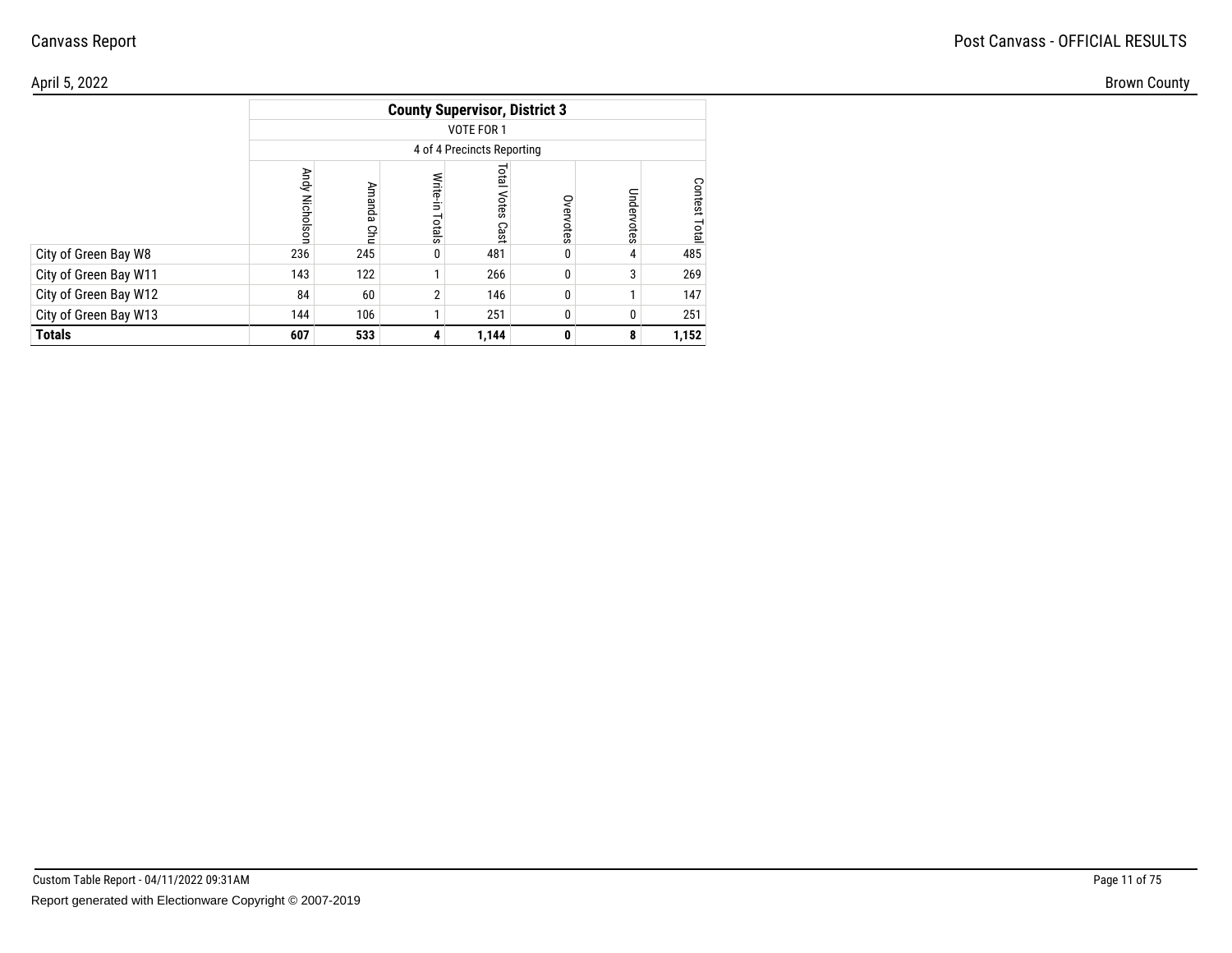| April 5, 2022         |                                      |                     |                      |                         |                     |                 |           |  |  |  |  |  |
|-----------------------|--------------------------------------|---------------------|----------------------|-------------------------|---------------------|-----------------|-----------|--|--|--|--|--|
|                       | <b>County Supervisor, District 4</b> |                     |                      |                         |                     |                 |           |  |  |  |  |  |
|                       | VOTE FOR 1                           |                     |                      |                         |                     |                 |           |  |  |  |  |  |
|                       | 4 of 4 Precincts Reporting           |                     |                      |                         |                     |                 |           |  |  |  |  |  |
|                       | Emily<br>Jacobson                    | Noah<br>ပ္ပ<br>Reif | Write<br>÷.<br>otals | <b>Total Votes Cast</b> | Š<br><b>ervotes</b> | Ξ<br>otes       | ငွ<br>era |  |  |  |  |  |
| City of Green Bay W14 | 214                                  | 116                 |                      | 331                     | 0                   | 10              | 341       |  |  |  |  |  |
| City of Green Bay W15 | 303                                  | 151                 |                      | 461                     |                     | 13              | 474       |  |  |  |  |  |
| City of Green Bay W24 | 39                                   | 11                  |                      | 50                      |                     |                 | 54        |  |  |  |  |  |
| City of Green Bay W25 | 78                                   | 53                  |                      | 132                     |                     |                 | 135       |  |  |  |  |  |
| <b>Totals</b>         | 634                                  | 331                 | 9                    | 974                     | 0                   | 30 <sup>1</sup> | 1,004     |  |  |  |  |  |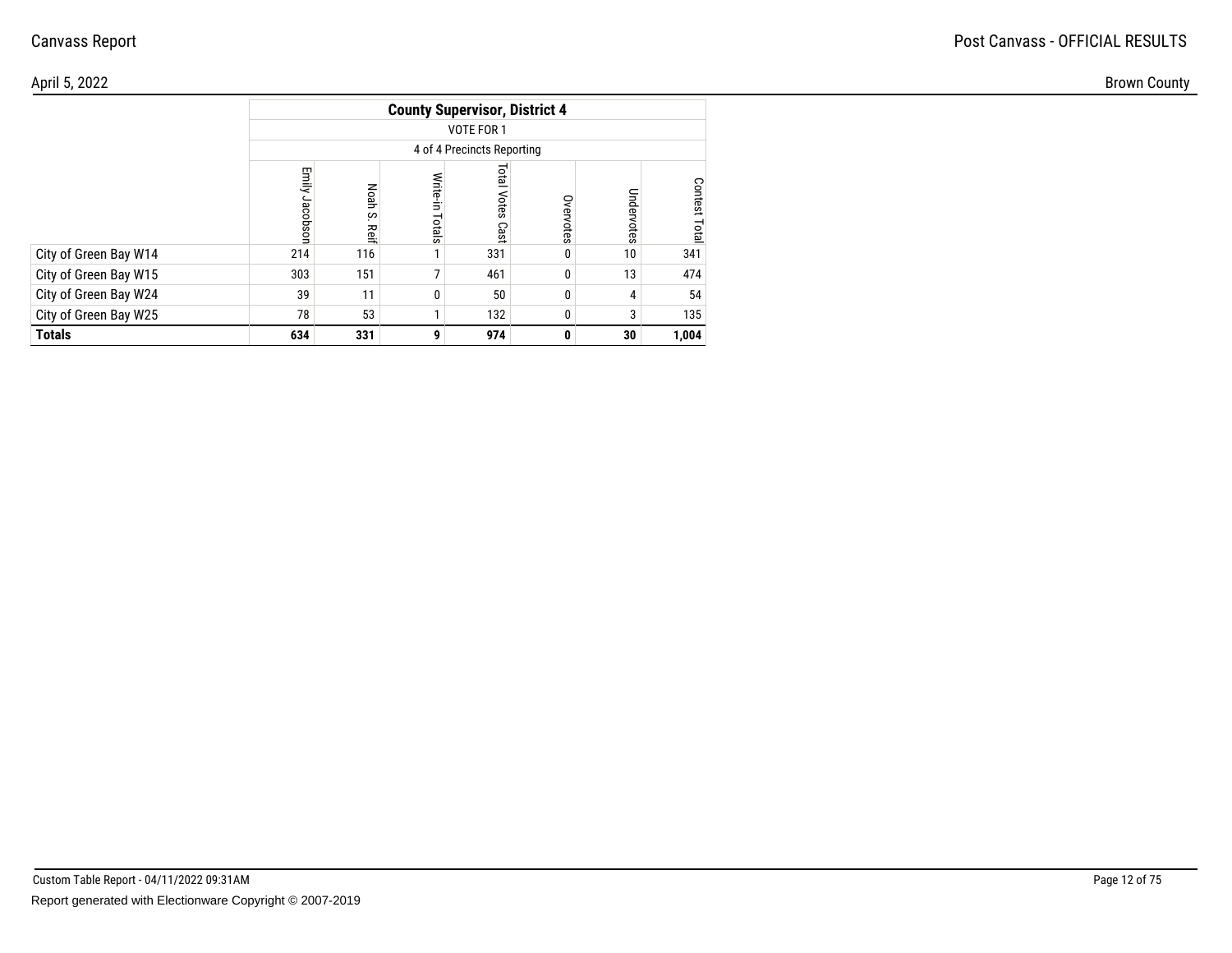| April 5, 2022         |                                      |                          |                 |                         |                     |           |         |  |  |  |  |  |
|-----------------------|--------------------------------------|--------------------------|-----------------|-------------------------|---------------------|-----------|---------|--|--|--|--|--|
|                       | <b>County Supervisor, District 5</b> |                          |                 |                         |                     |           |         |  |  |  |  |  |
|                       | VOTE FOR 1                           |                          |                 |                         |                     |           |         |  |  |  |  |  |
|                       | 4 of 4 Precincts Reporting           |                          |                 |                         |                     |           |         |  |  |  |  |  |
|                       | ΕĒ<br><b>Miller</b>                  | Daniel<br>ന<br>$\bigcap$ | Write<br>Totals | <b>Total Votes Cast</b> | Š<br><b>ervotes</b> | Ξ<br>otes | ဒ<br>ga |  |  |  |  |  |
| City of Green Bay W10 | 87                                   | 194                      | 4               | 285                     | 0                   | 18        | 303     |  |  |  |  |  |
| City of Green Bay W17 | 68                                   | 70                       | 2 <sub>1</sub>  | 140                     |                     |           | 141     |  |  |  |  |  |
| City of Green Bay W18 | 97                                   | 124                      | 0               | 221                     | 0                   | 10        | 231     |  |  |  |  |  |
| City of Green Bay W19 | 75                                   | 112                      |                 | 187                     |                     |           | 192     |  |  |  |  |  |
| <b>Totals</b>         | 327                                  | 500                      | 6               | 833                     | 0                   | 34        | 867     |  |  |  |  |  |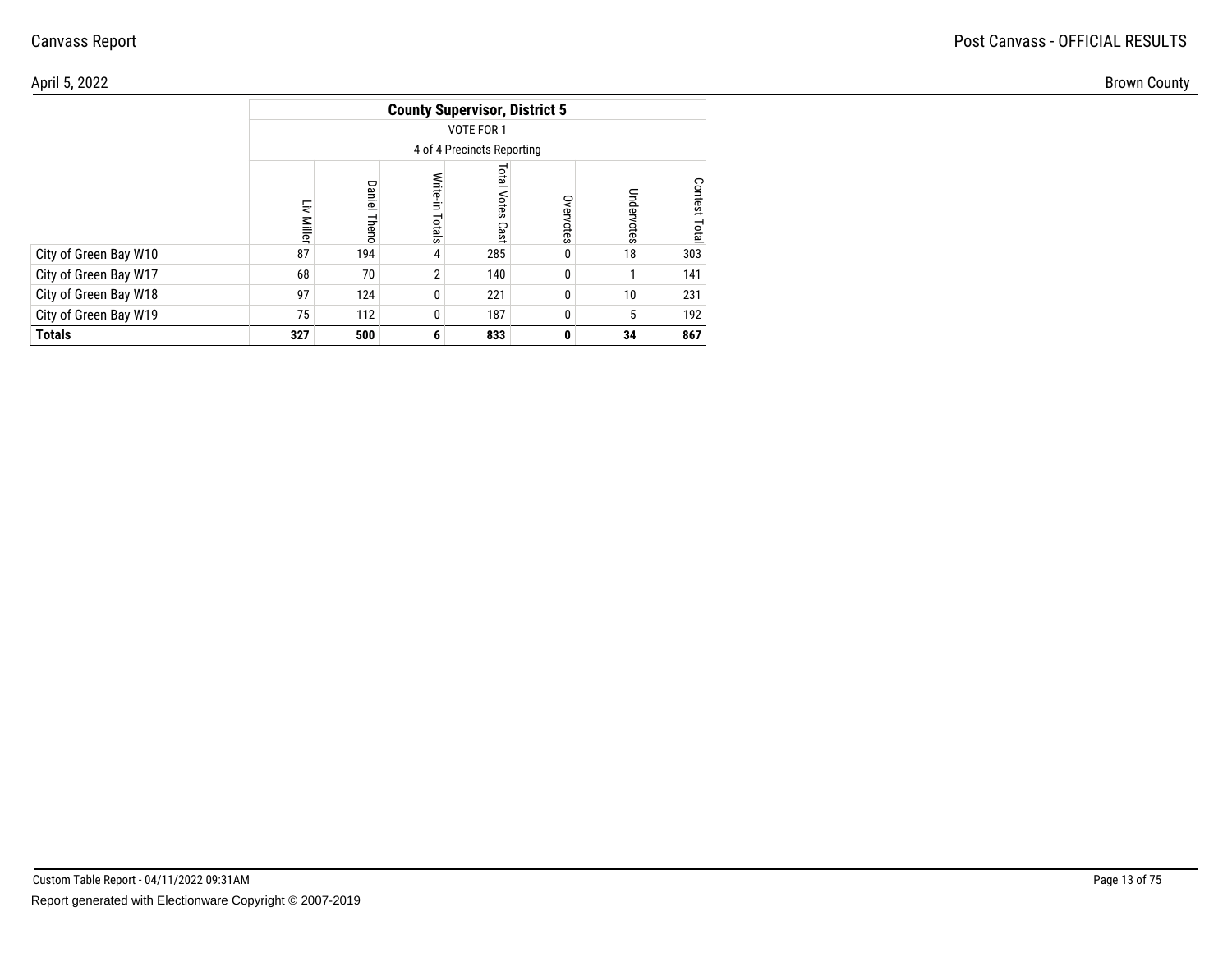| April 5, 2022         |                                      |                                 |                |                         |                     |           |         |  |  |  |  |  |
|-----------------------|--------------------------------------|---------------------------------|----------------|-------------------------|---------------------|-----------|---------|--|--|--|--|--|
|                       | <b>County Supervisor, District 6</b> |                                 |                |                         |                     |           |         |  |  |  |  |  |
|                       | VOTE FOR 1                           |                                 |                |                         |                     |           |         |  |  |  |  |  |
|                       | 4 of 4 Precincts Reporting           |                                 |                |                         |                     |           |         |  |  |  |  |  |
|                       | Kathy<br>Lefeb                       | Stev<br>◠<br>മ<br><b>Impdel</b> | Write<br>otals | <b>Total Votes Cast</b> | Š<br><b>ervotes</b> | Ξ<br>otes | ဒ<br>ga |  |  |  |  |  |
| City of Green Bay W20 | 139                                  | 116                             | $\mathbf 0$    | 255                     | 0                   |           | 259     |  |  |  |  |  |
| City of Green Bay W21 | 97                                   | 135                             | 0              | 232                     |                     |           | 235     |  |  |  |  |  |
| City of Green Bay W22 | 70                                   | 50                              | 0              | 120                     |                     |           | 121     |  |  |  |  |  |
| City of Green Bay W23 | 19                                   | 11                              |                | 30                      |                     |           | 30      |  |  |  |  |  |
| <b>Totals</b>         | 325                                  | 312                             | $\mathbf{0}$   | 637                     | 0                   | 8.        | 645     |  |  |  |  |  |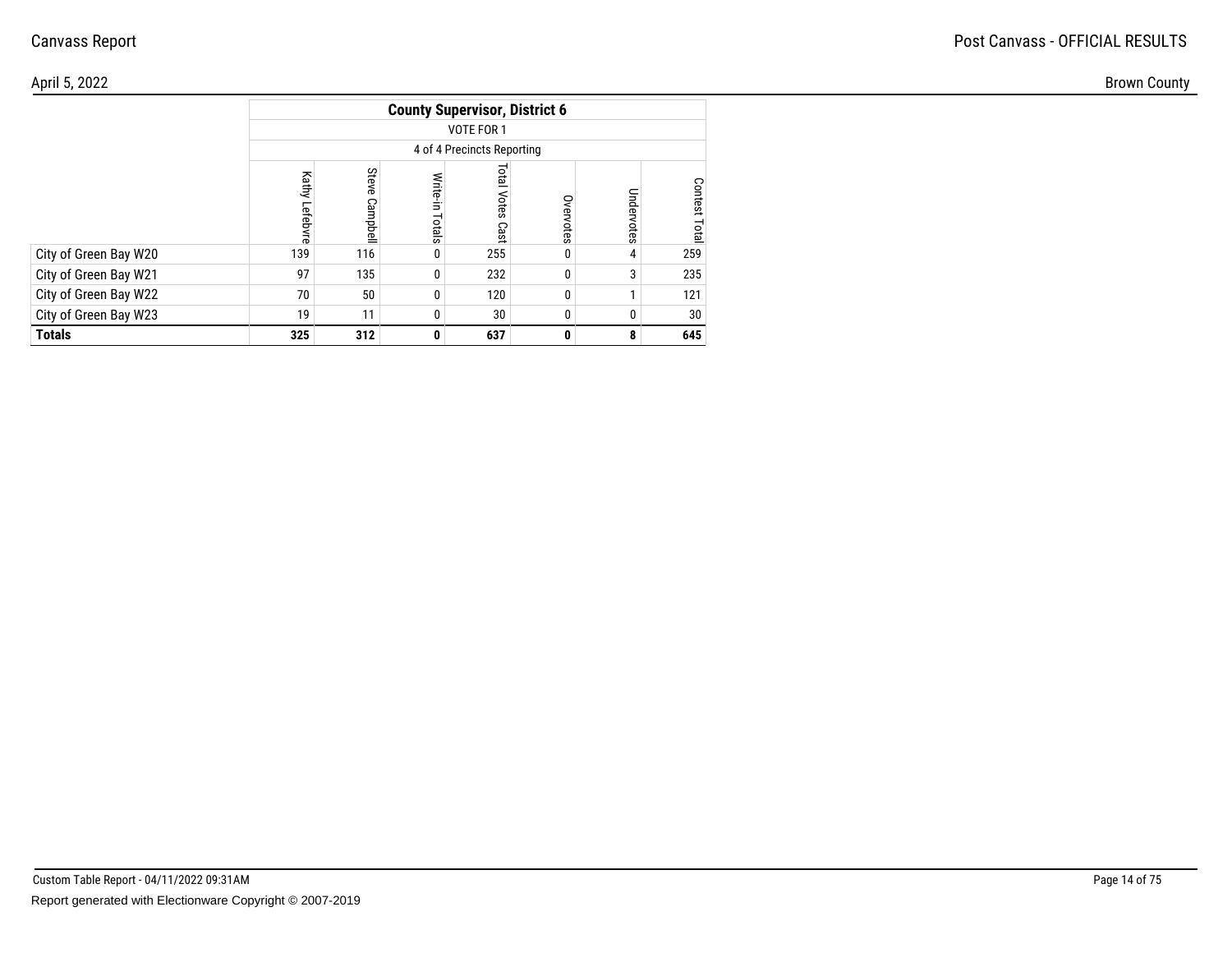| April 5, 2022         |                                      |                    |                      |                         |                     |             |           |  |  |  |  |  |
|-----------------------|--------------------------------------|--------------------|----------------------|-------------------------|---------------------|-------------|-----------|--|--|--|--|--|
|                       | <b>County Supervisor, District 7</b> |                    |                      |                         |                     |             |           |  |  |  |  |  |
|                       | VOTE FOR 1                           |                    |                      |                         |                     |             |           |  |  |  |  |  |
|                       | 4 of 4 Precincts Reporting           |                    |                      |                         |                     |             |           |  |  |  |  |  |
|                       | Leanne<br>Ğ                          | $\circ$<br>끌<br>نت | Write<br>÷<br>Totals | <b>Total Votes Cast</b> | Š<br><b>ervotes</b> | Ρmd<br>otes | ငွ<br>era |  |  |  |  |  |
| City of Green Bay W26 | 77                                   | 120                | $\mathbf 0$          | 197                     | 0                   | 10          | 207       |  |  |  |  |  |
| City of Green Bay W27 | 68                                   | 111                |                      | 180                     |                     | 13          | 193       |  |  |  |  |  |
| City of Green Bay W37 | 89                                   | 161                |                      | 251                     |                     |             | 257       |  |  |  |  |  |
| City of Green Bay W38 | 129                                  | 218                |                      | 349                     |                     | 13          | 362       |  |  |  |  |  |
| <b>Totals</b>         | 363                                  | 610                |                      | 977                     | 0                   | 42          | 1,019     |  |  |  |  |  |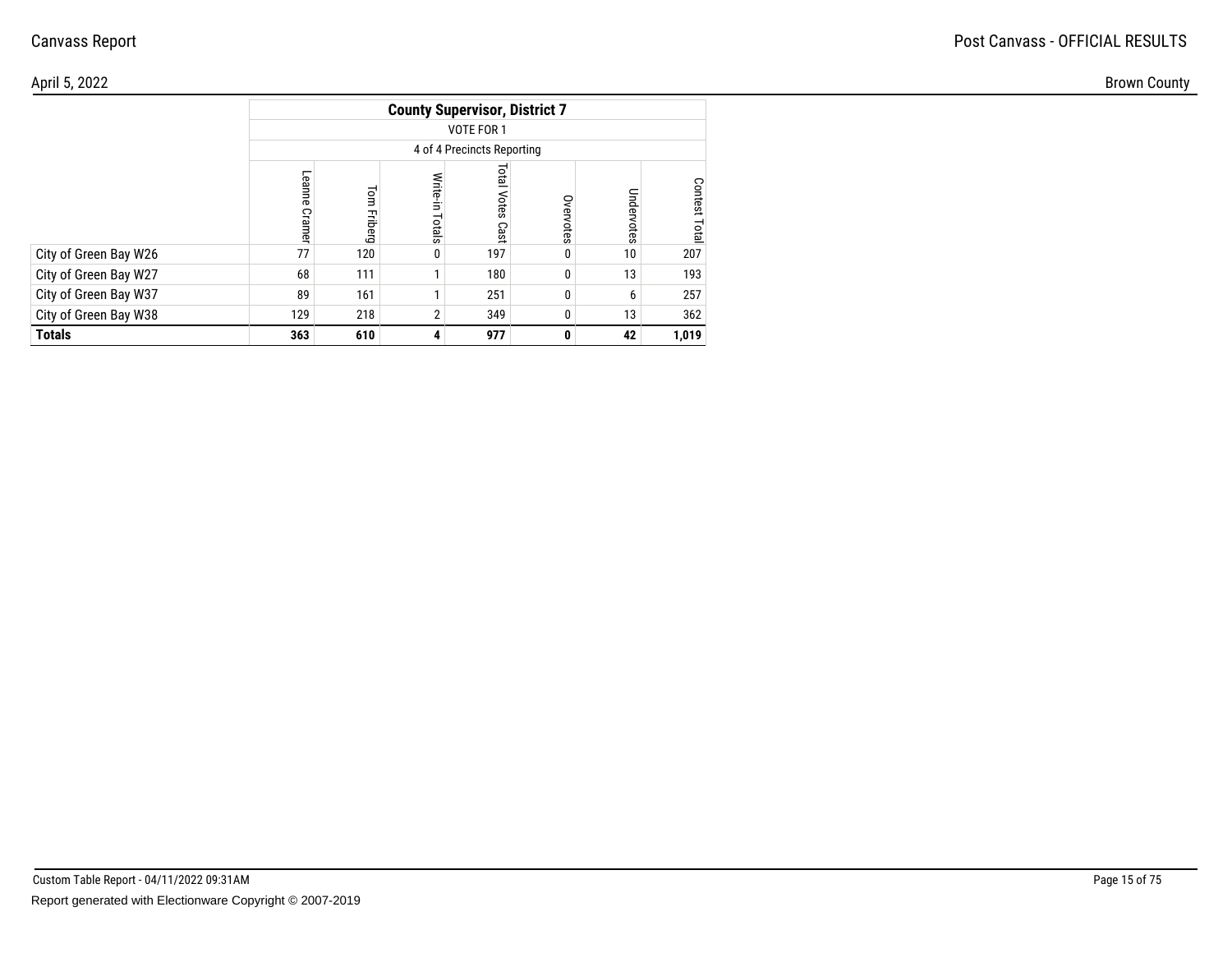| \pril 5, 2022         |                    |                    |                 |                                      |              |                |                 |
|-----------------------|--------------------|--------------------|-----------------|--------------------------------------|--------------|----------------|-----------------|
|                       |                    |                    |                 | <b>County Supervisor, District 8</b> |              |                |                 |
|                       |                    |                    |                 | VOTE FOR 1                           |              |                |                 |
|                       |                    |                    |                 | 5 of 5 Precincts Reporting           |              |                |                 |
|                       | Megan<br>Borchardt | 즢<br><b>Rollin</b> | Write<br>Totals | lero<br>Votes<br>Cast                | Overvotes    | Undel<br>votes | ငွ<br>ëst<br>نە |
| City of Green Bay W30 | 84                 | 29                 |                 | 113                                  | 0            |                | 120             |
| City of Green Bay W33 | 137                | 34                 | O               | 171                                  | 0            |                | 178             |
| City of Green Bay W34 | 184                | 61                 |                 | 245                                  | 0            | 19             | 264             |
| City of Green Bay W35 | 136                | 41                 |                 | 182                                  | 0            | 11             | 193             |
| City of Green Bay W36 | 175                | 66                 |                 | 242                                  | 0            | 18             | 260             |
| Totals                | 716                | 231                | 6               | 953                                  | $\mathbf{0}$ | 62             | 1,015           |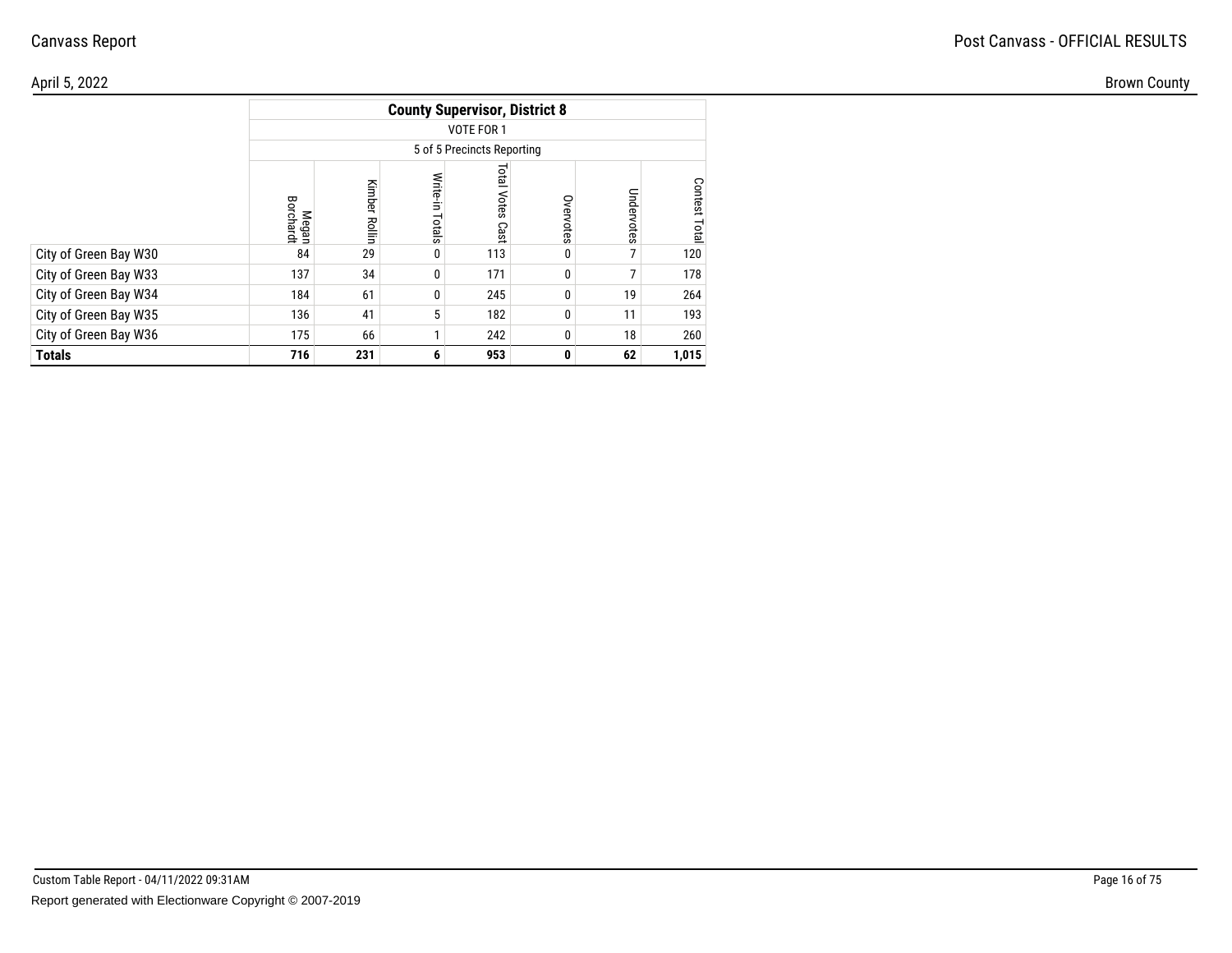| Brown County |
|--------------|
|--------------|

| April 5, 2022         |                            |                        |                        |                                      |            |                  |                              |                                       |                             |             |            |                 | <b>Brown County</b> |
|-----------------------|----------------------------|------------------------|------------------------|--------------------------------------|------------|------------------|------------------------------|---------------------------------------|-----------------------------|-------------|------------|-----------------|---------------------|
|                       |                            |                        |                        | <b>County Supervisor, District 9</b> |            |                  |                              | <b>County Supervisor, District 10</b> |                             |             |            |                 |                     |
|                       |                            |                        | VOTE FOR 1             |                                      |            |                  |                              |                                       |                             |             |            |                 |                     |
|                       | 5 of 5 Precincts Reporting |                        |                        |                                      |            |                  |                              | 4 of 4 Precincts Reporting            |                             |             |            |                 |                     |
|                       | Patrick M.<br>Eva          | <b>Write-</b><br>otals | Total<br>Votes<br>Cast | Overvotes                            | Undervotes | Contest<br>Total | John<br>S<br>/ander<br>Leest | otals                                 | <b>Lota</b><br>Votes<br>Cas | Overvote    | Undervotes | Contest<br>Tota |                     |
| City of Green Bay W28 | 169                        |                        | 173                    |                                      | 46         | 219              |                              |                                       |                             |             |            |                 |                     |
| City of Green Bay W29 | 81                         |                        | 86                     | $\mathbf 0$                          | 24         | 110              |                              |                                       |                             |             |            |                 |                     |
| City of Green Bay W31 |                            |                        |                        |                                      |            |                  | 219                          | 8                                     | 227                         |             | 53         | 280             |                     |
| City of Green Bay W32 |                            |                        |                        |                                      |            |                  | 205                          |                                       | 212                         |             | 74         | 286             |                     |
| City of Green Bay W39 | 199                        | 5                      | 204                    | 0                                    | 44         | 248              |                              |                                       |                             |             |            |                 |                     |
| City of Green Bay W40 | 147                        | 6                      | 153                    |                                      | 22         | 176              |                              |                                       |                             |             |            |                 |                     |
| City of Green Bay W41 | 108                        | $\mathbf{0}$           | 108                    |                                      | 33         | 141              |                              |                                       |                             |             |            |                 |                     |
| City of Green Bay W42 |                            |                        |                        |                                      |            |                  | 427                          | 20                                    | 447                         |             | 118        | 565             |                     |
| City of Green Bay W43 |                            |                        |                        |                                      |            |                  | 267                          | 10                                    | 277                         |             | 81         | 358             |                     |
| <b>Totals</b>         | 704                        | 20                     | 724                    | $\mathbf{1}$                         | 169        | 894              | 1,118                        | 45                                    | 1,163                       | $\mathbf 0$ | 326        | 1,489           |                     |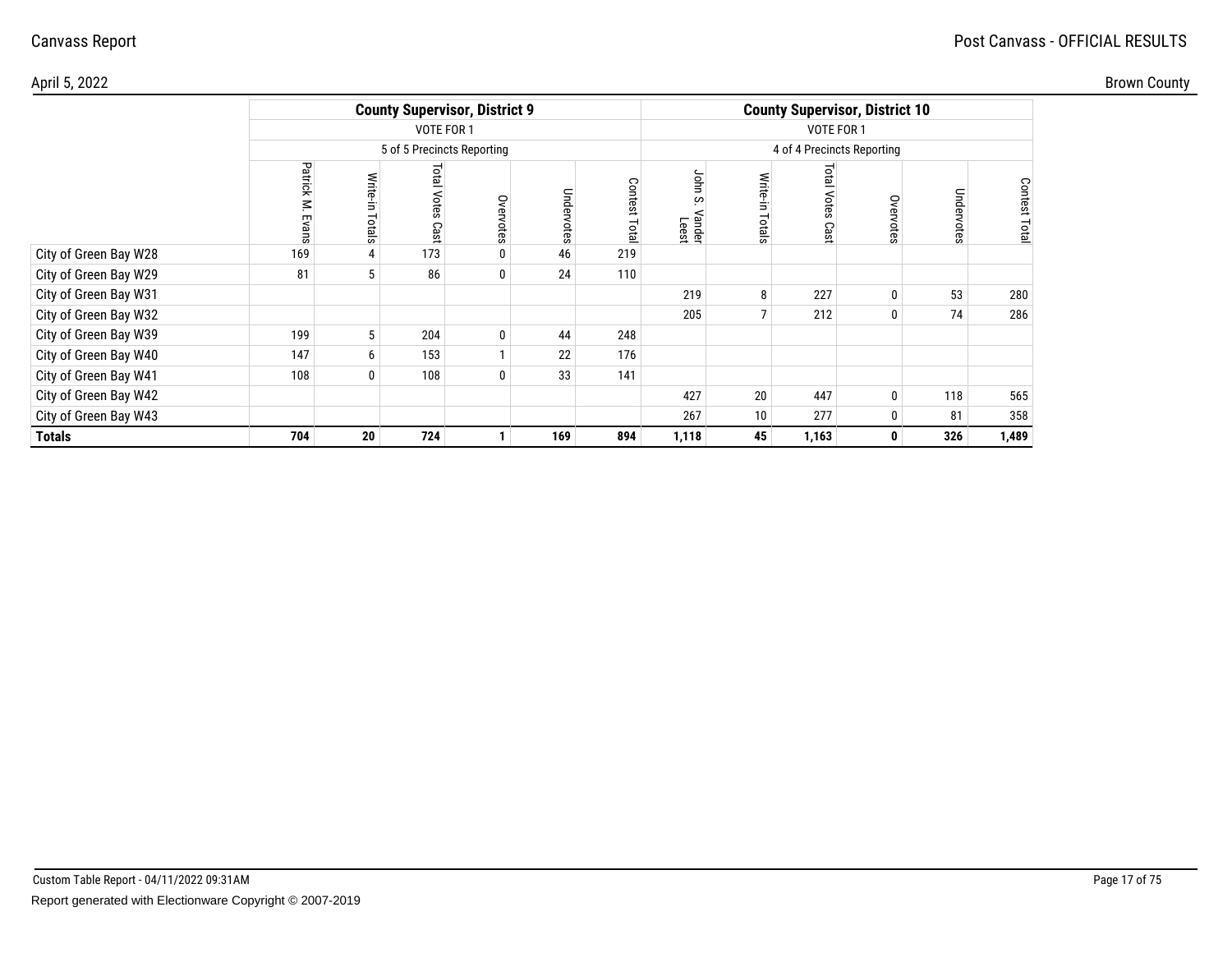|  | Brown County |
|--|--------------|
|--|--------------|

| April 5, 2022            |                           |                    |                               |                                       |            |                   |           |                                       |                          |              |            |                         | <b>Brown County</b> |
|--------------------------|---------------------------|--------------------|-------------------------------|---------------------------------------|------------|-------------------|-----------|---------------------------------------|--------------------------|--------------|------------|-------------------------|---------------------|
|                          |                           |                    |                               | <b>County Supervisor, District 11</b> |            |                   |           | <b>County Supervisor, District 12</b> |                          |              |            |                         |                     |
|                          |                           |                    | VOTE FOR 1                    |                                       |            |                   |           |                                       |                          |              |            |                         |                     |
|                          |                           |                    |                               | 5 of 5 Precincts Reporting            |            |                   |           | 4 of 4 Precincts Reporting            |                          |              |            |                         |                     |
|                          | Patrick<br><b>Buckley</b> | Write-in<br>Totals | Total<br><b>Votes</b><br>Cast | Overvotes                             | Undervotes | Conte<br>Ä<br>ota | Dave<br>₹ | 9ig<br>능                              | ier<br>E<br>Votes<br>Cas | Overvote     | Undervotes | Contest<br><b>Total</b> |                     |
| Town of Lawrence W5-6    |                           |                    |                               |                                       |            |                   | 254       |                                       | 258                      |              | 67         | 326                     |                     |
| Village of Hobart W3 & 6 |                           |                    |                               |                                       |            |                   | 261       |                                       | 262                      | 0            | 83         | 345                     |                     |
| Village of Hobart W7     | 136                       |                    | 137                           | $\bf{0}$                              | 38         | 175               |           |                                       |                          |              |            |                         |                     |
| Village of Hobart W8-11  |                           |                    |                               |                                       |            |                   | 313       | 3                                     | 316                      | $\mathbf{0}$ | 86         | 402                     |                     |
| City of De Pere W20-23   |                           |                    |                               |                                       |            |                   | 336       |                                       | 338                      |              | 96         | 434                     |                     |
| City of Green Bay W44    | 135                       | 4                  | 139                           | $\bf{0}$                              | 47         | 186               |           |                                       |                          |              |            |                         |                     |
| City of Green Bay W45    | 329                       | 10                 | 339                           | $\bf{0}$                              | 123        | 462               |           |                                       |                          |              |            |                         |                     |
| City of Green Bay W46    | 167                       | 4                  | 171                           | 0                                     | 54         | 225               |           |                                       |                          |              |            |                         |                     |
| City of Green Bay W47    | 390                       | 11                 | 401                           | $\mathbf{I}$                          | 107        | 509               |           |                                       |                          |              |            |                         |                     |
| <b>Totals</b>            | 1,157                     | 30                 | 1,187                         |                                       | 369        | 1,557             | 1,164     | 10                                    | 1,174                    |              | 332        | 1,507                   |                     |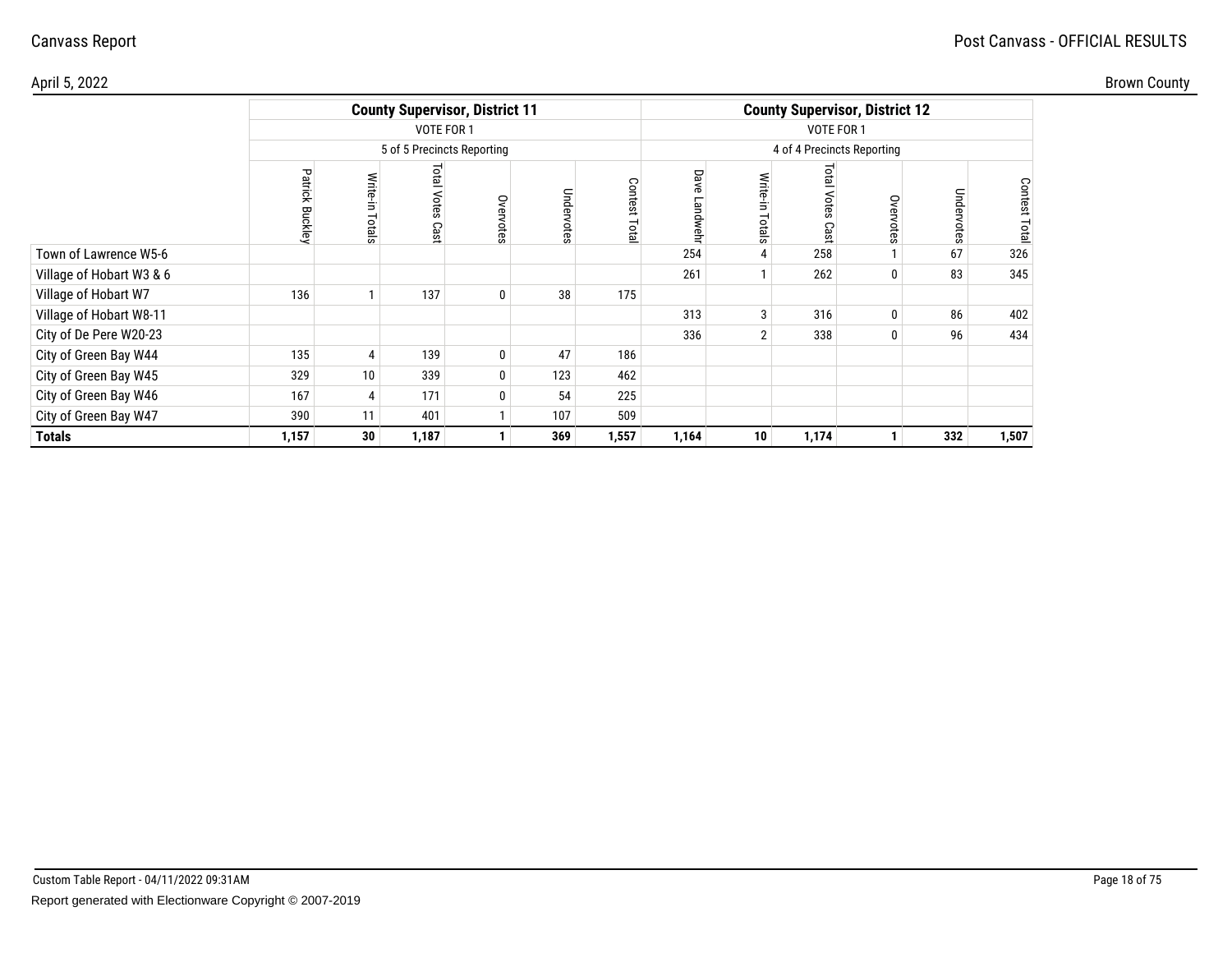| April 5, 2022           |                     |                   |                                       |              |            |                   |                        |                                       |                       |              |            |                        | <b>Brown County</b> |
|-------------------------|---------------------|-------------------|---------------------------------------|--------------|------------|-------------------|------------------------|---------------------------------------|-----------------------|--------------|------------|------------------------|---------------------|
|                         |                     |                   | <b>County Supervisor, District 13</b> |              |            |                   |                        | <b>County Supervisor, District 14</b> |                       |              |            |                        |                     |
|                         |                     |                   | VOTE FOR 1                            |              |            |                   |                        |                                       |                       |              |            |                        |                     |
|                         |                     |                   | 6 of 6 Precincts Reporting            |              |            |                   |                        | 3 of 3 Precincts Reporting            |                       |              |            |                        |                     |
|                         | Norbert<br>۵ã<br>目目 | Write-in<br>otals | <b>Lotal</b><br>Votes<br>Cast         | Overvotes    | Undervotes | Conte<br>ష<br>ota | Bar<br>ನ<br>긂<br>Avery | otals                                 | Total<br>Votes<br>Cas | Overvote     | Undervotes | Contest<br><b>Lota</b> |                     |
| Town of Eaton W1-2      | 213                 |                   | 217                                   | 0            | 40         | 257               |                        |                                       |                       |              |            |                        |                     |
| Town of Green Bay W1-3  | 223                 | 4                 | 227                                   |              | 20         | 248               |                        |                                       |                       |              |            |                        |                     |
| Town of Humboldt W1-2   | 142                 | $\overline{0}$    | 142                                   | $\bf{0}$     | 9          | 151               |                        |                                       |                       |              |            |                        |                     |
| Town of New Denmark W2  | 106                 | $\mathbf{0}$      | 106                                   | $\bf{0}$     | 22         | 128               |                        |                                       |                       |              |            |                        |                     |
| Town of Scott W2-4      | 309                 |                   | 313                                   | 0            | 96         | 409               |                        |                                       |                       |              |            |                        |                     |
| Village of Allouez W4   |                     |                   |                                       |              |            |                   | 234                    | 8                                     | 242                   | 0            | 131        | 373                    |                     |
| Village of Allouez W5-6 |                     |                   |                                       |              |            |                   | 413                    |                                       | 417                   |              | 159        | 576                    |                     |
| Village of Allouez W7-9 |                     |                   |                                       |              |            |                   | 332                    | っ                                     | 334                   | $\Omega$     | 121        | 455                    |                     |
| Village of Denmark W1-3 | 383                 | 2 <sup>1</sup>    | 385                                   | 0            | 80         | 465               |                        |                                       |                       |              |            |                        |                     |
| <b>Totals</b>           | 1,376               | 14                | 1,390                                 | $\mathbf{1}$ | 267        | 1,658             | 979                    | 14                                    | 993                   | $\mathbf{0}$ | 411        | 1,404                  |                     |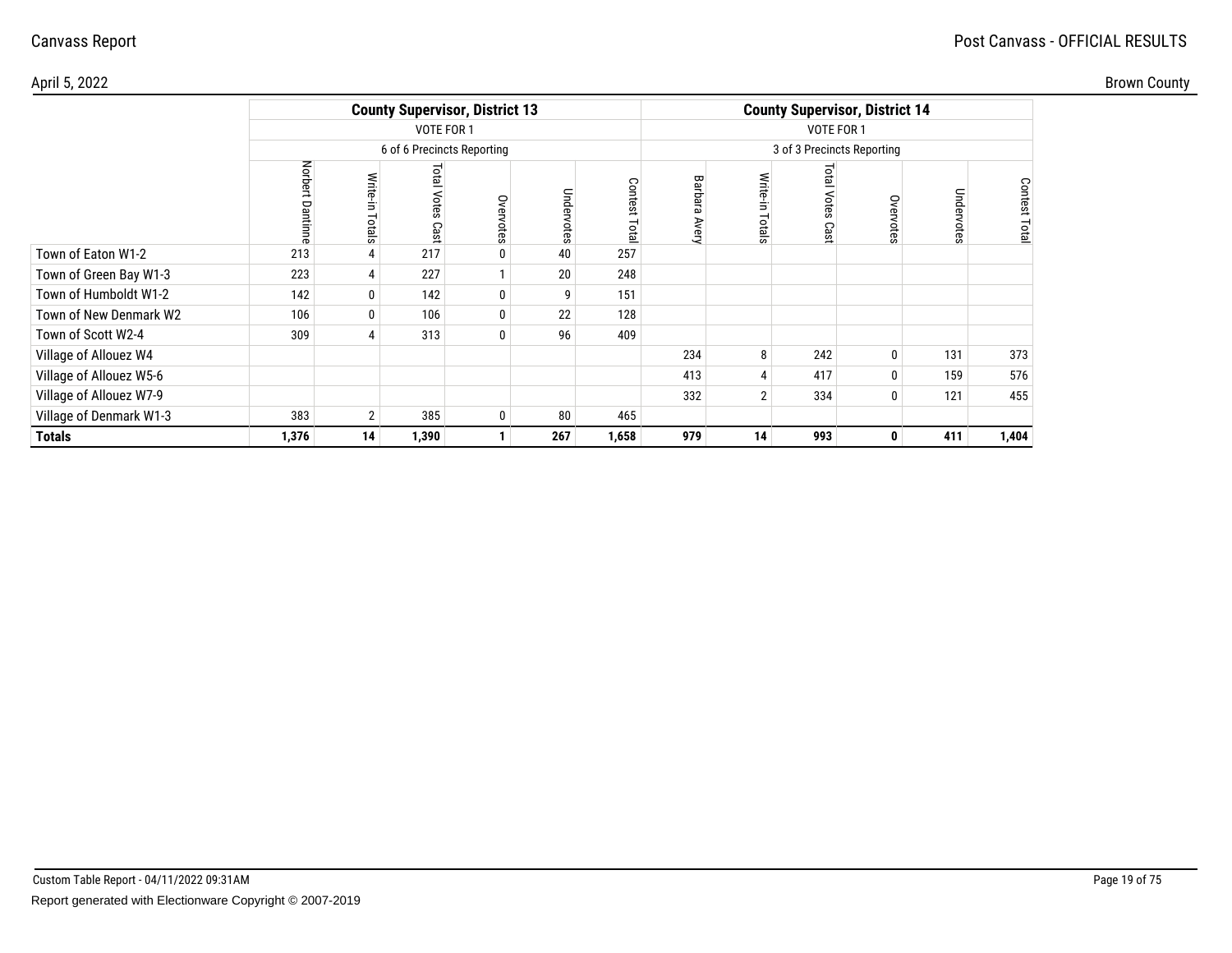#### April 5, 2022Brown County

|                          |                         |                            |                    | <b>County Supervisor, District 15</b> |           |            |                         |  |  |  |  |  |  |
|--------------------------|-------------------------|----------------------------|--------------------|---------------------------------------|-----------|------------|-------------------------|--|--|--|--|--|--|
|                          |                         | VOTE FOR 1                 |                    |                                       |           |            |                         |  |  |  |  |  |  |
|                          |                         | 3 of 3 Precincts Reporting |                    |                                       |           |            |                         |  |  |  |  |  |  |
|                          | Morgan<br><b>Fuller</b> | lames<br>ames M<br>Murphy  | Write-in<br>Totals | Total<br>Votes<br>Cast                | Overvotes | Undervotes | <b>Contest</b><br>Total |  |  |  |  |  |  |
| Village of Allouez W1-2  | 275                     | 199                        | $\overline{2}$     | 476                                   |           | 26         | 502                     |  |  |  |  |  |  |
| Village of Allouez W3    | 123                     | 111                        |                    | 235                                   |           | 16         | 252                     |  |  |  |  |  |  |
| Village of Bellevue W1-4 | 186                     | 211                        | 0                  | 397                                   |           | 33         | 430                     |  |  |  |  |  |  |
| <b>Totals</b>            | 584                     | 521                        | 3                  | 1,108                                 |           | 75         | 1,184                   |  |  |  |  |  |  |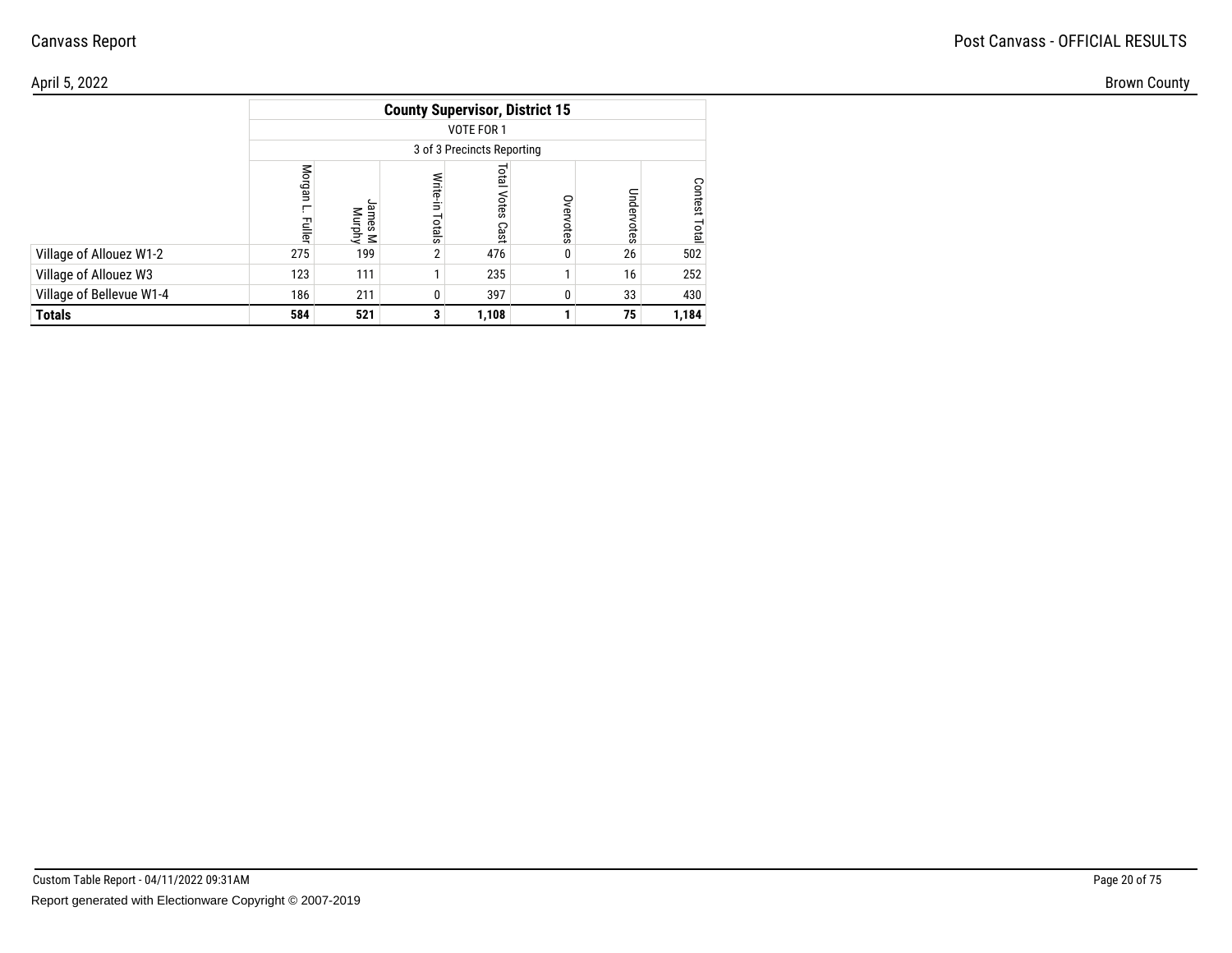| Brown County |  |
|--------------|--|
|--------------|--|

| April 5, 2022             |        |                 |                               |                                       |            |                            |                   |   |                       |                                       |            |                                 | <b>Brown County</b> |
|---------------------------|--------|-----------------|-------------------------------|---------------------------------------|------------|----------------------------|-------------------|---|-----------------------|---------------------------------------|------------|---------------------------------|---------------------|
|                           |        |                 |                               | <b>County Supervisor, District 16</b> |            |                            |                   |   |                       | <b>County Supervisor, District 17</b> |            |                                 |                     |
|                           |        |                 | VOTE FOR 1                    |                                       |            |                            |                   |   |                       | VOTE FOR 1                            |            |                                 |                     |
|                           |        |                 |                               | 3 of 3 Precincts Reporting            |            |                            |                   |   |                       | 3 of 3 Precincts Reporting            |            |                                 |                     |
|                           | ᄝ<br>အ | Write-<br>otals | <b>Total</b><br>Votes<br>Cast | Overvotes                             | Undervotes | Cont<br>$\sigma$<br>₽<br>p | g<br>∍<br>ρχ<br>≂ |   | ទ្ឋ<br>a<br>9<br>င္ၿာ | S<br>$\omega$                         | Undervotes | Contest<br>$\overline{a}$<br>்ல |                     |
| Town of Ledgeview W1      | 34     |                 | 34                            | $\mathbf{0}$                          |            | 41                         |                   |   |                       |                                       |            |                                 |                     |
| Town of Ledgeview W2-11   |        |                 |                               |                                       |            |                            | 900               |   | 904                   |                                       | 249        | 1,153                           |                     |
| Town of Rockland W1-3     |        |                 |                               |                                       |            |                            | 233               |   | 237                   |                                       | 56         | 293                             |                     |
| Town of Wrightstown W4    |        |                 |                               |                                       |            |                            | 94                |   | 94                    |                                       | 12         | 106                             |                     |
| Village of Bellevue W5-6  | 342    | 8               | 350                           | $\mathbf 0$                           | 101        | 451                        |                   |   |                       |                                       |            |                                 |                     |
| Village of Bellevue W7-10 | 924    | 12              | 936                           | 0                                     | 226        | 1,162                      |                   |   |                       |                                       |            |                                 |                     |
| <b>Totals</b>             | 1,300  | 20 <sup>1</sup> | 1,320                         | $\mathbf{0}$                          | 334        | 1,654                      | 1,227             | 8 | 1,235                 | $\mathbf{0}$                          | 317        | 1,552                           |                     |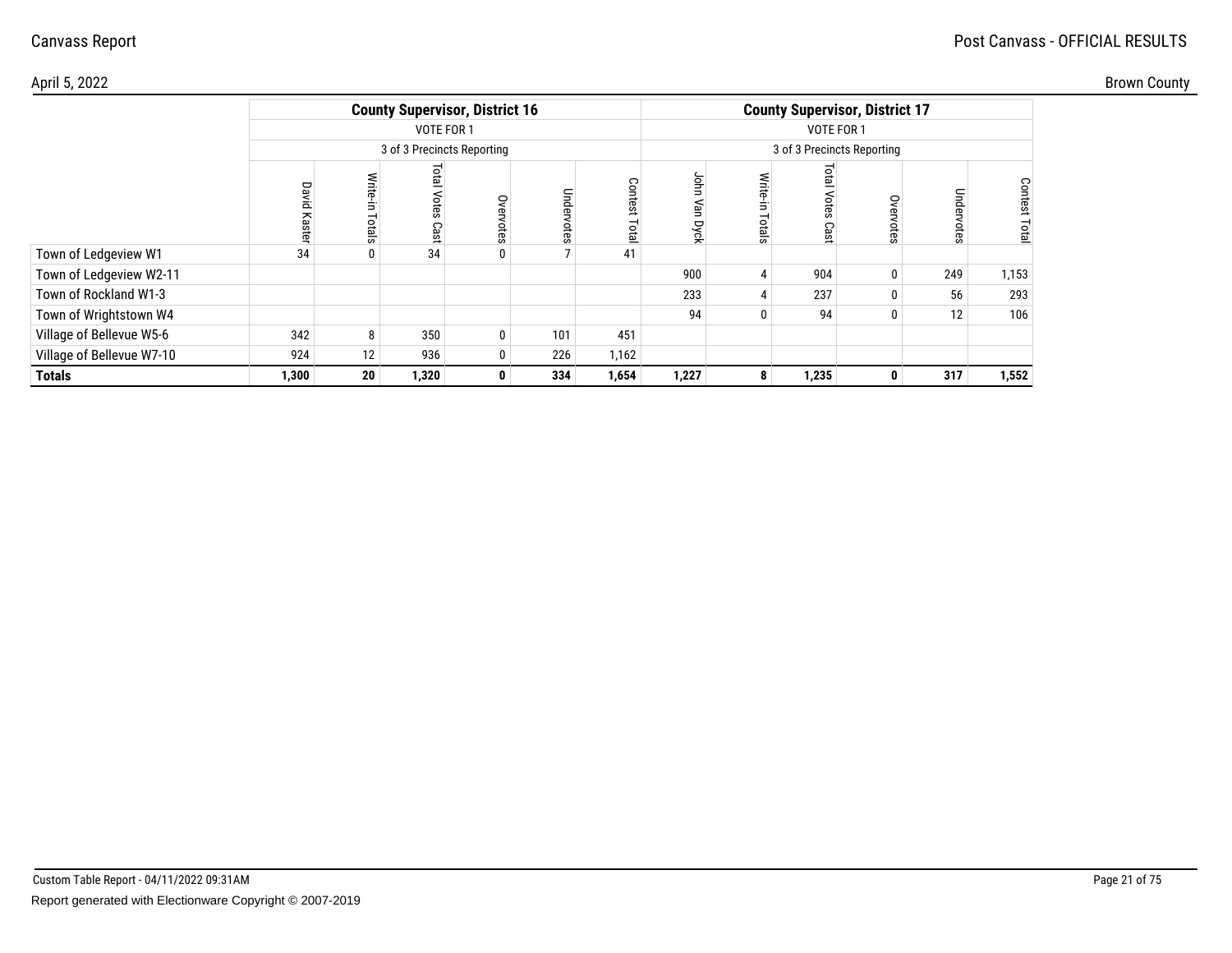| April 5, 2022          |                                   |       |                                       |              |            |                |
|------------------------|-----------------------------------|-------|---------------------------------------|--------------|------------|----------------|
|                        |                                   |       | <b>County Supervisor, District 18</b> |              |            |                |
|                        |                                   |       | VOTE FOR 1                            |              |            |                |
|                        |                                   |       | 3 of 3 Precincts Reporting            |              |            |                |
|                        | <sup>o</sup> atrick J.<br>Hopkins | otals | lial<br>Votes<br>Cast                 | S<br>otes    | Undervotes | Contest<br>ere |
| City of De Pere W4     | 226                               |       | 227                                   |              | 64         | 291            |
| City of De Pere W10-16 | 469                               |       | 471                                   |              | 109        | 580            |
| City of De Pere W17-19 | 372                               |       | 374                                   | U            | 124        | 498            |
| <b>Totals</b>          | 1,067                             |       | 1,072                                 | $\mathbf{0}$ | 297        | 1,369          |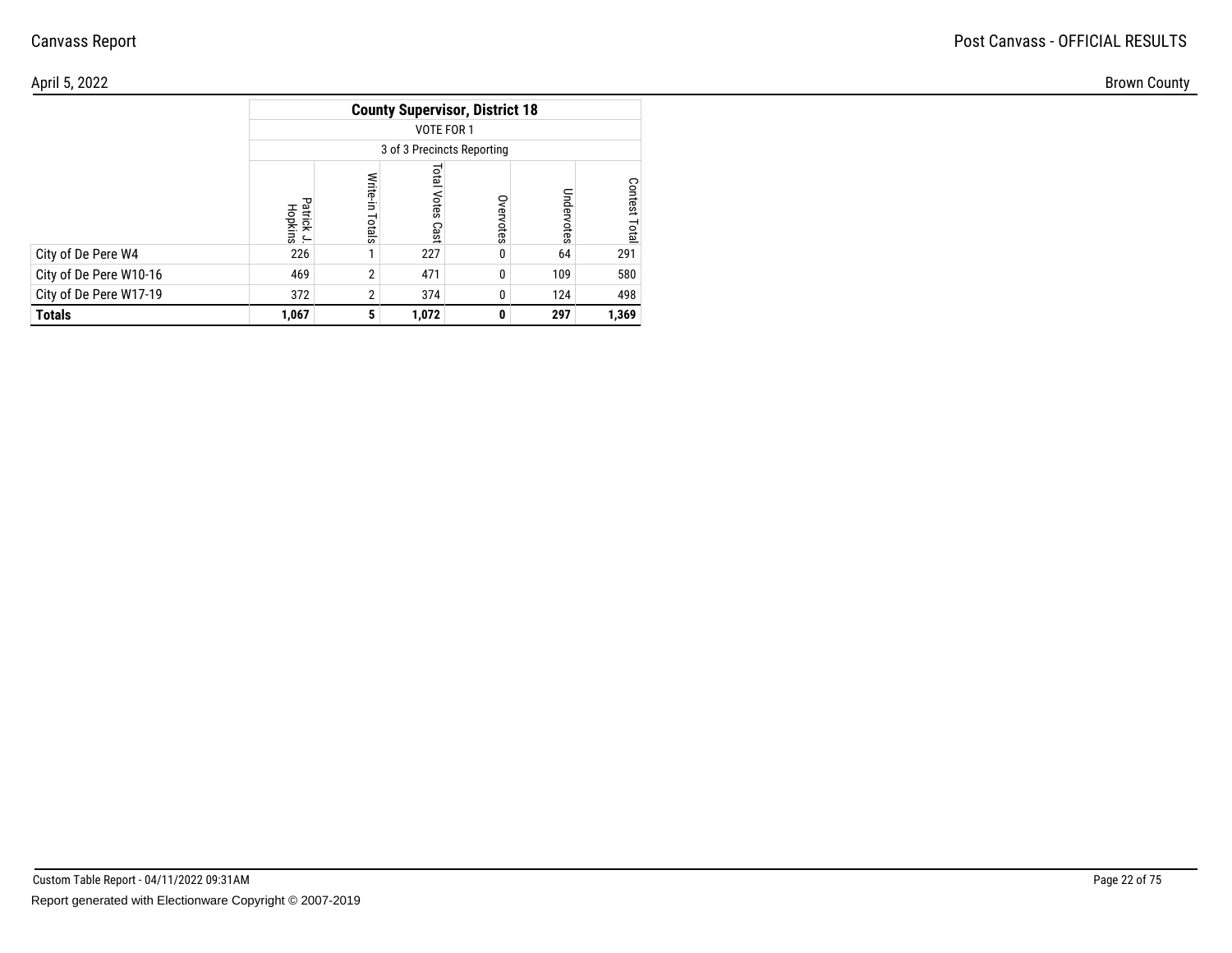| April 5, 2022           |            |                  |                |                                       |           |     |                       |
|-------------------------|------------|------------------|----------------|---------------------------------------|-----------|-----|-----------------------|
|                         |            |                  |                | <b>County Supervisor, District 19</b> |           |     |                       |
|                         |            |                  |                | VOTE FOR 1                            |           |     |                       |
|                         |            |                  |                | 2 of 2 Precincts Reporting            |           |     |                       |
|                         | Wik<br>aBi | <b>ica</b><br>5g | Write<br>otals | <b>Lotal</b><br>Votes Cast            | S<br>otes | ā   | ငွ<br>es.<br>$\alpha$ |
| City of De Pere W1-3, 5 | 328        | 470              | 0              | 798                                   |           | 51  | 849                   |
| City of De Pere W6-9    | 441        | 546              |                | 988                                   |           | 74  | 1,062                 |
| <b>Totals</b>           | 769        | 1,016            |                | 1,786                                 | 0         | 125 | 1,911                 |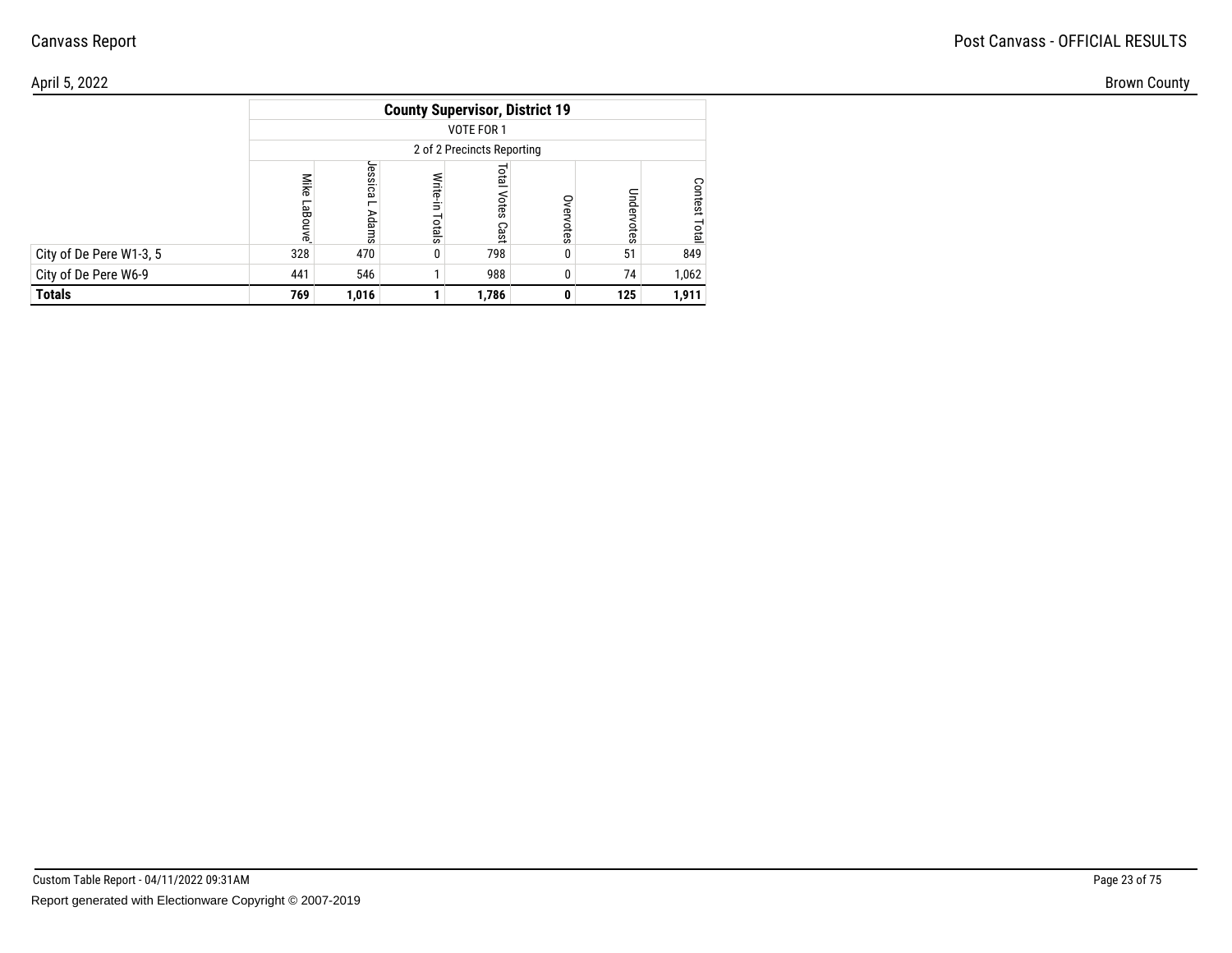| \pril 5, 2022               |     |                |                |                                       |               |                   |        |
|-----------------------------|-----|----------------|----------------|---------------------------------------|---------------|-------------------|--------|
|                             |     |                |                | <b>County Supervisor, District 20</b> |               |                   |        |
|                             |     |                |                | VOTE FOR 1                            |               |                   |        |
|                             |     |                |                | 6 of 6 Precincts Reporting            |               |                   |        |
|                             |     | Mar<br>★<br>59 | Write<br>pials | leto <sup>1</sup><br>Votes<br>Cast    | Over<br>votes | Unde<br>Note<br>Ö | ຂ<br>മ |
| Town of Glenmore W1-2       | 82  | 108            |                | 190                                   | $\mathbf{0}$  | 18                | 208    |
| Town of Holland W1-2        | 128 | 90             |                | 218                                   | 0             | 12                | 230    |
| Town of Morrison W1-2       | 158 | 93             |                | 251                                   | $\mathbf{0}$  | 22                | 273    |
| Town of New Denmark W1 & 3  | 100 | 118            |                | 218                                   | 0             | 31                | 249    |
| Town of Wrightstown W1-3    | 157 | 99             |                | 256                                   | $\mathbf{0}$  | 6                 | 262    |
| Village of Wrightstown W1-3 | 238 | 129            |                | 367                                   | 0             | 14                | 381    |
| <b>Totals</b>               | 863 | 637            | $\mathbf{0}$   | 1,500                                 | $\mathbf{0}$  | 103               | 1,603  |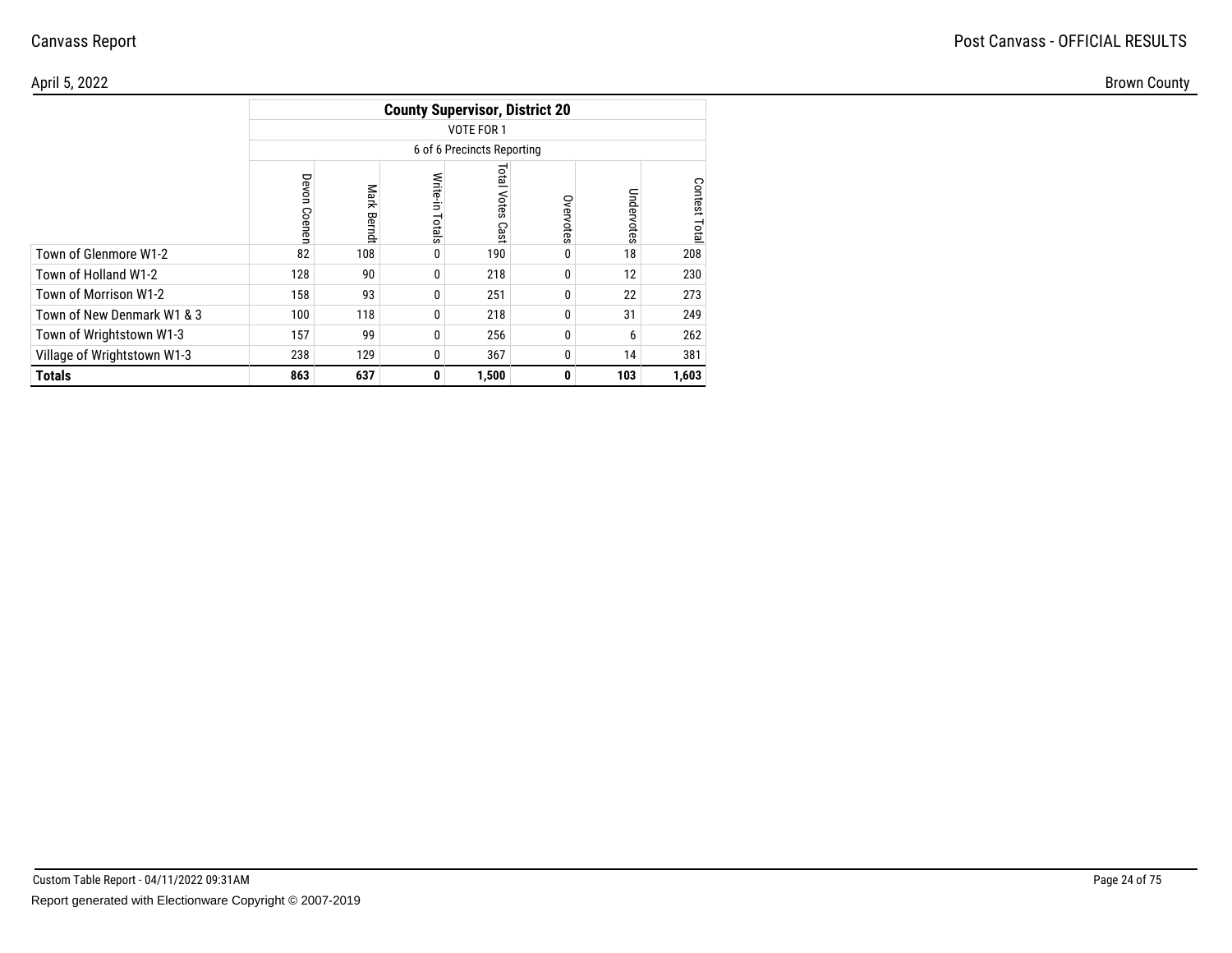| \pril 5, 2022               |                      |       |                            |                                       |               |                  |
|-----------------------------|----------------------|-------|----------------------------|---------------------------------------|---------------|------------------|
|                             |                      |       |                            | <b>County Supervisor, District 21</b> |               |                  |
|                             |                      |       | VOTE FOR 1                 |                                       |               |                  |
|                             |                      |       | 4 of 4 Precincts Reporting |                                       |               |                  |
|                             | Ran<br>ਵ<br>S<br>င္က | rtals | ដូ<br>Votes<br>Cast        | S<br>Œ<br>votes                       | Unde<br>votes | Contest<br>Total |
| Village of Ashwaubenon W1-2 | 204                  |       | 208                        |                                       | 53            | 261              |
| Village of Ashwaubenon W3-4 | 247                  |       | 250                        | 0                                     | 61            | 311              |
| Village of Ashwaubenon W5-6 | 325                  |       | 330                        |                                       | 71            | 402              |
| Village of Ashwaubenon W7-8 | 360                  |       | 363                        |                                       | 98            | 461              |
| <b>Totals</b>               | 1,136                | 15    | 1,151                      |                                       | 283           | 1,435            |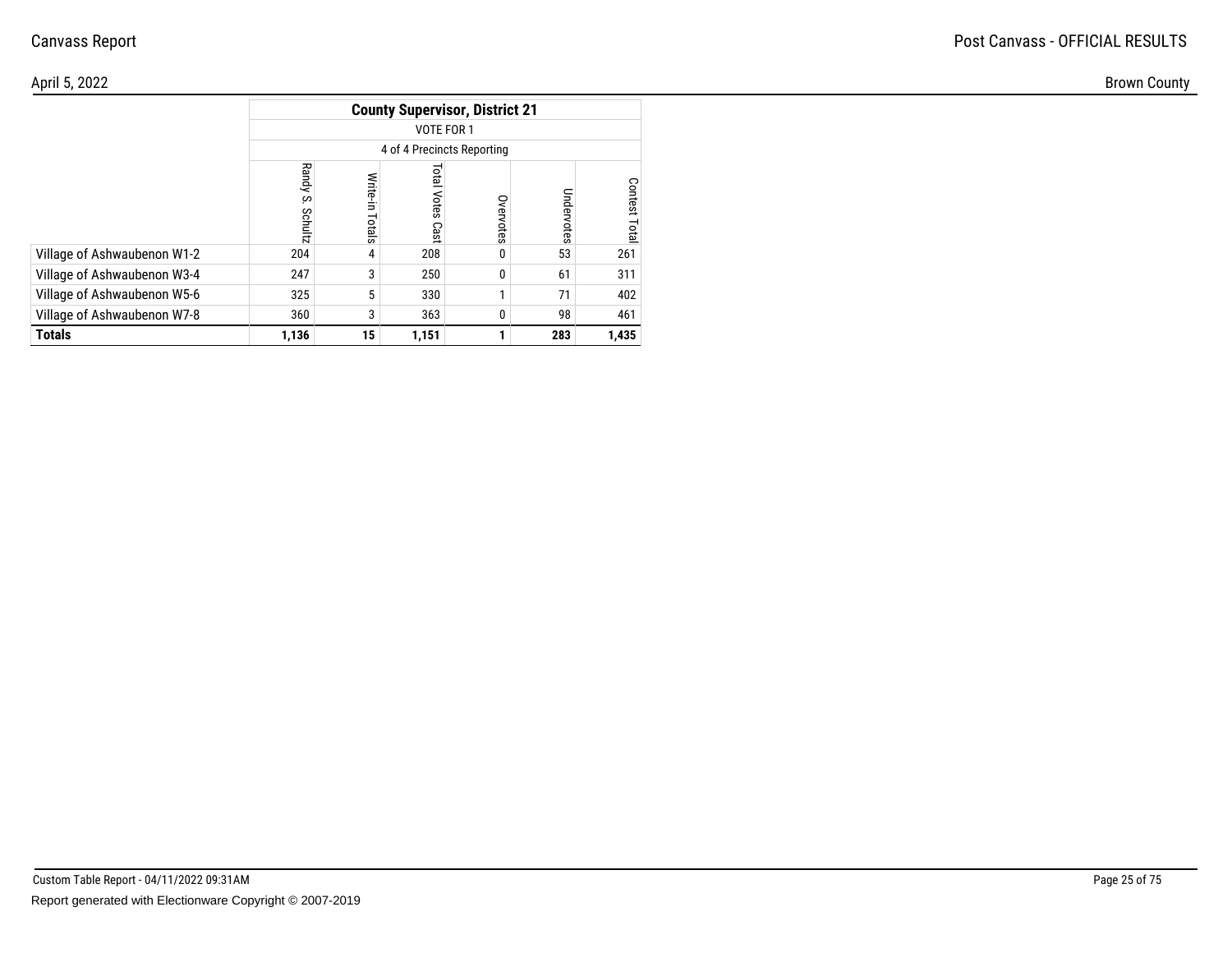| April 5, 2022                 |              |             |                                       |                               |              |          |       |
|-------------------------------|--------------|-------------|---------------------------------------|-------------------------------|--------------|----------|-------|
|                               |              |             | <b>County Supervisor, District 22</b> |                               |              |          |       |
|                               |              |             |                                       | VOTE FOR 1                    |              |          |       |
|                               |              |             |                                       | 3 of 3 Precincts Reporting    |              |          |       |
|                               | Tom<br>Peter | Ķen<br>Mika | Write-in<br>otals                     | Total<br><b>Votes</b><br>Cast | ○<br>ਫ਼<br>Ö | ō<br>ūes | ငွ    |
| Town of Lawrence W1-4, 7      | 430          | 209         |                                       | 640                           | $\mathbf{0}$ | 62       | 702   |
| Village of Ashwaubenon W9-10  | 286          | 159         |                                       | 446                           | 0            | 45       | 491   |
| Village of Ashwaubenon W11-12 | 303          | 181         |                                       | 485                           | 0            | 47       | 532   |
| <b>Totals</b>                 | 1,019        | 549         | 3 <sup>1</sup>                        | 1,571                         | $\mathbf{0}$ | 154      | 1,725 |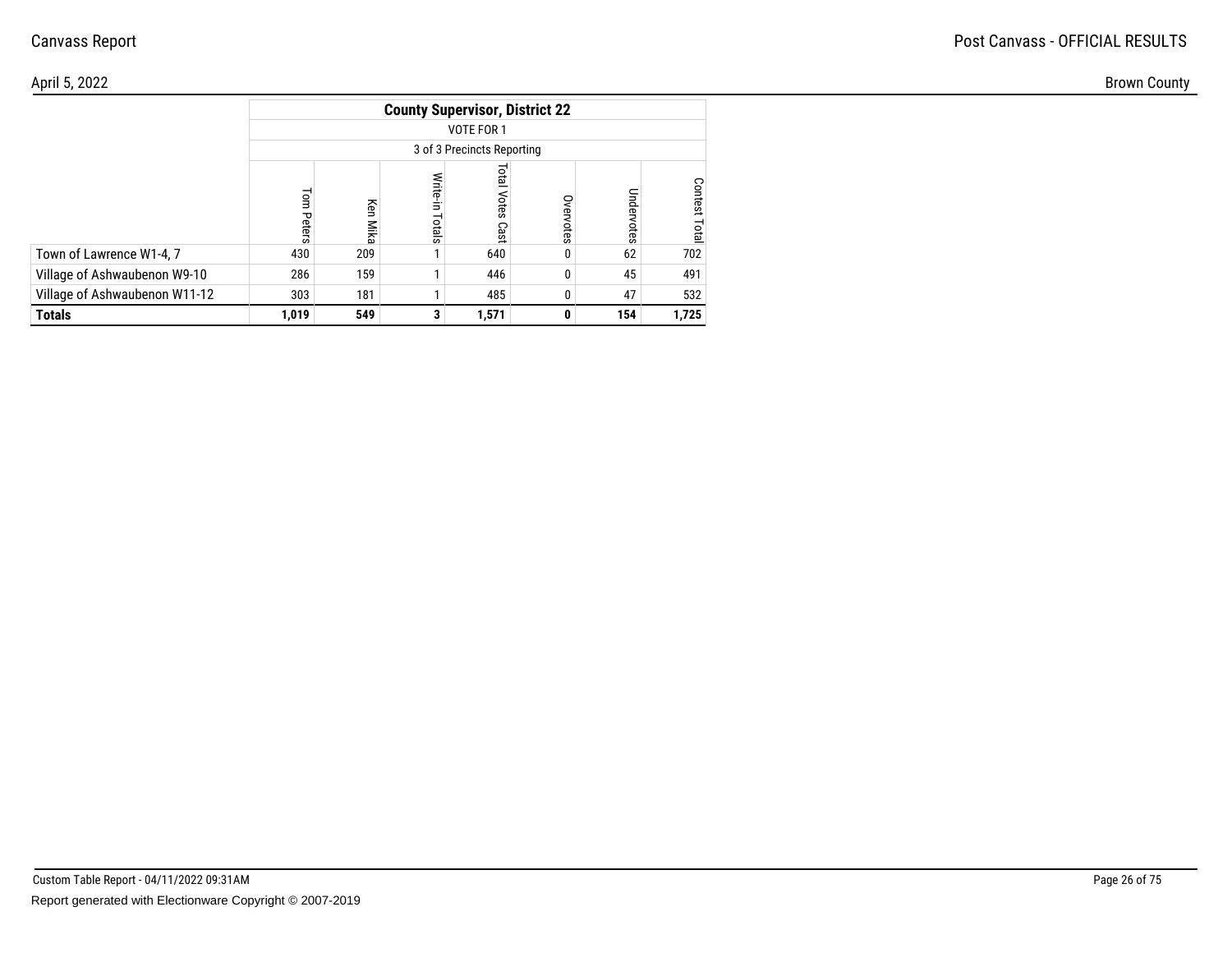| Brown County |
|--------------|
|--------------|

| April 5, 2022               |                    |                    |                            |                                       |            |                |                              |                |                       |                                       |            |               | <b>Brown County</b> |
|-----------------------------|--------------------|--------------------|----------------------------|---------------------------------------|------------|----------------|------------------------------|----------------|-----------------------|---------------------------------------|------------|---------------|---------------------|
|                             |                    |                    |                            | <b>County Supervisor, District 23</b> |            |                |                              |                |                       | <b>County Supervisor, District 24</b> |            |               |                     |
|                             |                    |                    | VOTE FOR 1                 |                                       |            |                |                              |                | VOTE FOR 1            |                                       |            |               |                     |
|                             |                    |                    | 5 of 5 Precincts Reporting |                                       |            |                |                              |                |                       | 6 of 6 Precincts Reporting            |            |               |                     |
|                             | Raymond<br>Suennen | Write-in<br>Totals | Total Votes<br>Cast        | Overvotes                             | Undervotes | Contest<br>ota | <b>Richard</b><br>Schadewald | Write<br>otals | Total<br>Votes<br>Cas | Overvotes                             | Undervotes | Contest Total |                     |
| Village of Hobart W1-2, 4-5 |                    |                    |                            |                                       |            |                | 361                          |                | 364                   |                                       | 113        | 478           |                     |
| Village of Howard W1-2      | 188                | 8                  | 196                        | $\pmb{0}$                             | 65         | 261            |                              |                |                       |                                       |            |               |                     |
| Village of Howard W3-4      | 157                | 4                  | 161                        | $\pmb{0}$                             | 19         | 180            |                              |                |                       |                                       |            |               |                     |
| Village of Howard W5-6      | 209                | $\overline{2}$     | 211                        | $\bf{0}$                              | 69         | 280            |                              |                |                       |                                       |            |               |                     |
| Village of Howard W7-8      |                    |                    |                            |                                       |            |                | 278                          | $\overline{2}$ | 280                   |                                       | 94         | 374           |                     |
| Village of Howard W9-10     |                    |                    |                            |                                       |            |                | 260                          |                | 264                   |                                       | 91         | 356           |                     |
| Village of Howard W11-12    | 184                | $\overline{2}$     | 186                        | $\pmb{0}$                             | 48         | 234            |                              |                |                       |                                       |            |               |                     |
| Village of Howard W13-14    | 262                | 4                  | 266                        | $\pmb{0}$                             | 89         | 355            |                              |                |                       |                                       |            |               |                     |
| Village of Howard W17       |                    |                    |                            |                                       |            |                | 93                           | 0              | 93                    | 0                                     | 44         | 137           |                     |
| Village of Howard W18       |                    |                    |                            |                                       |            |                | 119                          |                | 119                   |                                       | 23         | 142           |                     |
| Village of Howard W19       |                    |                    |                            |                                       |            |                | 87                           |                | 91                    | $\mathbf{0}$                          | 19         | 110           |                     |
| <b>Totals</b>               | 1,000              | 20                 | 1,020                      | $\mathbf 0$                           | 290        | 1,310          | 1,198                        | 13             | 1,211                 | $\mathbf{2}$                          | 384        | 1,597         |                     |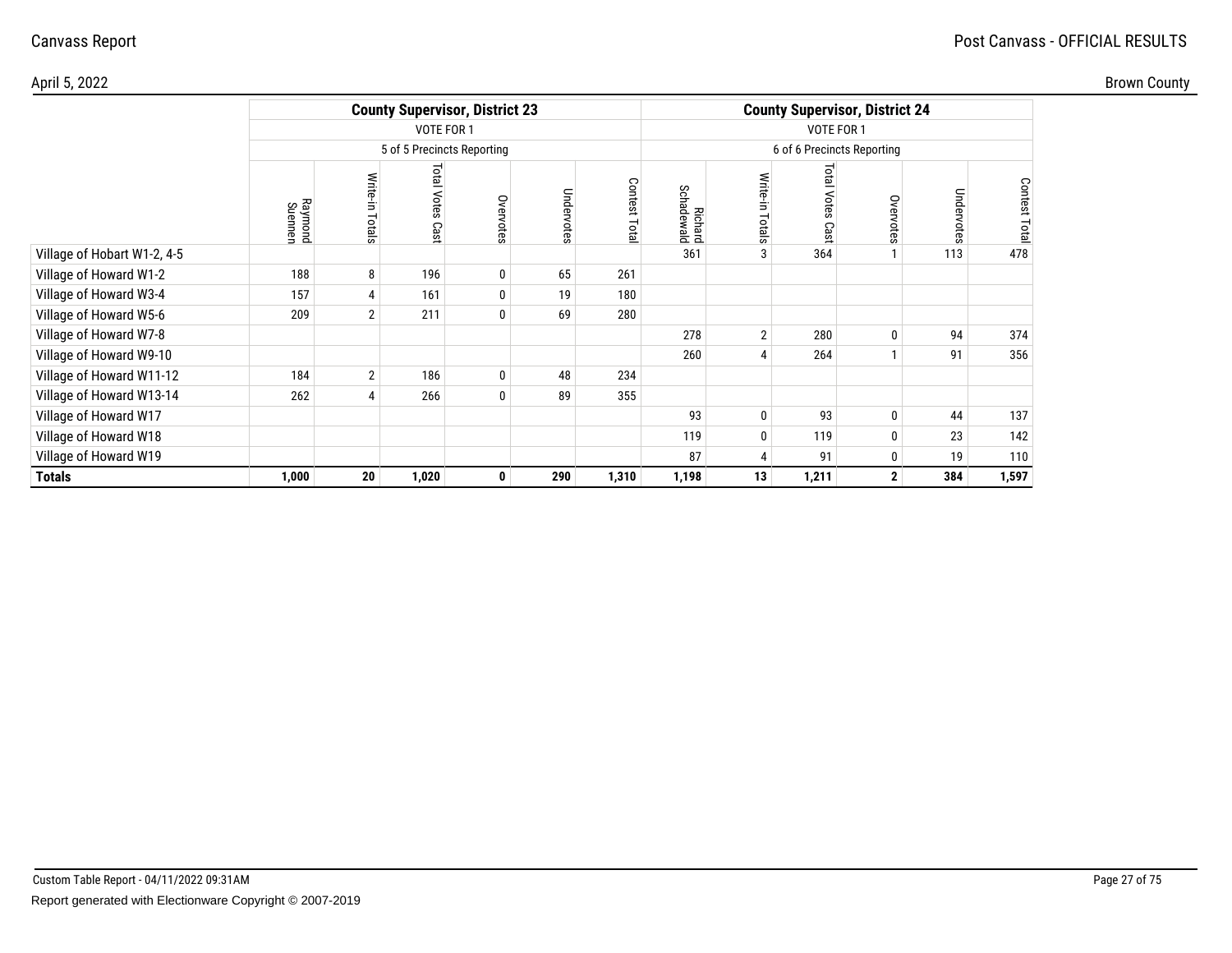| Brown County |
|--------------|
|              |

| April 5, 2022              |       |                    |                      |                                       |            |                                  |                               |    |                      |                                       |            |                         | <b>Brown County</b> |
|----------------------------|-------|--------------------|----------------------|---------------------------------------|------------|----------------------------------|-------------------------------|----|----------------------|---------------------------------------|------------|-------------------------|---------------------|
|                            |       |                    |                      | <b>County Supervisor, District 25</b> |            |                                  |                               |    |                      | <b>County Supervisor, District 26</b> |            |                         |                     |
|                            |       |                    | VOTE FOR 1           |                                       |            |                                  |                               |    | VOTE FOR 1           |                                       |            |                         |                     |
|                            |       |                    |                      | 3 of 3 Precincts Reporting            |            |                                  |                               |    |                      | 5 of 5 Precincts Reporting            |            |                         |                     |
|                            |       | Write-in<br>Totals | lsic<br>Votes<br>Cas | Overvotes                             | Undervotes | ငွ<br>$\sigma$<br>S.<br>$\omega$ | Keith<br>▭<br>υ€λ<br>$\omega$ | ⋚  | isil<br>Votes<br>Cas | Over<br>$\omega$                      | Undervotes | Conte<br>Ä<br><u>ទុ</u> |                     |
| Town of Pittsfield W1-3    |       |                    |                      |                                       |            |                                  | 306                           |    | 308                  |                                       | 36         | 344                     |                     |
| Village of Howard W15      |       |                    |                      |                                       |            |                                  | 127                           |    | 128                  | $\bf{0}$                              | 47         | 175                     |                     |
| Village of Howard W16      |       |                    |                      |                                       |            |                                  | 170                           |    | 172                  | 0                                     | 68         | 240                     |                     |
| Village of Pulaski W1-3, 6 |       |                    |                      |                                       |            |                                  | 365                           |    | 368                  | $\mathbf{0}$                          | 87         | 455                     |                     |
| Village of Suamico W1-3    | 469   |                    | 470                  | 0                                     | 175        | 645                              |                               |    |                      |                                       |            |                         |                     |
| Village of Suamico W4, 6   | 374   | 6                  | 380                  | 0                                     | 132        | 512                              |                               |    |                      |                                       |            |                         |                     |
| Village of Suamico W5      |       |                    |                      |                                       |            |                                  | 229                           | 3  | 232                  | 0                                     | 116        | 348                     |                     |
| Village of Suamico W7-9    | 495   |                    | 496                  | $\mathbf{0}$                          | 175        | 671                              |                               |    |                      |                                       |            |                         |                     |
| <b>Totals</b>              | 1,338 | 8                  | 1,346                | $\mathbf{0}$                          | 482        | 1,828                            | 1,197                         | 11 | 1,208                | $\mathbf{0}$                          | 354        | 1,562                   |                     |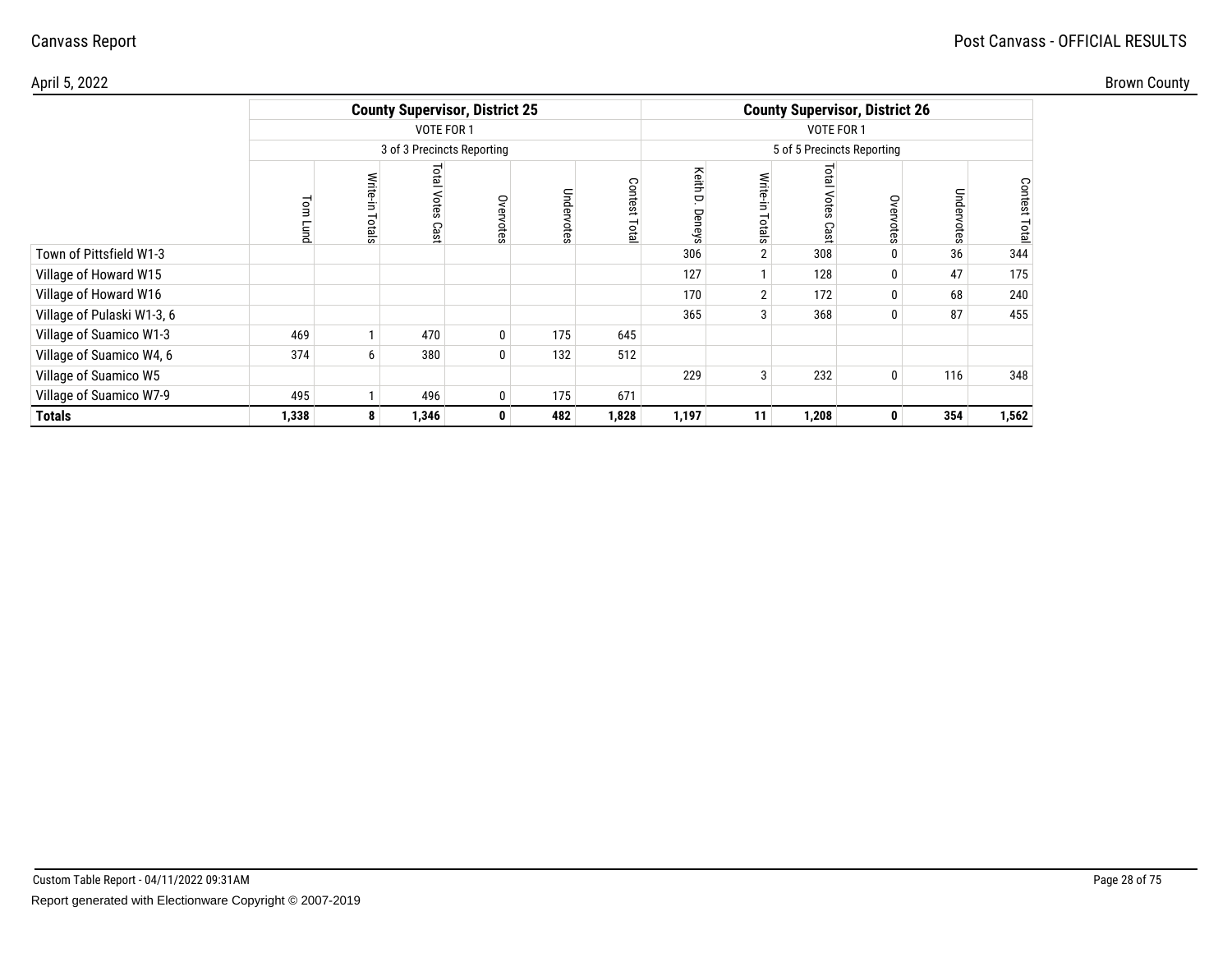| Brown County |
|--------------|
|--------------|

| \pril 5, 2022               |                       |                                             |                           |                            |            |                                                     |                            |                           |                       |              |                                                    |              |  |
|-----------------------------|-----------------------|---------------------------------------------|---------------------------|----------------------------|------------|-----------------------------------------------------|----------------------------|---------------------------|-----------------------|--------------|----------------------------------------------------|--------------|--|
|                             |                       | Multi-Jurisdictional Judge (T-Law/V-Hobart) |                           |                            |            |                                                     |                            |                           |                       |              | Multi-Jurisdictional Judge (T-Ledgeview/C-De Pere) |              |  |
|                             |                       |                                             | VOTE FOR 1                |                            |            |                                                     | VOTE FOR 1                 |                           |                       |              |                                                    |              |  |
|                             |                       |                                             |                           | 6 of 6 Precincts Reporting |            |                                                     | 8 of 8 Precincts Reporting |                           |                       |              |                                                    |              |  |
|                             | Gregg E.<br>Schreiber | Write-in<br>Totals                          | <b>Total Votes</b><br>Cas | Overvotes                  | Undervotes | <b>Contest</b><br>$\overline{\phantom{0}}$<br>le po | David<br>ے<br>Matyas       | Write-in<br><b>Totals</b> | Total<br>Votes<br>Cas | Overvotes    | Undervotes                                         | Contest Tota |  |
| Town of Lawrence W1-4, 7    | 548                   |                                             | 549                       | $\mathbf{0}$               | 153        | 702                                                 |                            |                           |                       |              |                                                    |              |  |
| Town of Lawrence W5-6       | 249                   |                                             | 250                       | $\mathbf 0$                | 76         | 326                                                 |                            |                           |                       |              |                                                    |              |  |
| Town of Ledgeview W1        |                       |                                             |                           |                            |            |                                                     | 31                         | $\Omega$                  | 31                    | $\bf{0}$     | 10                                                 | 41           |  |
| Town of Ledgeview W2-11     |                       |                                             |                           |                            |            |                                                     | 888                        |                           | 893                   | $\mathbf{0}$ | 260                                                | 1,153        |  |
| Village of Hobart W1-2, 4-5 | 359                   |                                             | 360                       | $\pmb{0}$                  | 118        | 478                                                 |                            |                           |                       |              |                                                    |              |  |
| Village of Hobart W3 & 6    | 262                   |                                             | 263                       | $\pmb{0}$                  | 82         | 345                                                 |                            |                           |                       |              |                                                    |              |  |
| Village of Hobart W7        | 137                   |                                             | 138                       | $\bf{0}$                   | 37         | 175                                                 |                            |                           |                       |              |                                                    |              |  |
| Village of Hobart W8-11     | 300                   | 3                                           | 303                       | $\mathbf 0$                | 99         | 402                                                 |                            |                           |                       |              |                                                    |              |  |
| City of De Pere W1-3, 5     |                       |                                             |                           |                            |            |                                                     | 662                        | 8                         | 670                   | $\bf{0}$     | 179                                                | 849          |  |
| City of De Pere W4          |                       |                                             |                           |                            |            |                                                     | 228                        |                           | 229                   | $\mathbf{0}$ | 62                                                 | 291          |  |
| City of De Pere W6-9        |                       |                                             |                           |                            |            |                                                     | 798                        | 11                        | 809                   | $\mathbf{0}$ | 253                                                | 1,062        |  |
| City of De Pere W10-16      |                       |                                             |                           |                            |            |                                                     | 468                        | $\overline{2}$            | 470                   | $\mathbf{0}$ | 110                                                | 580          |  |
| City of De Pere W17-19      |                       |                                             |                           |                            |            |                                                     | 368                        |                           | 372                   | 0            | 126                                                | 498          |  |
| City of De Pere W20-23      |                       |                                             |                           |                            |            |                                                     | 334                        | $\Omega$                  | 334                   | 0            | 100                                                | 434          |  |
| <b>Totals</b>               | 1,855                 | 8                                           | 1,863                     | 0                          | 565        | 2,428                                               | 3,777                      | 31                        | 3,808                 | 0            | 1,100                                              | 4,908        |  |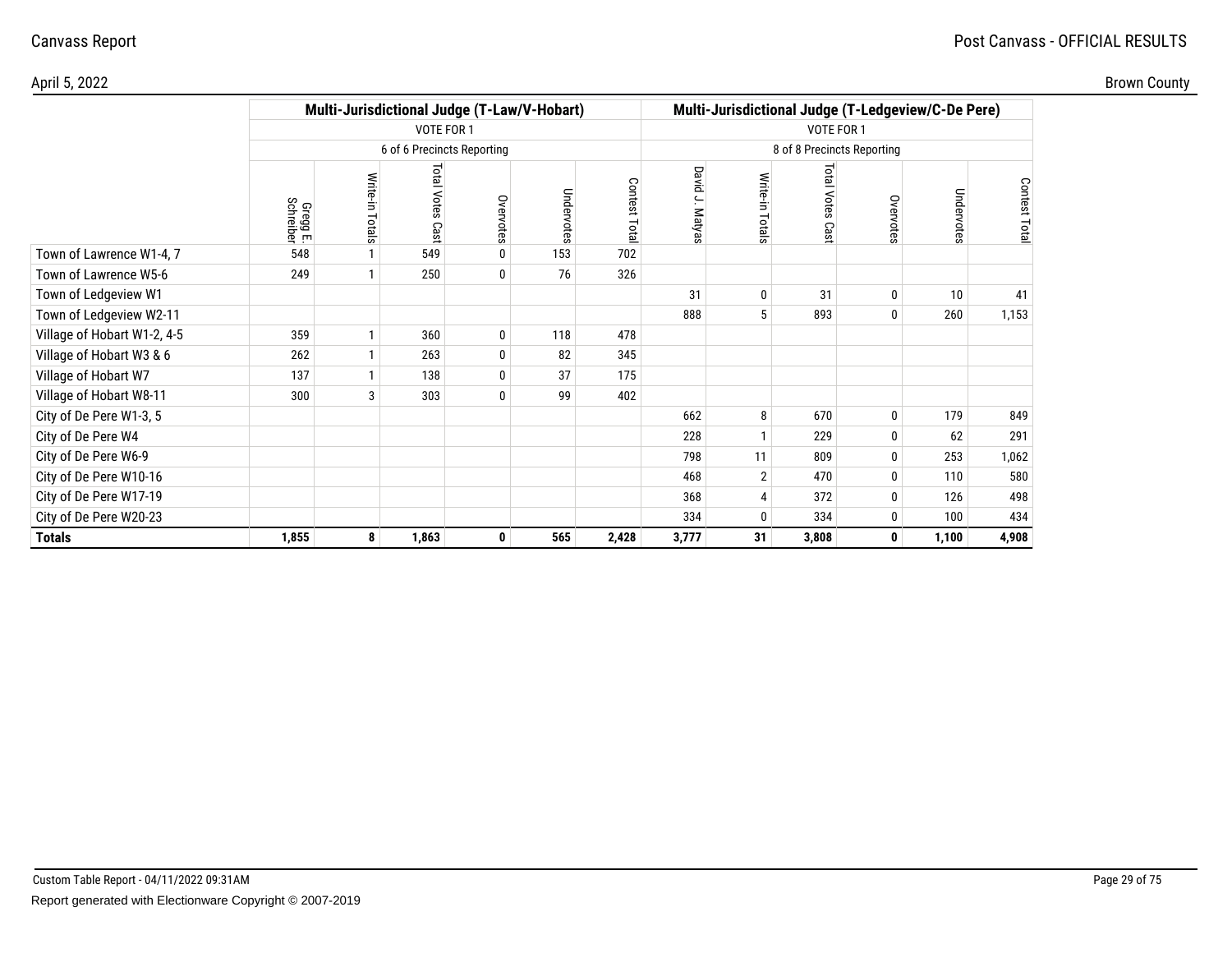| April 5, 2022            |       |                           |                  |                                               |                             |              |     |       | <b>Brown County</b> |
|--------------------------|-------|---------------------------|------------------|-----------------------------------------------|-----------------------------|--------------|-----|-------|---------------------|
|                          |       |                           |                  | <b>Town Board Supervisor Town of Lawrence</b> |                             |              |     |       |                     |
|                          |       |                           |                  | VOTE FOR 2                                    |                             |              |     |       |                     |
|                          |       |                           |                  | 2 of 2 Precincts Reporting                    |                             |              |     |       |                     |
|                          | Allen | ᆽ<br>Ô<br>∍<br>뫂.<br>enen | ី ខ្លួ<br>= ខ្លួ | <b>Write</b><br>Totals                        | <b>Paid</b><br>otes<br>Cast | 9<br>ನ<br>Ö. |     |       |                     |
| Town of Lawrence W1-4, 7 | 308   | 335                       | 387              | $\overline{4}$                                | 1,034                       |              | 370 | 1,404 |                     |
| Town of Lawrence W5-6    | 98    | 128                       | 210              | 3                                             | 439                         |              | 213 | 652   |                     |
| <b>Totals</b>            | 406   | 463                       | 597              |                                               | 1,473                       |              | 583 | 2,056 |                     |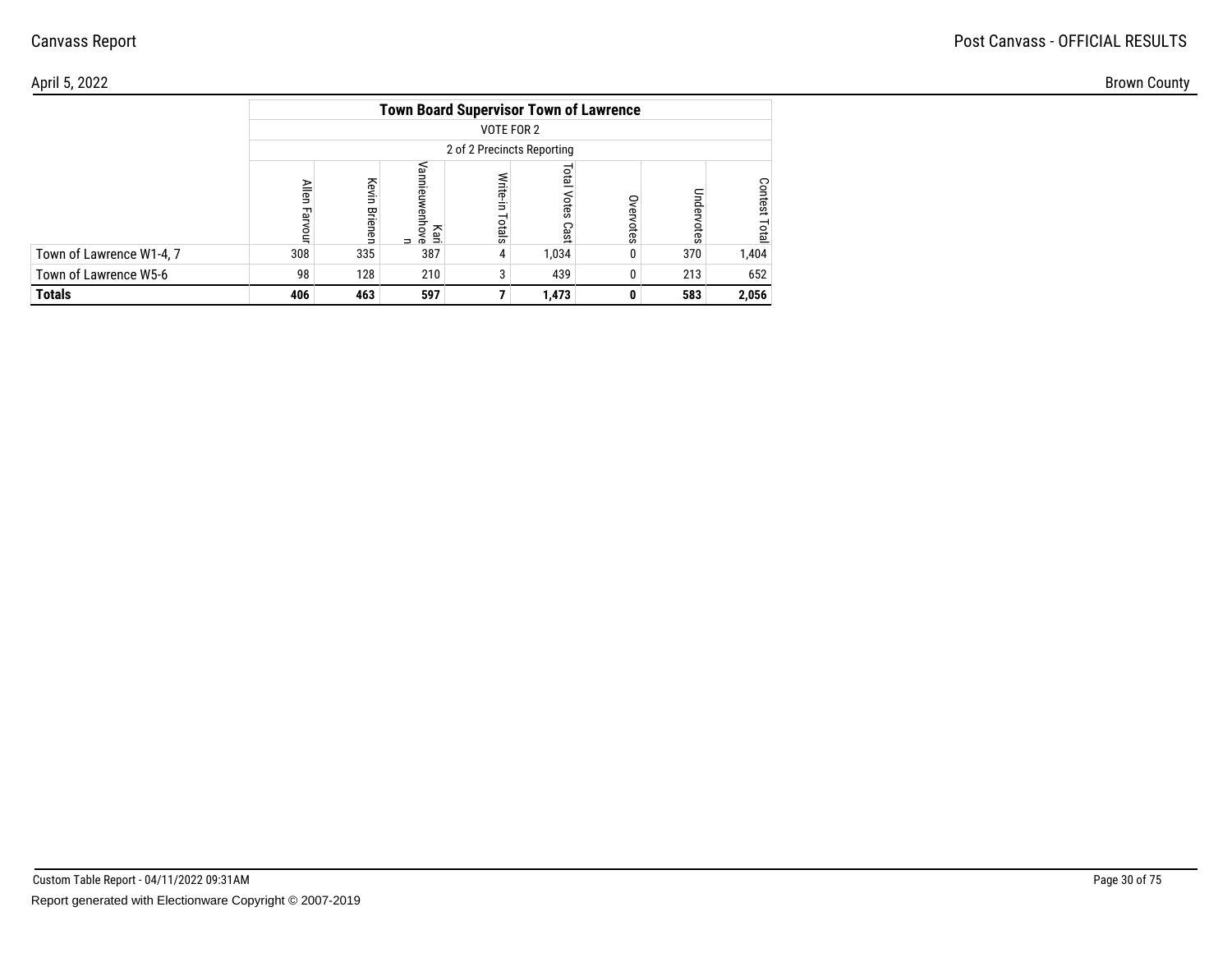| \pril 5, 2022           |            |                            |                                                |            |   |     |       |  |  |  |  |  |
|-------------------------|------------|----------------------------|------------------------------------------------|------------|---|-----|-------|--|--|--|--|--|
|                         |            |                            | <b>Town Board Supervisor Town of Ledgeview</b> |            |   |     |       |  |  |  |  |  |
|                         |            |                            |                                                | VOTE FOR 2 |   |     |       |  |  |  |  |  |
|                         |            | 2 of 2 Precincts Reporting |                                                |            |   |     |       |  |  |  |  |  |
|                         |            |                            |                                                |            |   |     | ⌒     |  |  |  |  |  |
|                         | nee<br>Ros |                            |                                                | ores       |   |     |       |  |  |  |  |  |
|                         | yan<br>≲um |                            | otals                                          | Cast       |   |     |       |  |  |  |  |  |
| Town of Ledgeview W1    | 28         | 33                         |                                                | 61         | 0 | 21  | 82    |  |  |  |  |  |
| Town of Ledgeview W2-11 | 765        | 784                        | 23                                             | 1,572      | 0 | 734 | 2,306 |  |  |  |  |  |
| Totals                  | 793        | 817                        | 23                                             | 1,633      | 0 | 755 | 2,388 |  |  |  |  |  |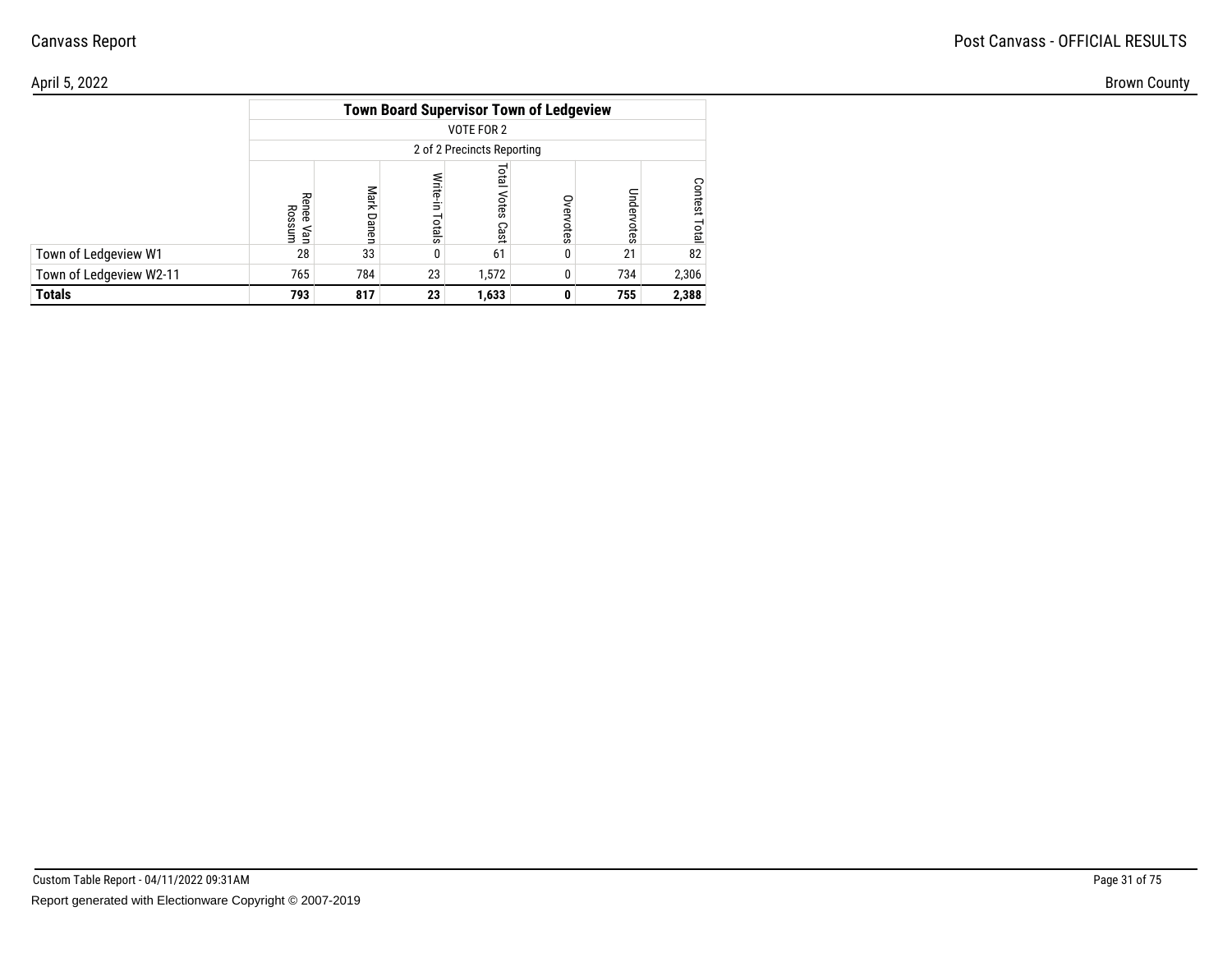| \pril 5, 2022      |     |     |              |                                            |   |     |       | <b>Brown County</b> |
|--------------------|-----|-----|--------------|--------------------------------------------|---|-----|-------|---------------------|
|                    |     |     |              | <b>Town Board Supervisor Town of Scott</b> |   |     |       |                     |
|                    |     |     |              | VOTE FOR 2                                 |   |     |       |                     |
|                    |     |     |              | 2 of 2 Precincts Reporting                 |   |     |       |                     |
|                    | ౧   | တ   | <b>Slats</b> | otes<br>Cast                               |   | pun | O.    |                     |
| Town of Scott W1   | 114 | 107 |              | 222                                        | 0 | 98  | 320   |                     |
| Town of Scott W2-4 | 267 | 284 |              | 555                                        | O | 263 | 818   |                     |
| Totals             | 381 | 391 |              | 777                                        | 0 | 361 | 1,138 |                     |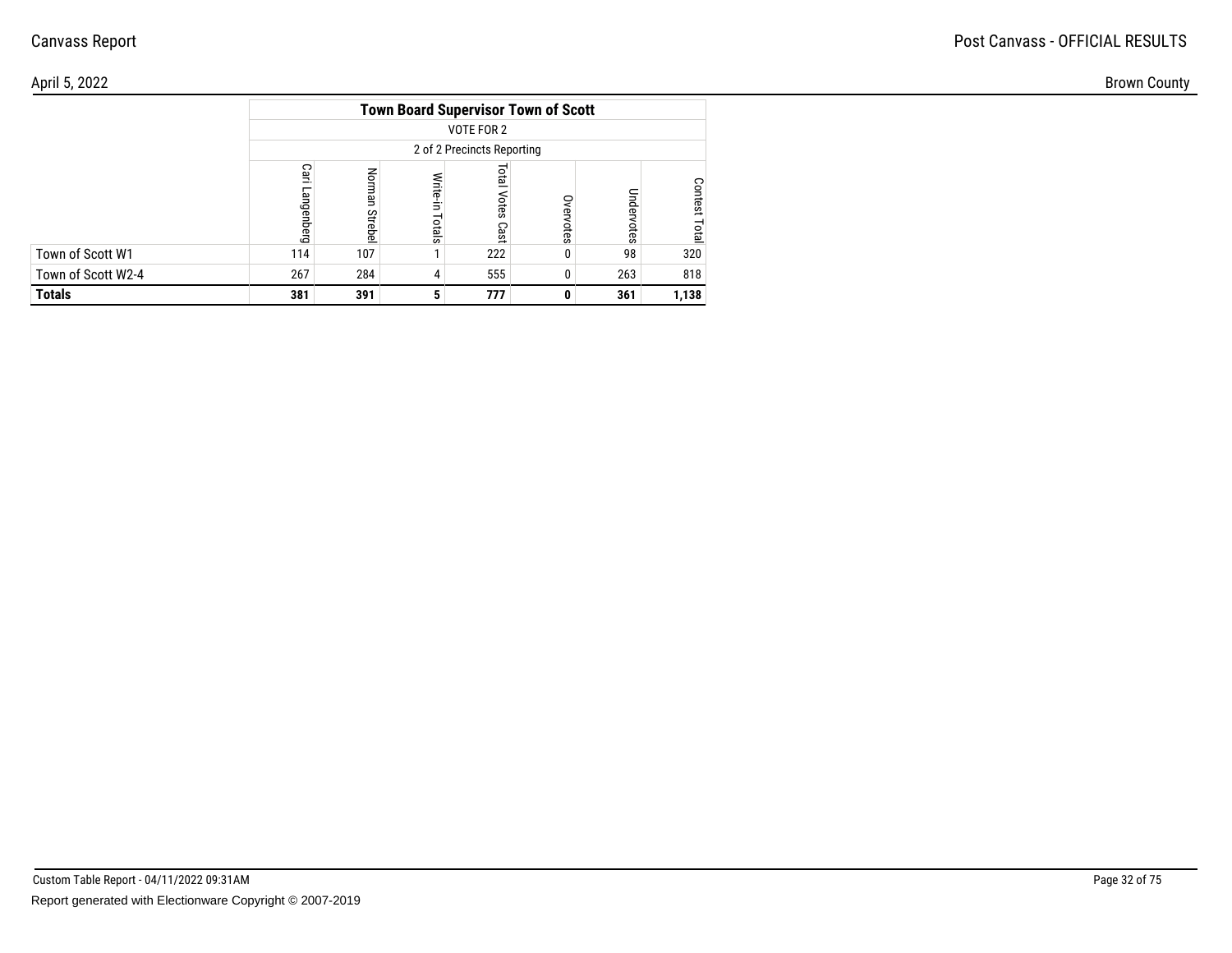| Brown County |  |  |
|--------------|--|--|
|--------------|--|--|

| April 5, 2022                 |            |                   |                            |                                             |            |                |                      |       |                               |                                                 |            |              | <b>Brown County</b> |
|-------------------------------|------------|-------------------|----------------------------|---------------------------------------------|------------|----------------|----------------------|-------|-------------------------------|-------------------------------------------------|------------|--------------|---------------------|
|                               |            |                   |                            | <b>Village President Village of Allouez</b> |            |                |                      |       |                               | <b>Village President Village of Ashwaubenon</b> |            |              |                     |
|                               |            |                   | VOTE FOR 1                 |                                             |            |                |                      |       |                               |                                                 |            |              |                     |
|                               |            |                   | 5 of 5 Precincts Reporting |                                             |            |                |                      |       |                               |                                                 |            |              |                     |
|                               | Ξ<br>Rafte | Write-in<br>otals | <b>Total Votes</b><br>Cas  | Overvotes                                   | Undervotes | Contest<br>ota | Mary C.<br>Kardoskee | otals | <b>Total</b><br>Votes<br>Cast | Overvotes                                       | Undervotes | Contest Tota |                     |
| Village of Allouez W1-2       | 381        |                   | 390                        | 0                                           | 112        | 502            |                      |       |                               |                                                 |            |              |                     |
| Village of Allouez W3         | 180        | 8                 | 188                        | 0                                           | 64         | 252            |                      |       |                               |                                                 |            |              |                     |
| Village of Allouez W4         | 250        | 8                 | 258                        | 0                                           | 115        | 373            |                      |       |                               |                                                 |            |              |                     |
| Village of Allouez W5-6       | 433        | 12                | 445                        | 0                                           | 131        | 576            |                      |       |                               |                                                 |            |              |                     |
| Village of Allouez W7-9       | 337        |                   | 341                        | 0                                           | 114        | 455            |                      |       |                               |                                                 |            |              |                     |
| Village of Ashwaubenon W1-2   |            |                   |                            |                                             |            |                | 217                  |       | 221                           |                                                 | 40         | 261          |                     |
| Village of Ashwaubenon W3-4   |            |                   |                            |                                             |            |                | 255                  |       | 260                           |                                                 | 51         | 311          |                     |
| Village of Ashwaubenon W5-6   |            |                   |                            |                                             |            |                | 337                  |       | 340                           |                                                 | 61         | 402          |                     |
| Village of Ashwaubenon W7-8   |            |                   |                            |                                             |            |                | 374                  |       | 378                           |                                                 | 83         | 461          |                     |
| Village of Ashwaubenon W9-10  |            |                   |                            |                                             |            |                | 396                  |       | 405                           |                                                 | 86         | 491          |                     |
| Village of Ashwaubenon W11-12 |            |                   |                            |                                             |            |                | 419                  |       | 424                           |                                                 | 108        | 532          |                     |
| <b>Totals</b>                 | 1,581      | 41                | 1,622                      | $\mathbf 0$                                 | 536        | 2,158          | 1,998                | 30    | 2,028                         |                                                 | 429        | 2,458        |                     |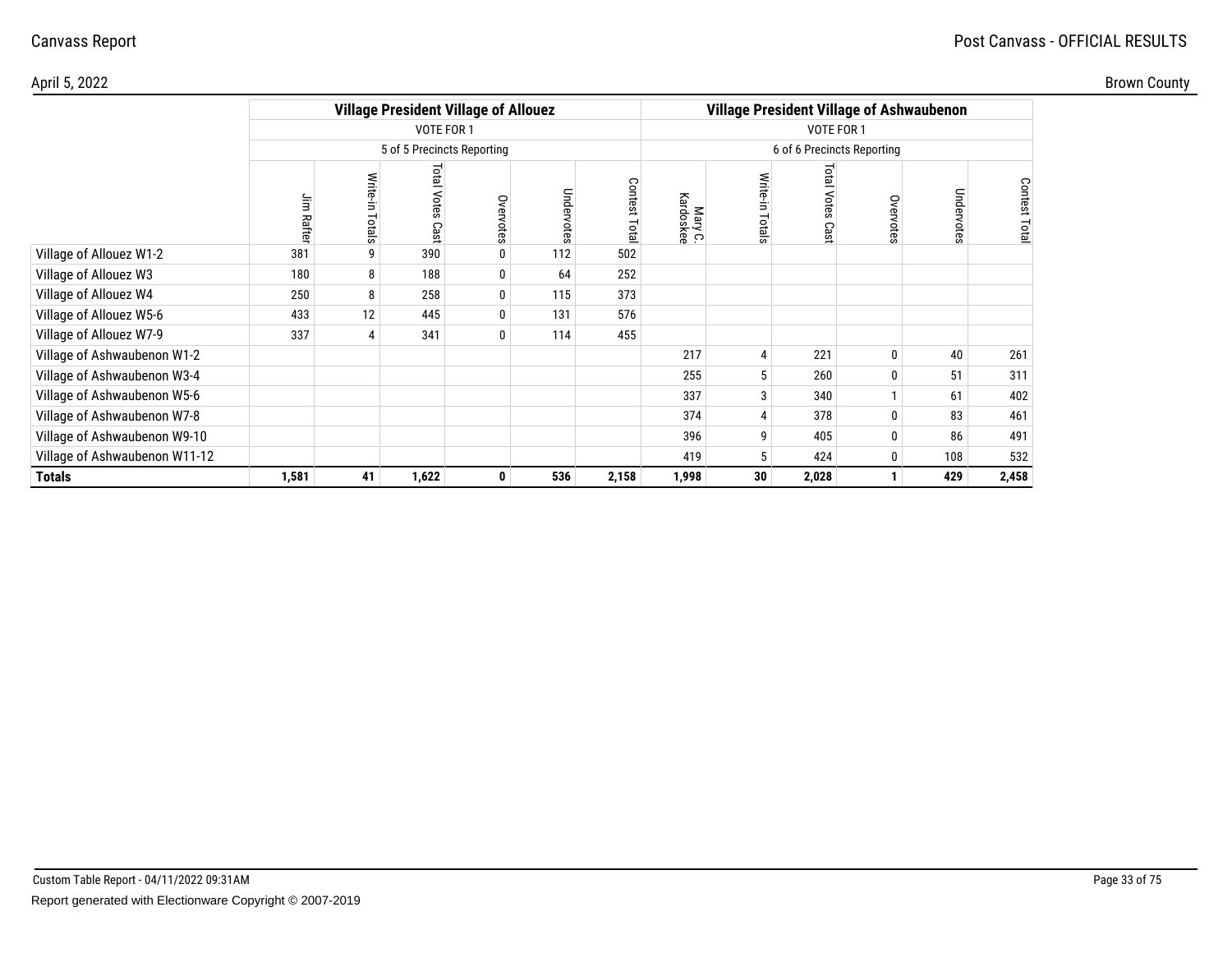## Post Canvass - OFFICIAL RESULTS

| \pril 5, 2022             |       |     |                                            |               |                            |                       |   |     |       | <b>Brown County</b> |  |
|---------------------------|-------|-----|--------------------------------------------|---------------|----------------------------|-----------------------|---|-----|-------|---------------------|--|
|                           |       |     | <b>Village Trustee Village of Bellevue</b> |               |                            |                       |   |     |       |                     |  |
|                           |       |     |                                            |               | VOTE FOR 2                 |                       |   |     |       |                     |  |
|                           |       |     |                                            |               | 3 of 3 Precincts Reporting |                       |   |     |       |                     |  |
|                           |       |     | Gar<br>nesth<br>vood                       | ghm<br>Sinkle | otals                      | Total<br>otes<br>Cast | っ |     |       |                     |  |
| Village of Bellevue W1-4  | 267   | 118 | 114                                        | 218           |                            | 719                   |   | 139 | 860   |                     |  |
| Village of Bellevue W5-6  | 283   | 143 | 91                                         | 249           | 0                          | 766                   |   | 136 | 902   |                     |  |
| Village of Bellevue W7-10 | 646   | 312 | 392                                        | 612           |                            | 1,965                 |   | 357 | 2,324 |                     |  |
| Totals                    | 1,196 | 573 | 597                                        | 1,079         |                            | 3,450                 |   | 632 | 4,086 |                     |  |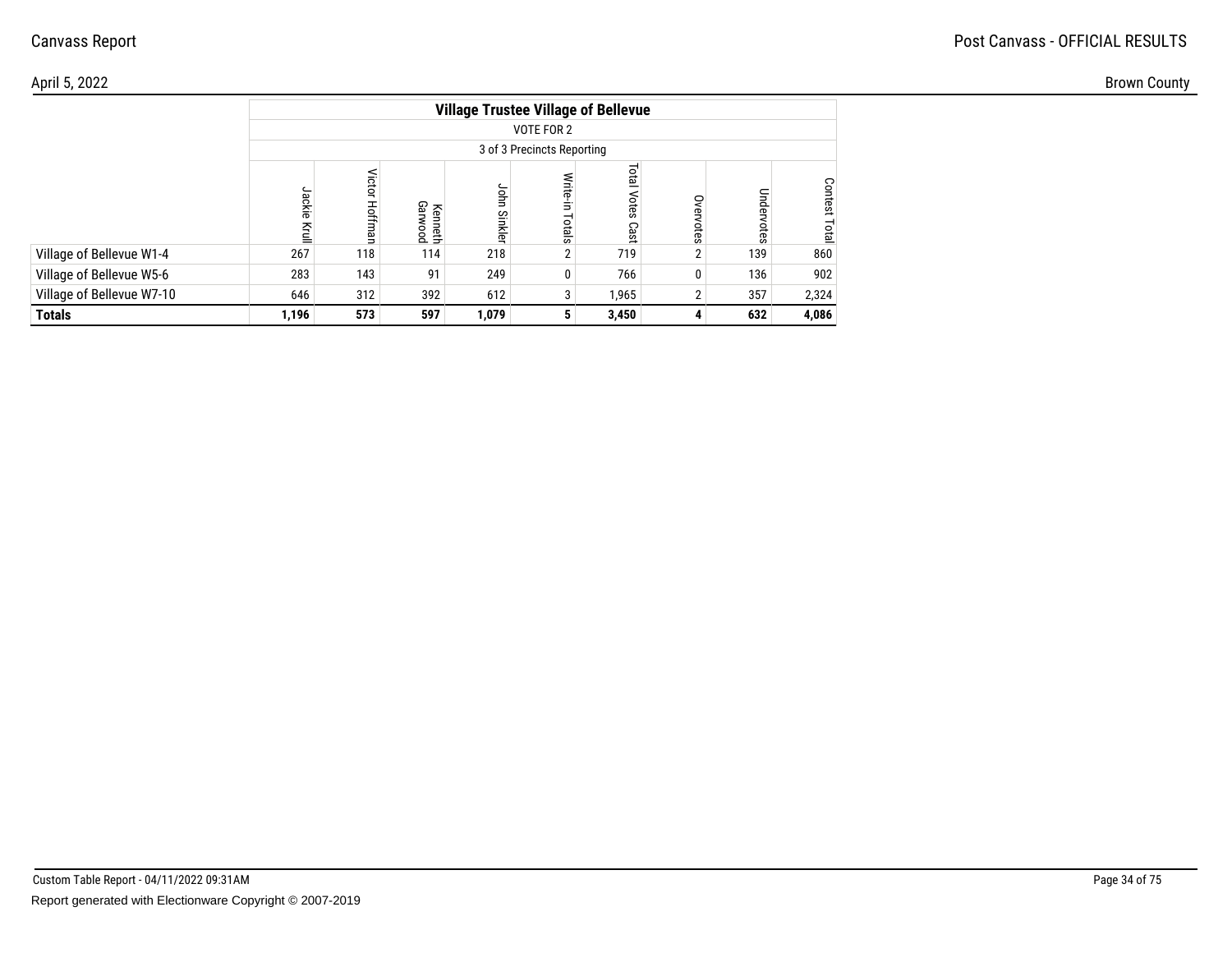## Post Canvass - OFFICIAL RESULTS

| April 5, 2022           |     |                             |           |                                           |                            |                           |         |     |       | <b>Brown County</b> |  |
|-------------------------|-----|-----------------------------|-----------|-------------------------------------------|----------------------------|---------------------------|---------|-----|-------|---------------------|--|
|                         |     |                             |           | <b>Village Trustee Village of Denmark</b> | VOTE FOR 3                 |                           |         |     |       |                     |  |
|                         |     |                             |           | 1 of 1 Precincts Reporting                |                            |                           |         |     |       |                     |  |
|                         | 56  | $\overline{D}$<br>ഹ<br>டி உ | § ≩<br>호모 | Steffek                                   | <b>Write</b><br>≒<br>otals | <b>DTB</b><br>are<br>Cast | ⊂<br>ō, |     |       |                     |  |
| Village of Denmark W1-3 | 300 | 250                         | 261       | 284                                       |                            | 1,096                     | Ö.      | 299 | 1,395 |                     |  |
| <b>Totals</b>           | 300 | 250                         | 261       | 284                                       |                            | 1,096                     |         | 299 | 1,395 |                     |  |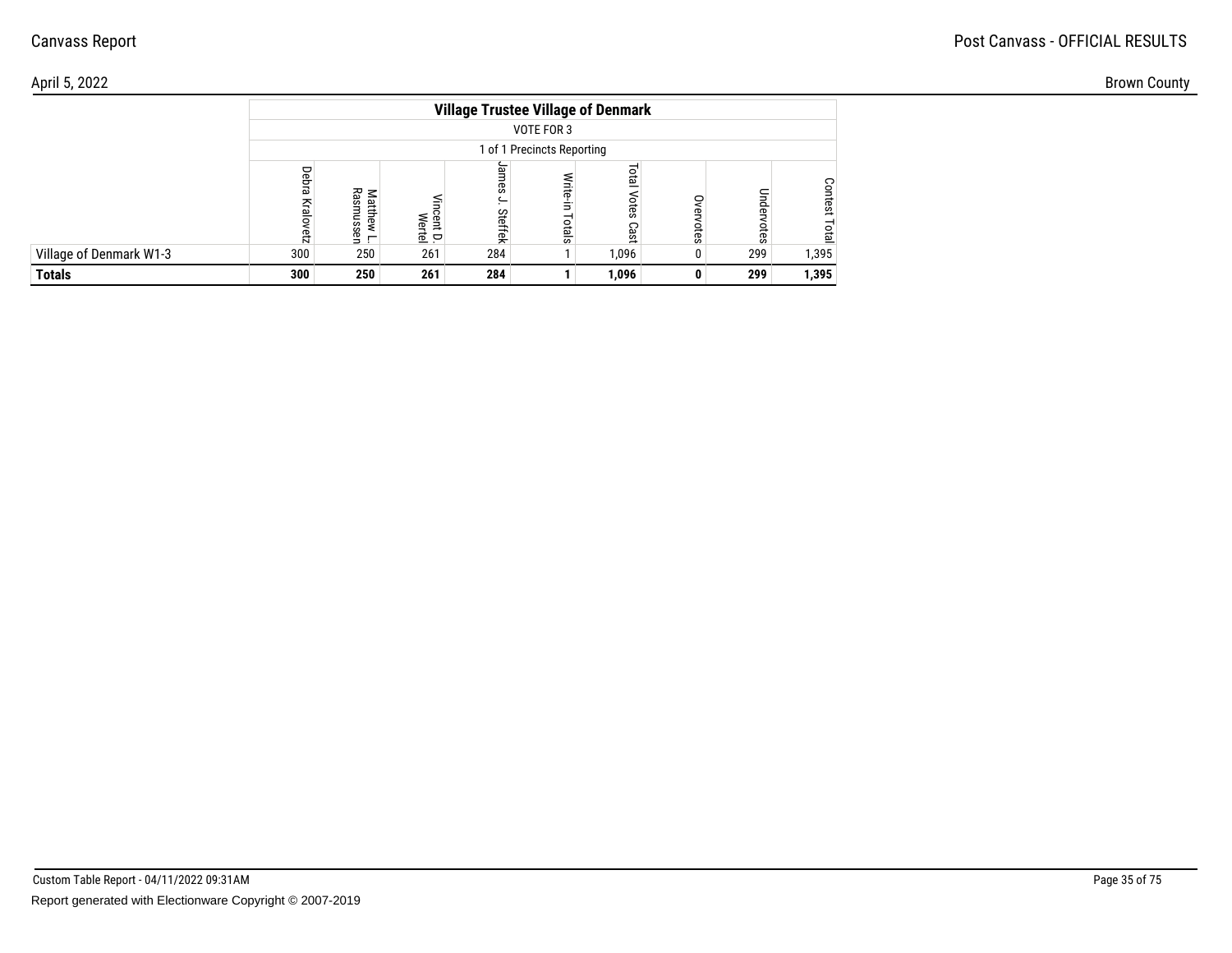| \pril 5, 2022           |                         |                                           |     |                   | <b>Brown County</b> |  |
|-------------------------|-------------------------|-------------------------------------------|-----|-------------------|---------------------|--|
|                         |                         | <b>Municipal Judge Village of Denmark</b> |     |                   |                     |  |
|                         |                         | VOTE FOR 1                                |     |                   |                     |  |
|                         |                         | 1 of 1 Precincts Reporting                |     |                   |                     |  |
|                         | $\overline{\mathbf{c}}$ | 요<br>ິ                                    |     | ငွ<br>rest<br>οta |                     |  |
|                         |                         | ës,                                       | ā   |                   |                     |  |
| Village of Denmark W1-3 | 362                     | 364                                       | 101 | 465               |                     |  |
| Totals                  | 362                     | 364                                       | 101 | 465               |                     |  |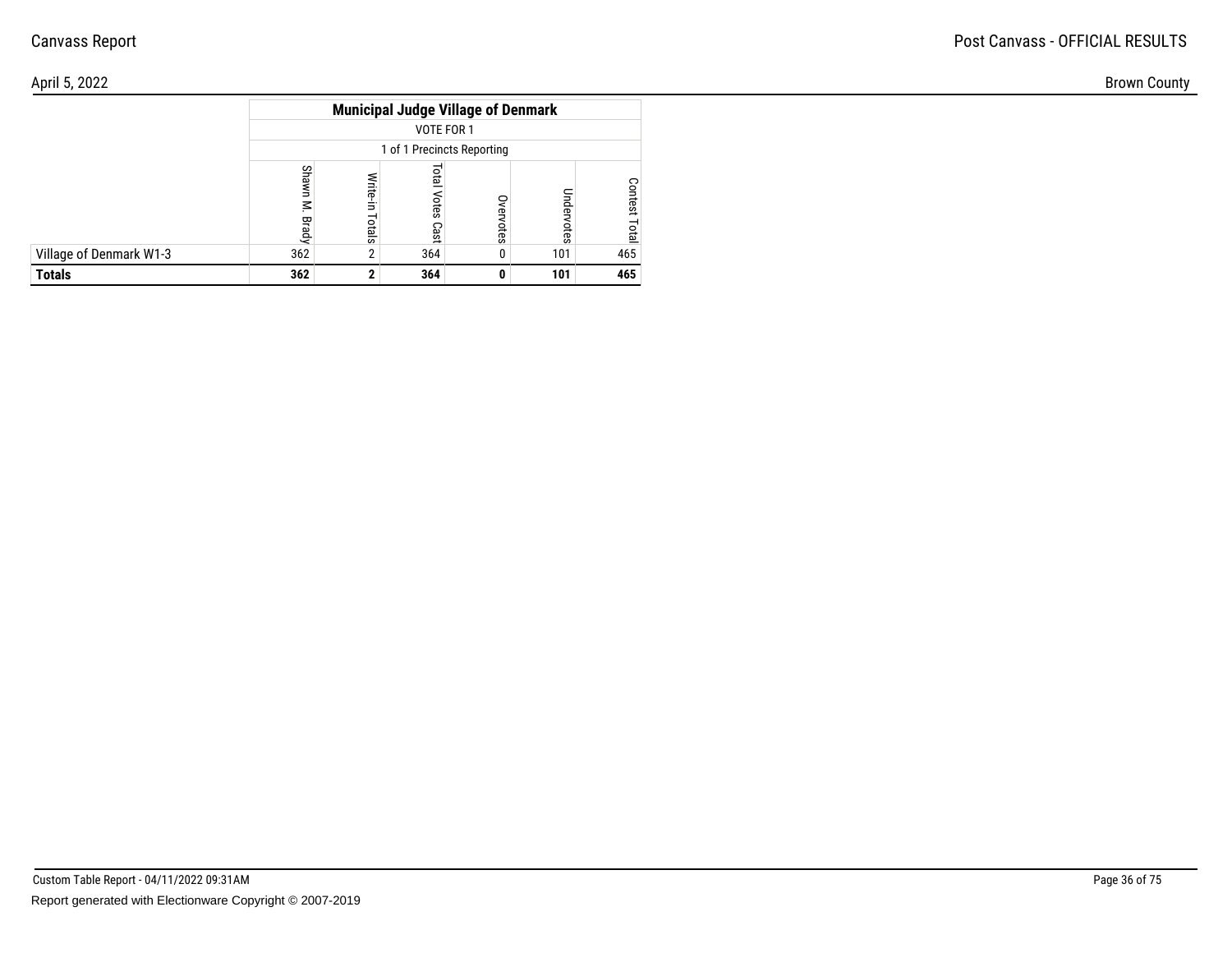## Post Canvass - OFFICIAL RESULTS

| April 5, 2022               |        |     |                 |                                          |                               |                           |           |     |       | <b>Brown County</b> |  |
|-----------------------------|--------|-----|-----------------|------------------------------------------|-------------------------------|---------------------------|-----------|-----|-------|---------------------|--|
|                             |        |     |                 | <b>Village Trustee Village of Hobart</b> |                               |                           |           |     |       |                     |  |
|                             |        |     |                 | VOTE FOR 2                               |                               |                           |           |     |       |                     |  |
|                             |        |     |                 | 4 of 4 Precincts Reporting               |                               |                           |           |     |       |                     |  |
|                             | Debbie | Ęq  | Tammy<br>Zittlo | Jany<br>Koepke                           | <b>Write-</b><br>Ė.<br>Totals | <u>ទី</u><br>otes<br>Cast | S<br>otes |     | Conte |                     |  |
| Village of Hobart W1-2, 4-5 | 179    | 171 | 248             | 269                                      |                               | 868                       |           | 88  | 956   |                     |  |
| Village of Hobart W3 & 6    | 124    | 123 | 184             | 218                                      | $\overline{2}$                | 651                       |           | 39  | 690   |                     |  |
| Village of Hobart W7        | 63     | 57  | 103             | 97                                       | 0                             | 320                       |           | 30  | 350   |                     |  |
| Village of Hobart W8-11     | 147    | 163 | 219             | 172                                      |                               | 702                       |           | 102 | 804   |                     |  |
| <b>Totals</b>               | 513    | 514 | 754             | 756                                      | 4                             | 2,541                     |           | 259 | 2,800 |                     |  |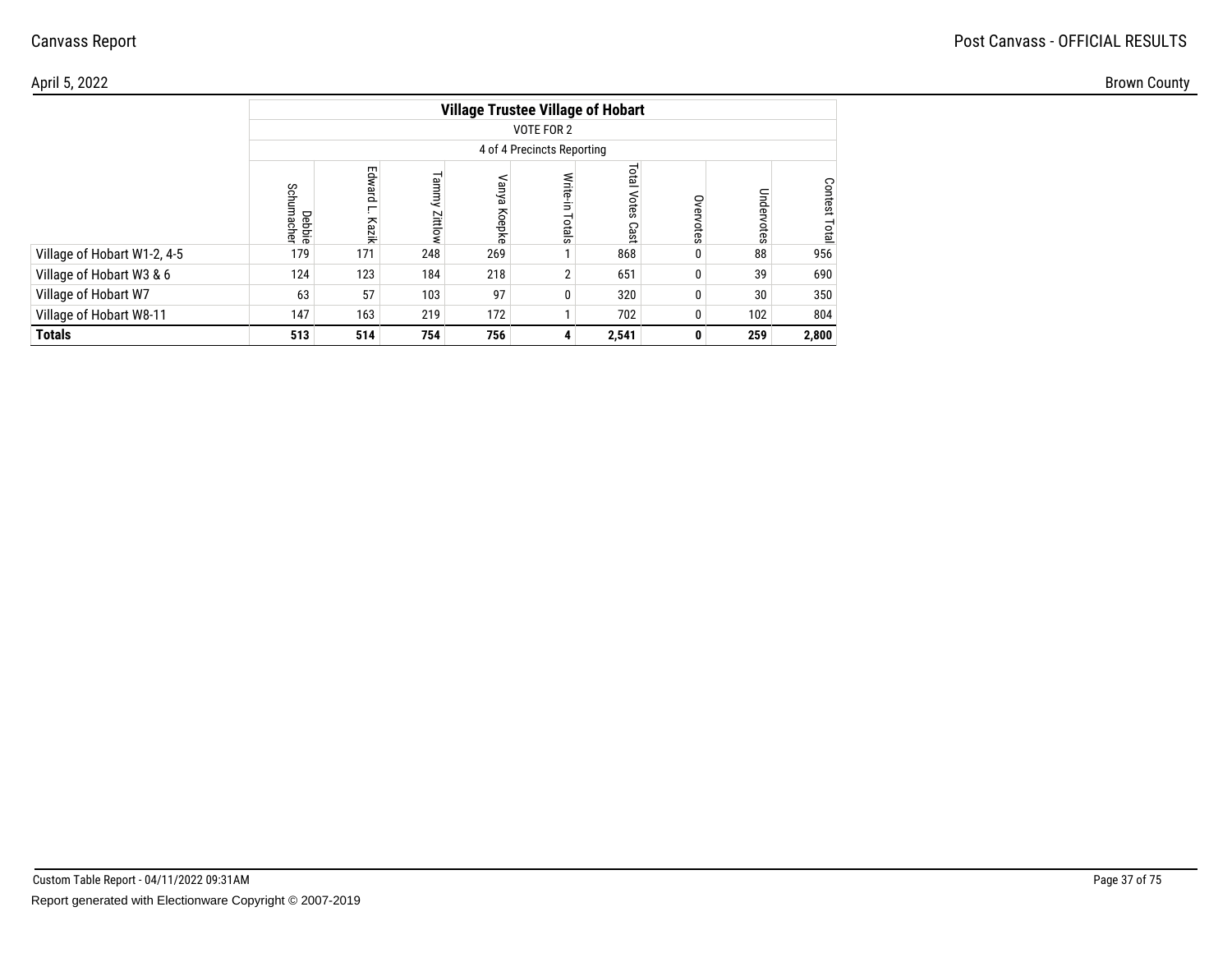#### Post Canvass - OFFICIAL RESULTS

## Canvass Report

| \pril 5, 2022          |     |                                            |                            |   |    |              |         |                                       |     |           |             | <b>Brown County</b> |
|------------------------|-----|--------------------------------------------|----------------------------|---|----|--------------|---------|---------------------------------------|-----|-----------|-------------|---------------------|
|                        |     | Howard Village Trustee Dist. 3 (W5-6 & 19) |                            |   |    |              |         | Howard Village Trustee Dist. 4 (W7-8) |     |           |             |                     |
|                        |     |                                            | VOTE FOR 1                 |   |    |              |         |                                       |     |           |             |                     |
|                        |     |                                            | 2 of 2 Precincts Reporting |   |    |              |         |                                       |     |           |             |                     |
|                        |     |                                            | នា                         | ⊂ | Ö  | Conte<br>ota | $\circ$ |                                       |     | Unde<br>Ö | Cont<br>ota |                     |
| Village of Howard W5-6 | 209 |                                            | 211                        |   | 69 | 280          |         |                                       |     |           |             |                     |
| Village of Howard W7-8 |     |                                            |                            |   |    |              | 281     |                                       | 284 | 90        | 374         |                     |
| Village of Howard W19  | 88  |                                            | 89                         |   | 21 | 110          |         |                                       |     |           |             |                     |
| Totals                 | 297 |                                            | 300                        |   | 90 | 390          | 281     |                                       | 284 | 90        | 374         |                     |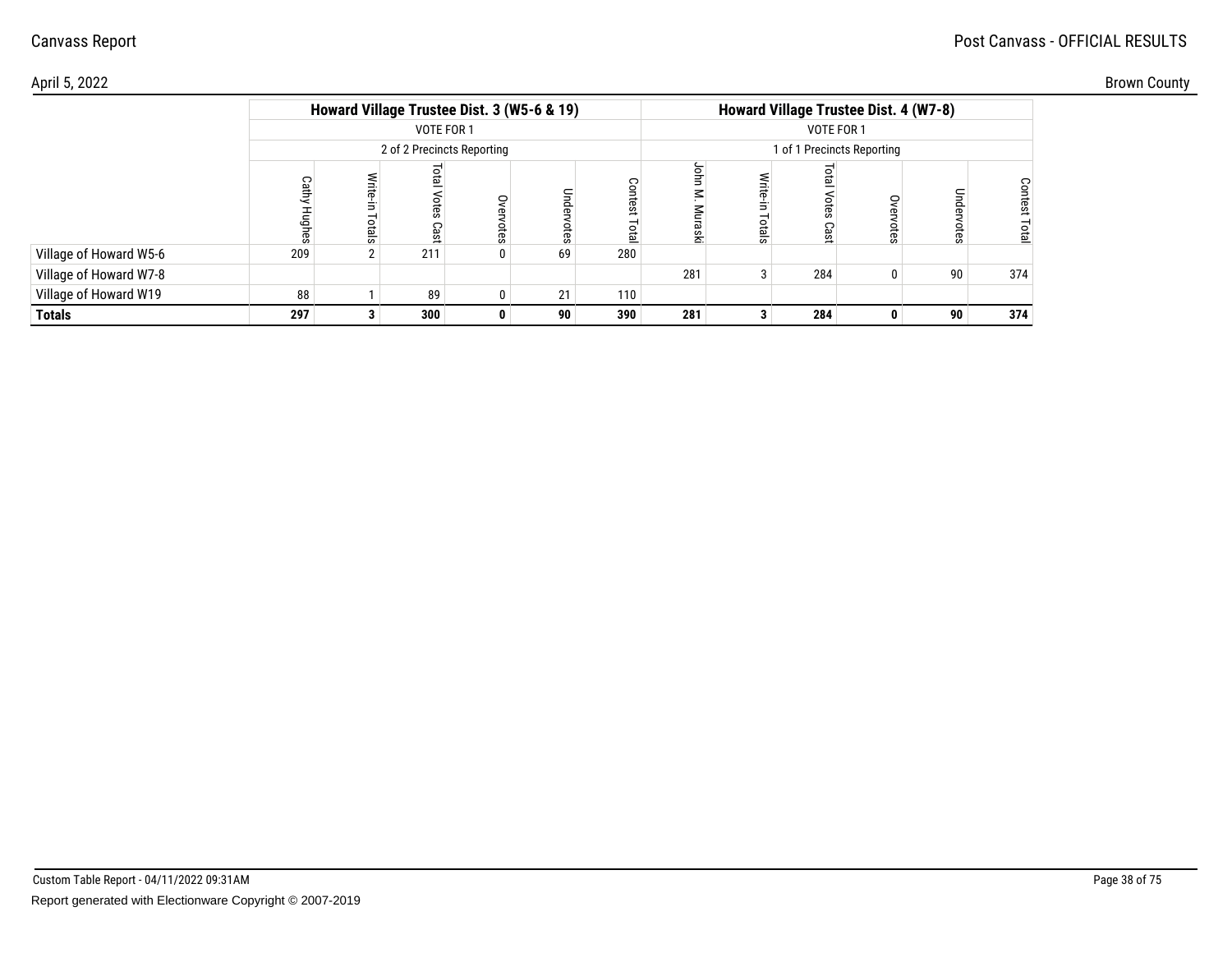#### Post Canvass - OFFICIAL RESULTS

## Canvass Report

| Brown County |  |
|--------------|--|
|--------------|--|

| \pril 5, 2022            |     |            |                            |                                            |                  |                           |                                              |     |            |                | <b>Brown County</b> |
|--------------------------|-----|------------|----------------------------|--------------------------------------------|------------------|---------------------------|----------------------------------------------|-----|------------|----------------|---------------------|
|                          |     |            |                            | Howard Village Trustee Dist. 5 (9-10 & 15) |                  |                           | Howard Village Trustee Dist. 6 (W11-12 & 18) |     |            |                |                     |
|                          |     | VOTE FOR 1 |                            |                                            |                  |                           |                                              |     |            |                |                     |
|                          |     |            | 2 of 2 Precincts Reporting |                                            |                  |                           | 2 of 2 Precincts Reporting                   |     |            |                |                     |
|                          | ర్ల | င္စာ       | ð<br>řĀ                    | $\tilde{c}$                                | Contest<br>Total | <b>Raymond</b><br>Suennen |                                              |     | Unde<br>£S | Contest<br>ota |                     |
| Village of Howard W9-10  | 254 | 260        |                            | 96                                         | 356              |                           |                                              |     |            |                |                     |
| Village of Howard W11-12 |     |            |                            |                                            |                  | 181                       |                                              | 184 | 50         | 234            |                     |
| Village of Howard W15    | 130 | 133        |                            | 42                                         | 175              |                           |                                              |     |            |                |                     |
| Village of Howard W18    |     |            |                            |                                            |                  | 107                       |                                              | 108 | 34         | 142            |                     |
| Totals                   | 384 | 393        |                            | 138                                        | 531              | 288                       |                                              | 292 | 84         | 376            |                     |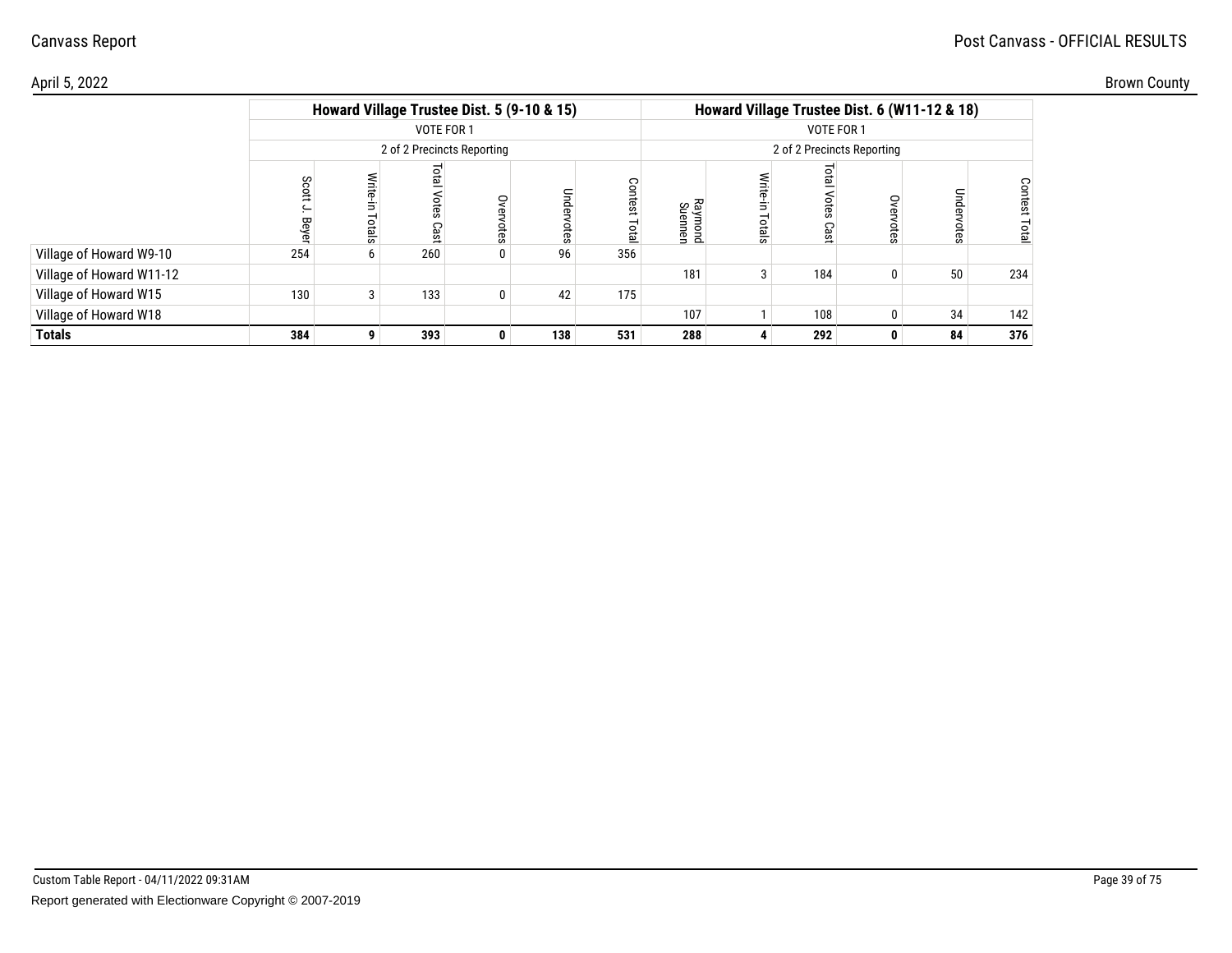## Post Canvass - OFFICIAL RESULTS

| April 5, 2022              |                                                                                                                                           |     |     |                                           |        |       |   |     |       | <b>Brown County</b> |
|----------------------------|-------------------------------------------------------------------------------------------------------------------------------------------|-----|-----|-------------------------------------------|--------|-------|---|-----|-------|---------------------|
|                            |                                                                                                                                           |     |     | <b>Village Trustee Village of Pulaski</b> |        |       |   |     |       |                     |
|                            |                                                                                                                                           |     |     | VOTE FOR 3                                |        |       |   |     |       |                     |
|                            |                                                                                                                                           |     |     |                                           |        |       |   |     |       |                     |
|                            | 1 of 1 Precincts Reporting<br>$\circ$<br>한<br>몇<br>౪<br>긂<br>N<br>Gordi Black<br>요<br>ິ<br>씃<br>മ<br>o<br>otals<br>Gel<br>홌.e<br>⋗<br>້ ຜ |     |     |                                           |        |       |   |     |       |                     |
| Village of Pulaski W1-3, 6 | 330                                                                                                                                       | 174 | 345 | 253                                       | $\sim$ | 1,104 |   | 261 | 1,365 |                     |
| <b>Totals</b>              | 330                                                                                                                                       | 174 | 345 | 253                                       |        | 1,104 | 0 | 261 | 1,365 |                     |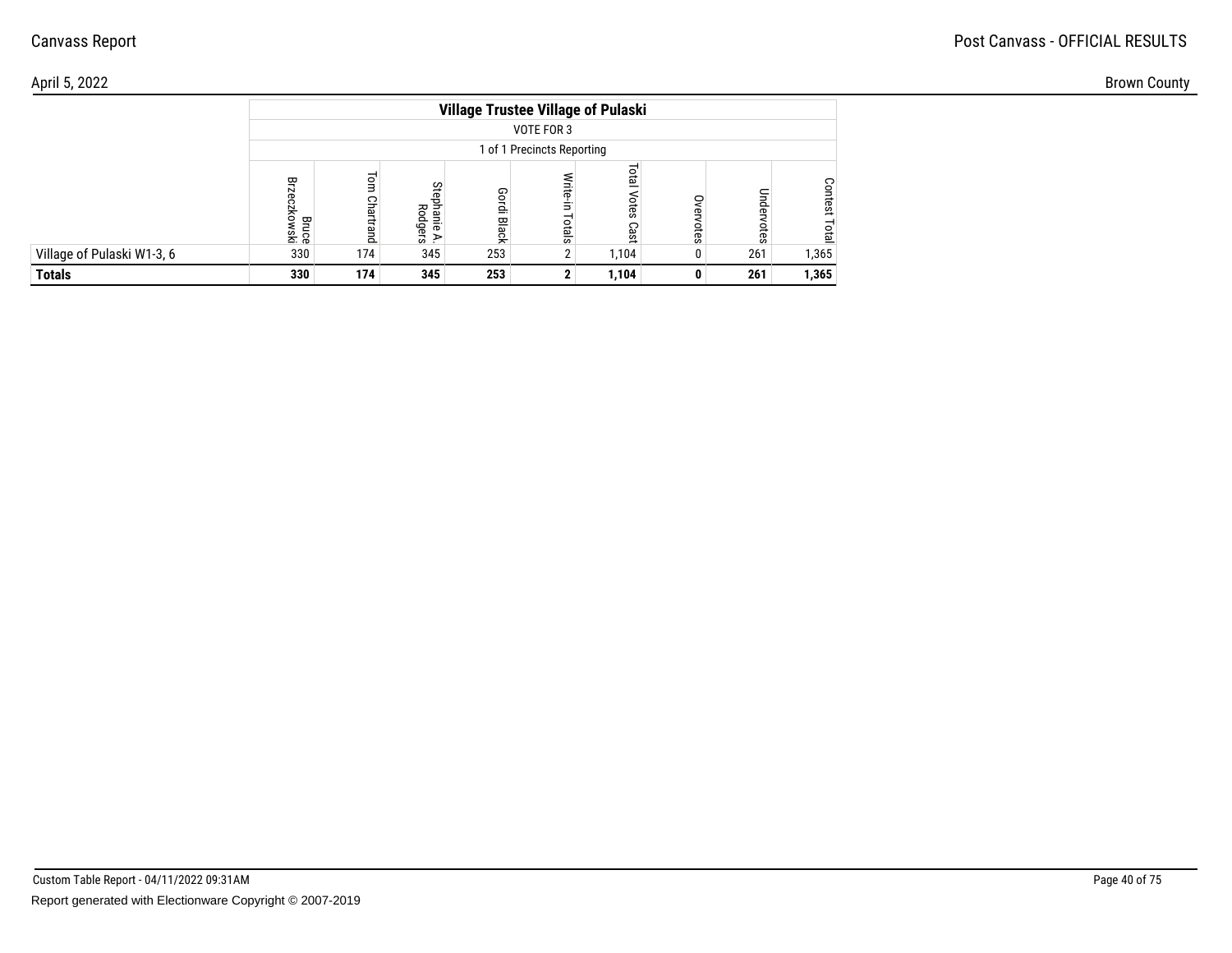| April 5, 2022            |                                             |                  |                            |               |                |                   |  |  |  |  |  |
|--------------------------|---------------------------------------------|------------------|----------------------------|---------------|----------------|-------------------|--|--|--|--|--|
|                          | <b>Village President Village of Suamico</b> |                  |                            |               |                |                   |  |  |  |  |  |
|                          | VOTE FOR 1                                  |                  |                            |               |                |                   |  |  |  |  |  |
|                          | 4 of 4 Precincts Reporting                  |                  |                            |               |                |                   |  |  |  |  |  |
|                          | Sky                                         | Write-i<br>otals | <b>PED</b><br>otes<br>Cast | Over<br>votes | Under<br>votes | Contest<br>₽<br>உ |  |  |  |  |  |
| Village of Suamico W1-3  | 449                                         |                  | 457                        | $\mathbf{0}$  | 188            | 645               |  |  |  |  |  |
| Village of Suamico W4, 6 | 364                                         |                  | 369                        | 0             | 143            | 512               |  |  |  |  |  |
| Village of Suamico W5    | 228                                         |                  | 232                        | 0             | 116            | 348               |  |  |  |  |  |
| Village of Suamico W7-9  | 473                                         |                  | 480                        | 0             | 191            | 671               |  |  |  |  |  |
| <b>Totals</b>            | 1,514                                       | 24               | 1,538                      | $\mathbf{0}$  | 638            | 2,176             |  |  |  |  |  |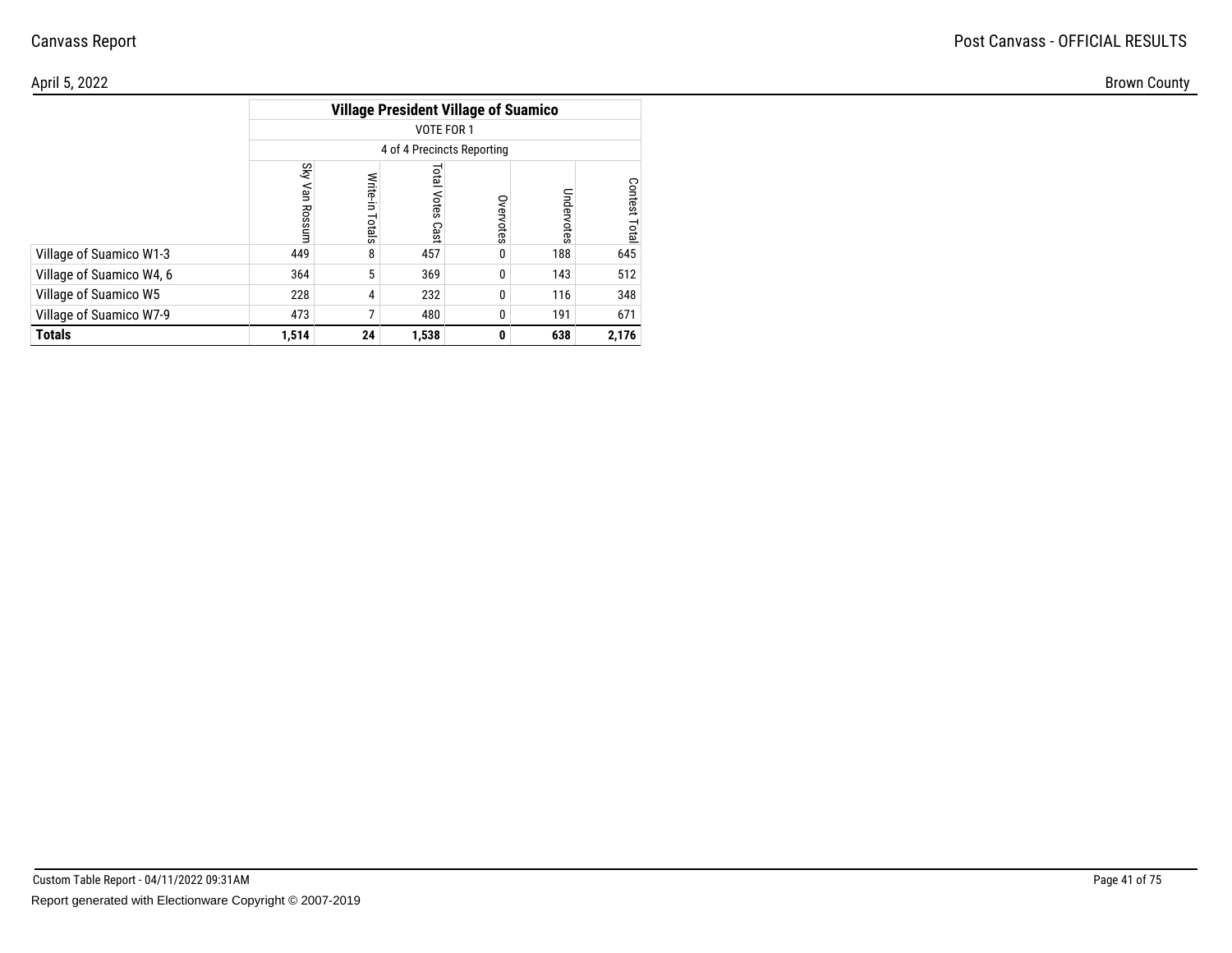## Post Canvass - OFFICIAL RESULTS

| April 5, 2022            |                      |                  |             |                            |                                           |                     |              |         | <b>Brown County</b> |
|--------------------------|----------------------|------------------|-------------|----------------------------|-------------------------------------------|---------------------|--------------|---------|---------------------|
|                          |                      |                  |             |                            | <b>Village Trustee Village of Suamico</b> |                     |              |         |                     |
|                          |                      |                  |             | VOTE FOR 2                 |                                           |                     |              |         |                     |
|                          |                      |                  |             | 4 of 4 Precincts Reporting |                                           |                     |              |         |                     |
|                          | Michael<br>Schneider | Mike<br>Rom<br>ஜ | Λmy<br>Brey | otals                      | Total <sup>1</sup><br>Votes<br>Cast       | S<br>鸟<br>sier<br>Ö | Unde<br>otes | Contest |                     |
| Village of Suamico W1-3  | 287                  | 369              | 250         |                            | 910                                       |                     | 380          | 1,290   |                     |
| Village of Suamico W4, 6 | 240                  | 269              | 226         | 8                          | 743                                       |                     | 281          | 1,024   |                     |
| Village of Suamico W5    | 137                  | 200              | 123         |                            | 464                                       |                     | 232          | 696     |                     |
| Village of Suamico W7-9  | 303                  | 317              | 289         |                            | 915                                       |                     | 427          | 1,342   |                     |
| <b>Totals</b>            | 967                  | 1,155            | 888         | 22                         | 3,032                                     | $\mathbf{0}$        | 1,320        | 4,352   |                     |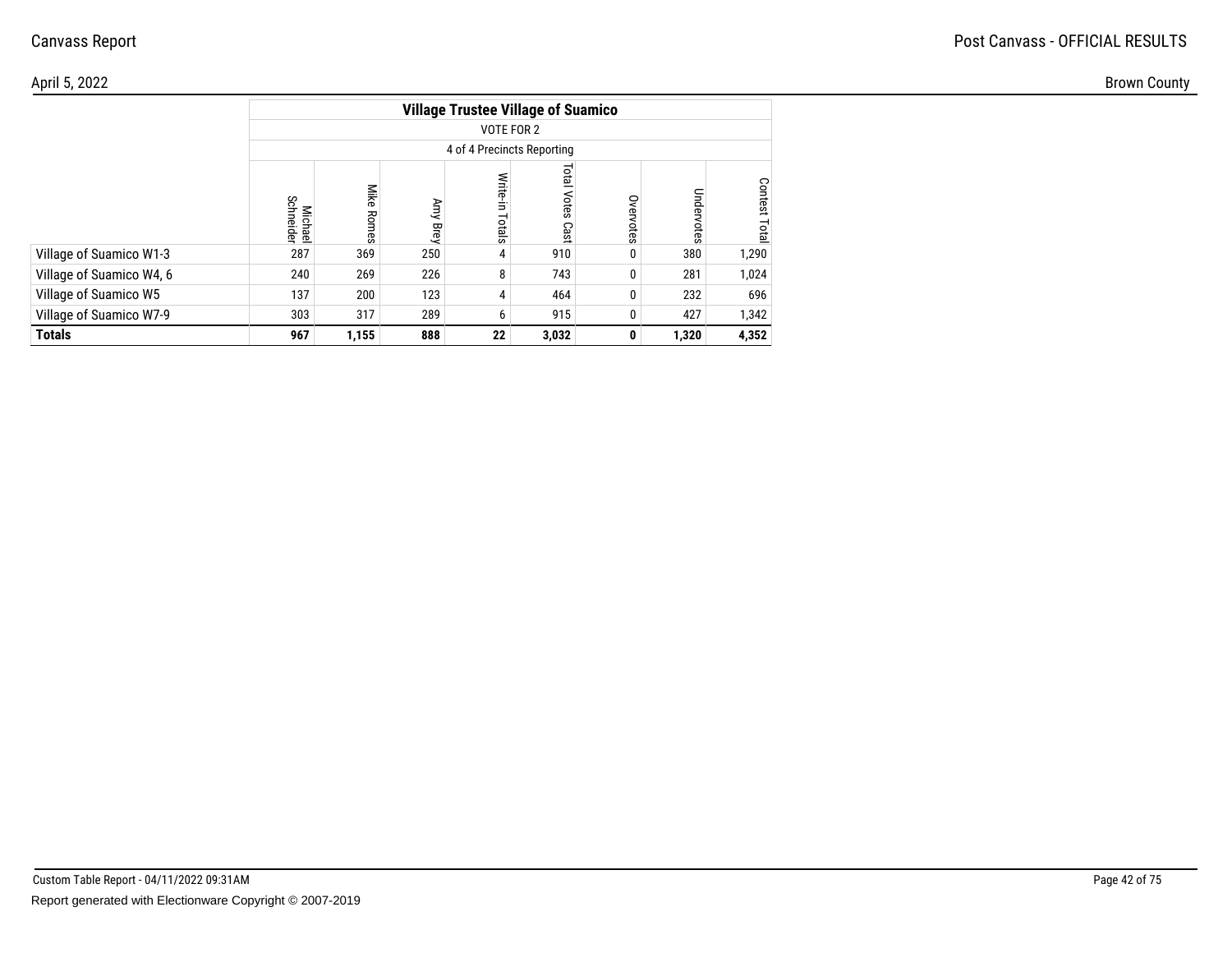## Post Canvass - OFFICIAL RESULTS

| April 5, 2022               |     |     |                    |                                                             |              |        |               |       | <b>Brown County</b> |
|-----------------------------|-----|-----|--------------------|-------------------------------------------------------------|--------------|--------|---------------|-------|---------------------|
|                             |     |     |                    | <b>Village Trustee Village of Wrightstown</b><br>VOTE FOR 3 |              |        |               |       |                     |
|                             |     |     |                    | 1 of 1 Precincts Reporting                                  |              |        |               |       |                     |
|                             | с   |     | keith<br>≘<br>glan |                                                             | lial<br>otes |        |               |       |                     |
|                             |     |     | 유                  | <b>tals</b>                                                 | Cast         | ನ<br>Ö | ನ<br>$\omega$ |       |                     |
| Village of Wrightstown W1-3 | 276 | 316 | 257                | 12 <sub>1</sub>                                             | 861          |        | 282           | 1,143 |                     |
| <b>Totals</b>               | 276 | 316 | 257                | 12                                                          | 861          |        | 282           | 1,143 |                     |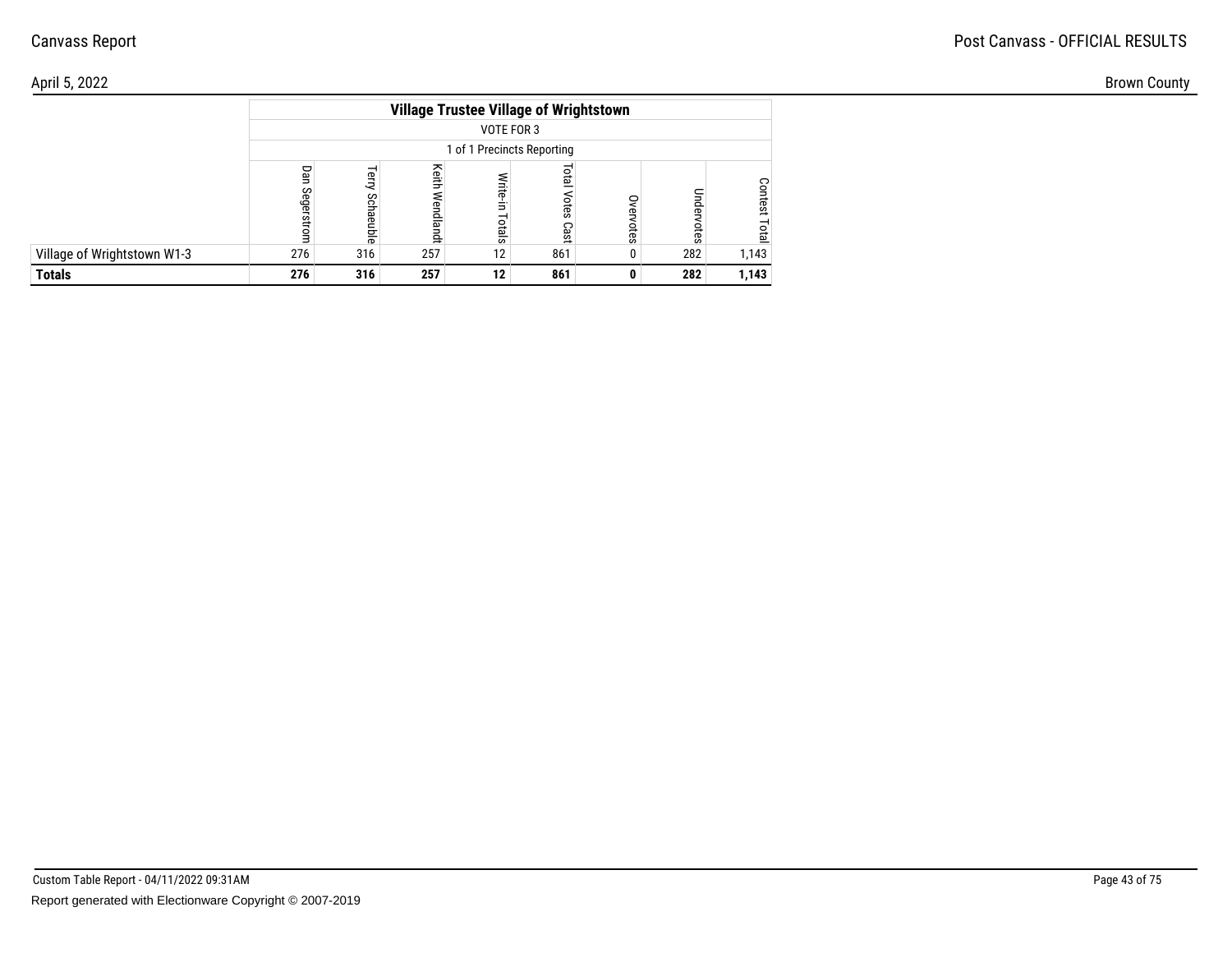| April 5, 2022           |       |                |                      |                              |                   |                                          |                               |                                                |           |               |              |                                           | <b>Brown County</b> |
|-------------------------|-------|----------------|----------------------|------------------------------|-------------------|------------------------------------------|-------------------------------|------------------------------------------------|-----------|---------------|--------------|-------------------------------------------|---------------------|
|                         |       |                |                      | <b>Mayor City of De Pere</b> |                   |                                          |                               | <b>City of De Pere Alderperson, District 1</b> |           |               |              |                                           |                     |
|                         |       |                | VOTE FOR 1           |                              |                   |                                          |                               |                                                |           |               |              |                                           |                     |
|                         |       |                |                      | 6 of 6 Precincts Reporting   |                   |                                          |                               | 2 of 2 Precincts Reporting                     |           |               |              |                                           |                     |
|                         | െ     | rtals          | lsid<br>OTES<br>Cast | S<br>otes                    | Unde<br>Note<br>Ö | ငွ<br>$\sigma$<br>$\mathbf{S}$<br>₽<br>p | cr.<br>ഹ<br>Defnet<br>.edvina |                                                | ទី<br>င္ၿ | 9<br>$\omega$ | Unde<br>otes | Conte<br>$\tilde{\mathbf{z}}$<br>$\omega$ |                     |
| City of De Pere W1-3, 5 | 694   | 17             | 711                  | $\mathbf 0$                  | 138               | 849                                      | 649                           |                                                | 657       |               | 192          | 849                                       |                     |
| City of De Pere W4      | 241   |                | 242                  | 0                            | 49                | 291                                      | 229                           |                                                | 232       |               | 59           | 291                                       |                     |
| City of De Pere W6-9    | 849   | 25             | 874                  | 0                            | 188               | 1,062                                    |                               |                                                |           |               |              |                                           |                     |
| City of De Pere W10-16  | 478   | 6              | 484                  | 0                            | 96                | 580                                      |                               |                                                |           |               |              |                                           |                     |
| City of De Pere W17-19  | 387   |                | 391                  | 0                            | 107               | 498                                      |                               |                                                |           |               |              |                                           |                     |
| City of De Pere W20-23  | 342   | 6 <sup>1</sup> | 348                  | 0                            | 86                | 434                                      |                               |                                                |           |               |              |                                           |                     |
| <b>Totals</b>           | 2,991 | 59             | 3,050                | $\mathbf{0}$                 | 664               | 3,714                                    | 878                           | 11                                             | 889       | 0             | 251          | 1,140                                     |                     |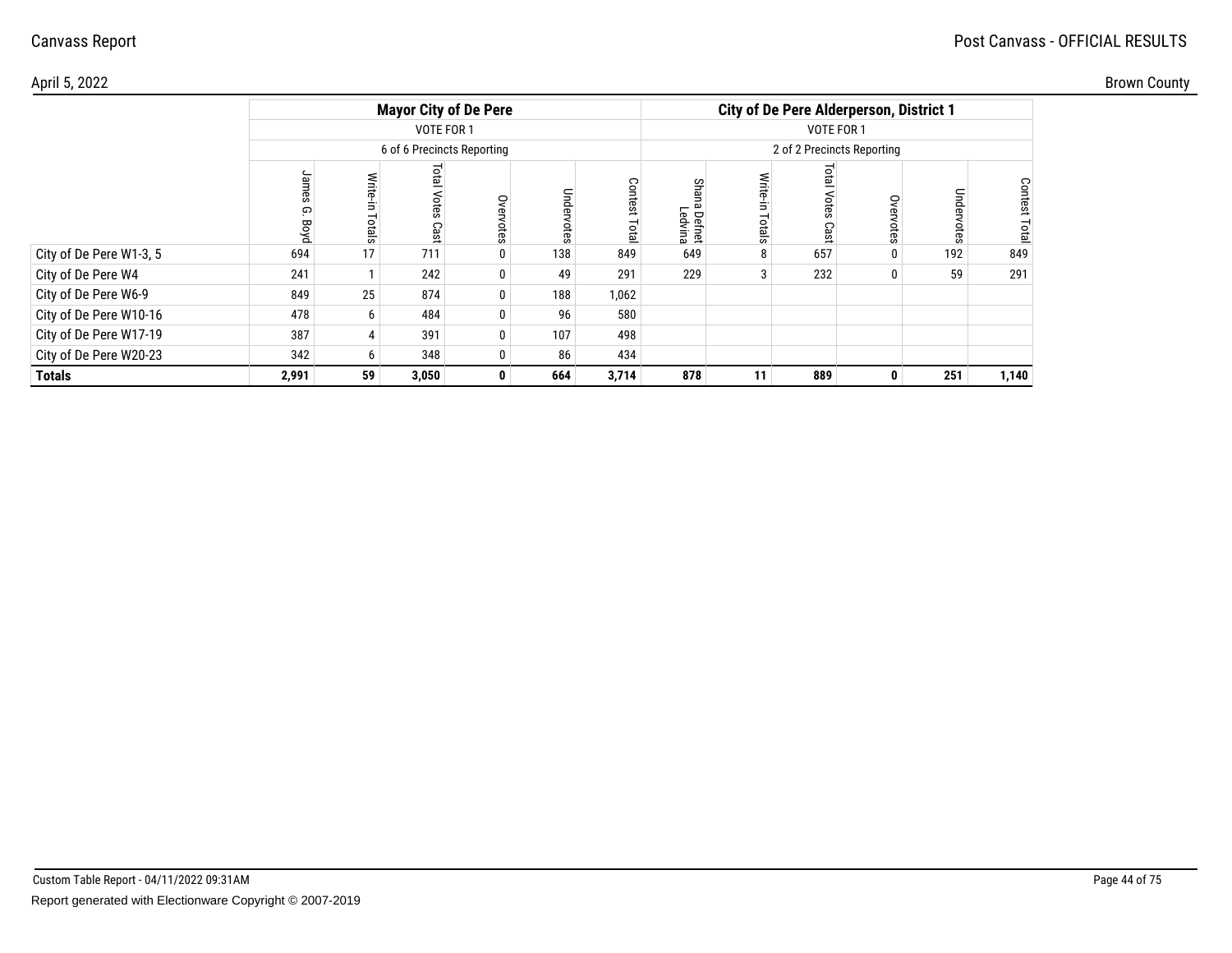| April 5, 2022        |     |     |                                                | <b>Brown County</b>        |         |                   |           |  |
|----------------------|-----|-----|------------------------------------------------|----------------------------|---------|-------------------|-----------|--|
|                      |     |     | <b>City of De Pere Alderperson, District 2</b> |                            |         |                   |           |  |
|                      |     |     |                                                | VOTE FOR 1                 |         |                   |           |  |
|                      |     |     |                                                | 1 of 1 Precincts Reporting |         |                   |           |  |
|                      |     |     | otals                                          | πes<br>Cast                | ⊂<br>ĒS | Unde<br><b>GS</b> | ິ<br>test |  |
| City of De Pere W6-9 | 570 | 452 |                                                | 1,022                      |         | 39                | 1,062     |  |
| <b>Totals</b>        | 570 | 452 |                                                | 1,022                      |         | 39                | 1,062     |  |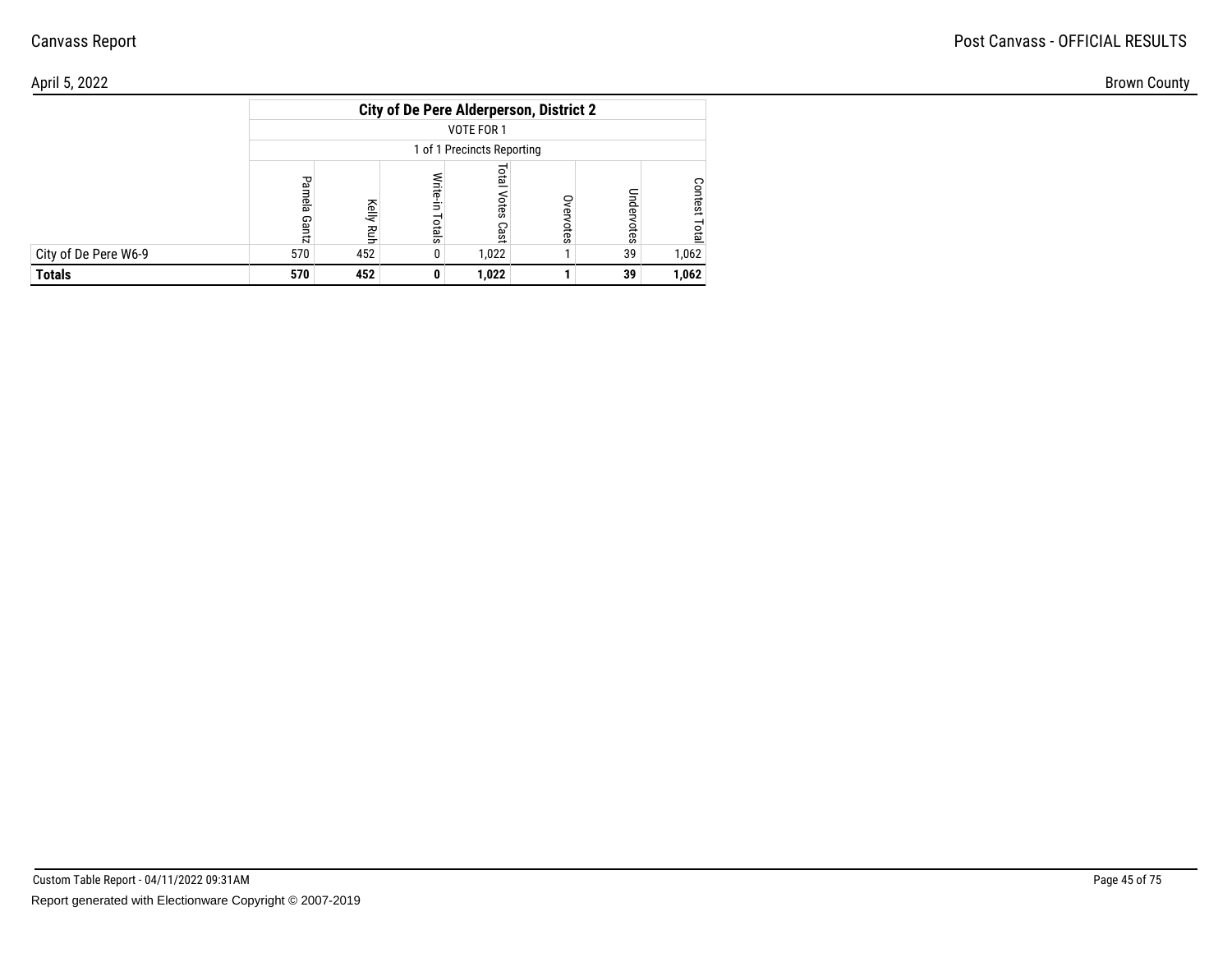|                        | <b>City of De Pere Alderperson, District 3</b> |                  |                    |                       |           |            |                        |  |  |  |  |  |  |
|------------------------|------------------------------------------------|------------------|--------------------|-----------------------|-----------|------------|------------------------|--|--|--|--|--|--|
|                        | VOTE FOR 1                                     |                  |                    |                       |           |            |                        |  |  |  |  |  |  |
|                        | 1 of 1 Precincts Reporting                     |                  |                    |                       |           |            |                        |  |  |  |  |  |  |
|                        | Devin<br><b>Perock</b>                         | Mike<br>Eserkaln | Write-in<br>Totals | leto<br>Votes<br>Cast | Overvotes | Undervotes | <b>Contest</b><br>Tota |  |  |  |  |  |  |
| City of De Pere W10-16 | 320                                            | 210              |                    | 531                   |           | 49         | 580                    |  |  |  |  |  |  |
| <b>Totals</b>          | 320                                            | 210              |                    | 531                   |           | 49         | 580                    |  |  |  |  |  |  |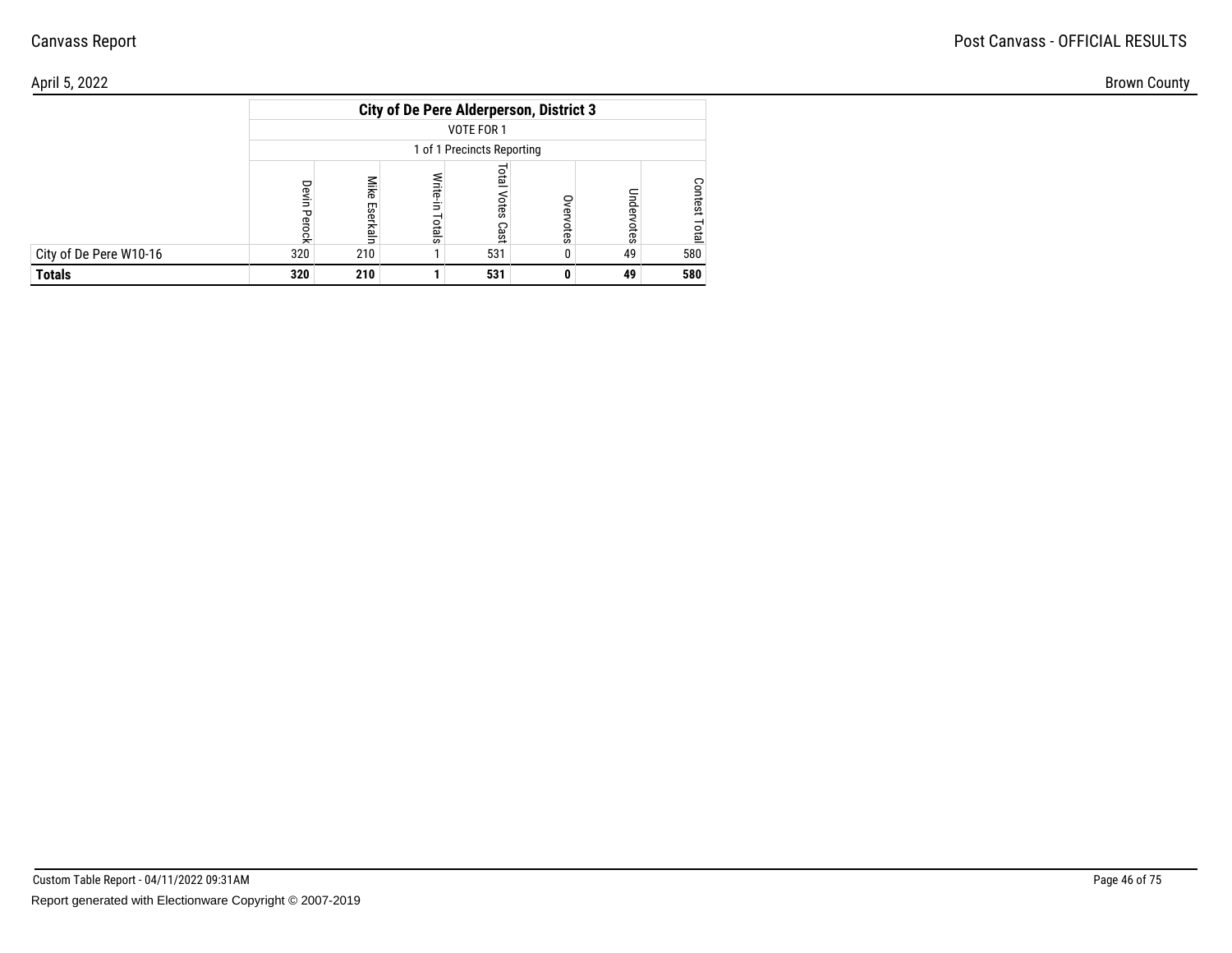| April 5, 2022          |     |                                                |                   |              |              |                    |  |  |  |  |  |
|------------------------|-----|------------------------------------------------|-------------------|--------------|--------------|--------------------|--|--|--|--|--|
|                        |     | <b>City of De Pere Alderperson, District 4</b> |                   |              |              |                    |  |  |  |  |  |
|                        |     | VOTE FOR 1                                     |                   |              |              |                    |  |  |  |  |  |
|                        |     | 2 of 2 Precincts Reporting                     |                   |              |              |                    |  |  |  |  |  |
|                        |     | ∕rite-in<br>otals                              | ă<br>otes<br>Cast | ş<br>otes    | Unde<br>otes | ⌒<br>ö<br>$\alpha$ |  |  |  |  |  |
| City of De Pere W17-19 | 356 |                                                | 359               | $\mathbf{0}$ | 139          | 498                |  |  |  |  |  |
| City of De Pere W20-23 | 322 |                                                | 325               | 0            | 109          | 434                |  |  |  |  |  |
| <b>Totals</b>          | 678 | 6                                              | 684               | 0            | 248          | 932                |  |  |  |  |  |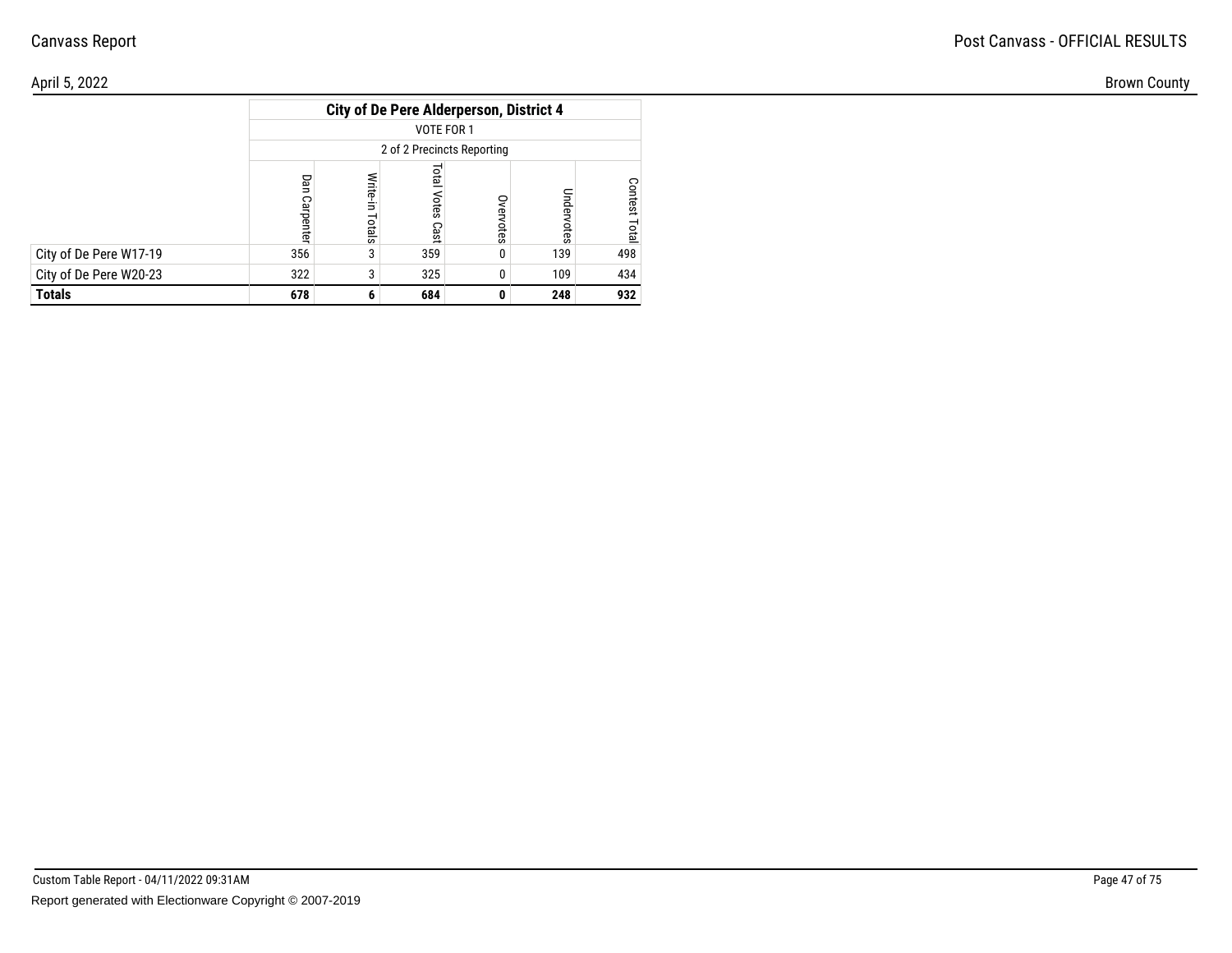#### April 5, 2022Brown County

|                      |                                  |                   | <b>City of Green Bay Alderperson, District 1</b> |                            |           |            |               |  |  |  |  |  |
|----------------------|----------------------------------|-------------------|--------------------------------------------------|----------------------------|-----------|------------|---------------|--|--|--|--|--|
|                      | VOTE FOR 1                       |                   |                                                  |                            |           |            |               |  |  |  |  |  |
|                      | 5 of 5 Precincts Reporting       |                   |                                                  |                            |           |            |               |  |  |  |  |  |
|                      | Barbara<br>Dorff                 | Jennifer<br>Grant | Write-in Totals                                  | <b>Fotal Votes</b><br>Cast | Overvotes | Undervotes | Contest Total |  |  |  |  |  |
| City of Green Bay W1 |                                  | 4                 | 0                                                | 5                          |           | 0          | 5             |  |  |  |  |  |
| City of Green Bay W2 | 293                              | 371               | 0                                                | 664                        |           | 3          | 667           |  |  |  |  |  |
| City of Green Bay W3 | 37                               | 39                | 0                                                | 76                         | 0         | 0          | 76            |  |  |  |  |  |
| City of Green Bay W4 | 228                              | 231               | 1                                                | 460                        | $\Omega$  | 3          | 463           |  |  |  |  |  |
| City of Green Bay W5 | 271<br>122<br>149<br>0<br>0<br>4 |                   |                                                  |                            |           |            |               |  |  |  |  |  |
| Totals               | 681                              | 794               |                                                  | 1,476                      | 0         | 10         | 1,486         |  |  |  |  |  |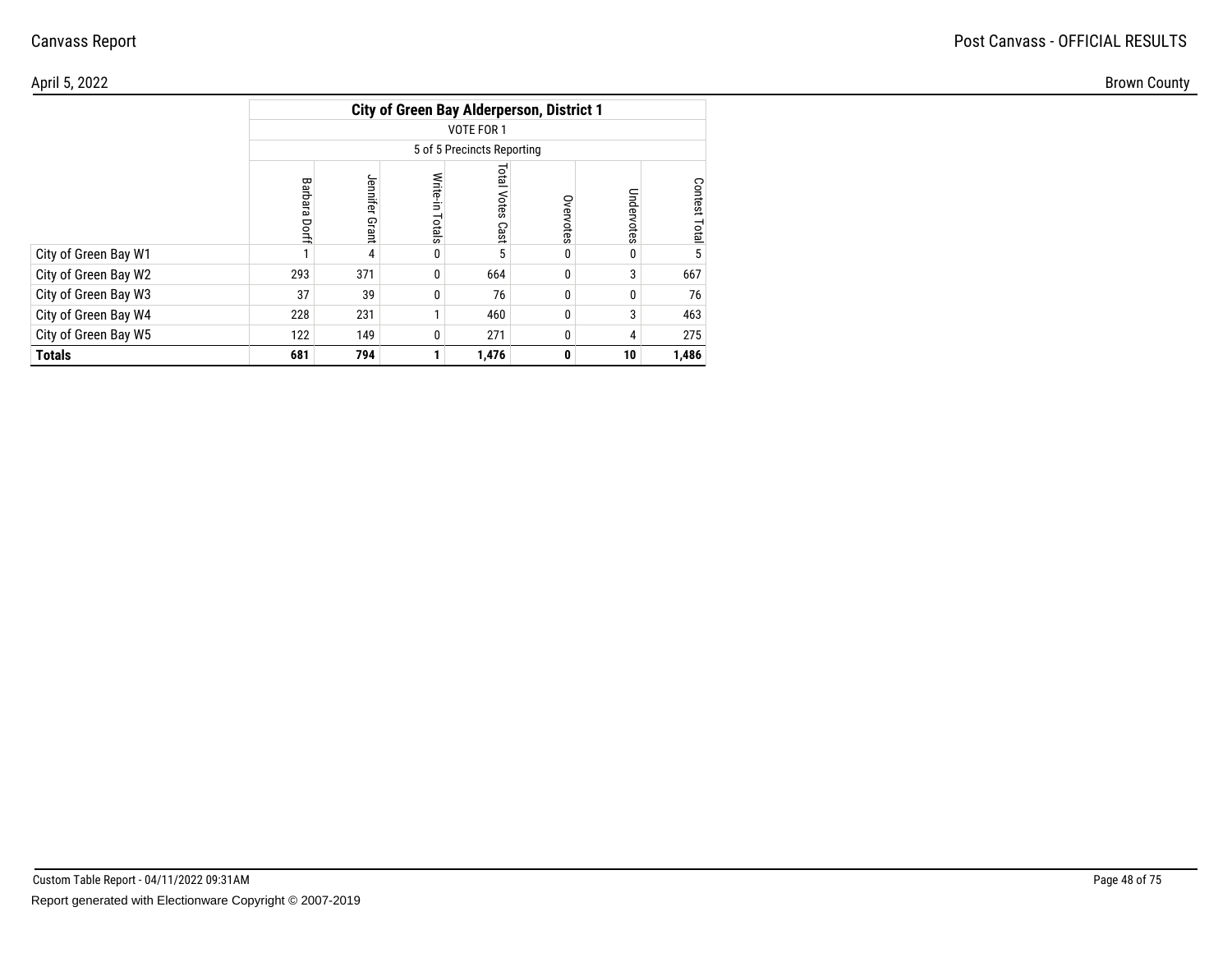| April 5, 2022        |                                                  |                          |                                   |                            |              |        |          |  |  |  |  |
|----------------------|--------------------------------------------------|--------------------------|-----------------------------------|----------------------------|--------------|--------|----------|--|--|--|--|
|                      | <b>City of Green Bay Alderperson, District 2</b> |                          |                                   |                            |              |        |          |  |  |  |  |
|                      |                                                  |                          |                                   | VOTE FOR 1                 |              |        |          |  |  |  |  |
|                      |                                                  |                          |                                   | 3 of 3 Precincts Reporting |              |        |          |  |  |  |  |
|                      |                                                  | Andy<br><b>Nicholsor</b> | $\overline{\phantom{0}}$<br>otals | Total<br>Votes Cast        | S<br>otes    | 용<br>Ö | ငွ<br>نە |  |  |  |  |
| City of Green Bay W6 | 301                                              | 260                      |                                   | 564                        |              |        | 572      |  |  |  |  |
| City of Green Bay W7 | 389                                              | 279                      |                                   | 669                        | $\mathbf{0}$ | 11     | 680      |  |  |  |  |
| City of Green Bay W8 | 249                                              | 229                      |                                   | 479                        |              |        | 485      |  |  |  |  |
| <b>Totals</b>        | 939                                              | 768                      |                                   | 1,712                      | 0            | 25     | 1,737    |  |  |  |  |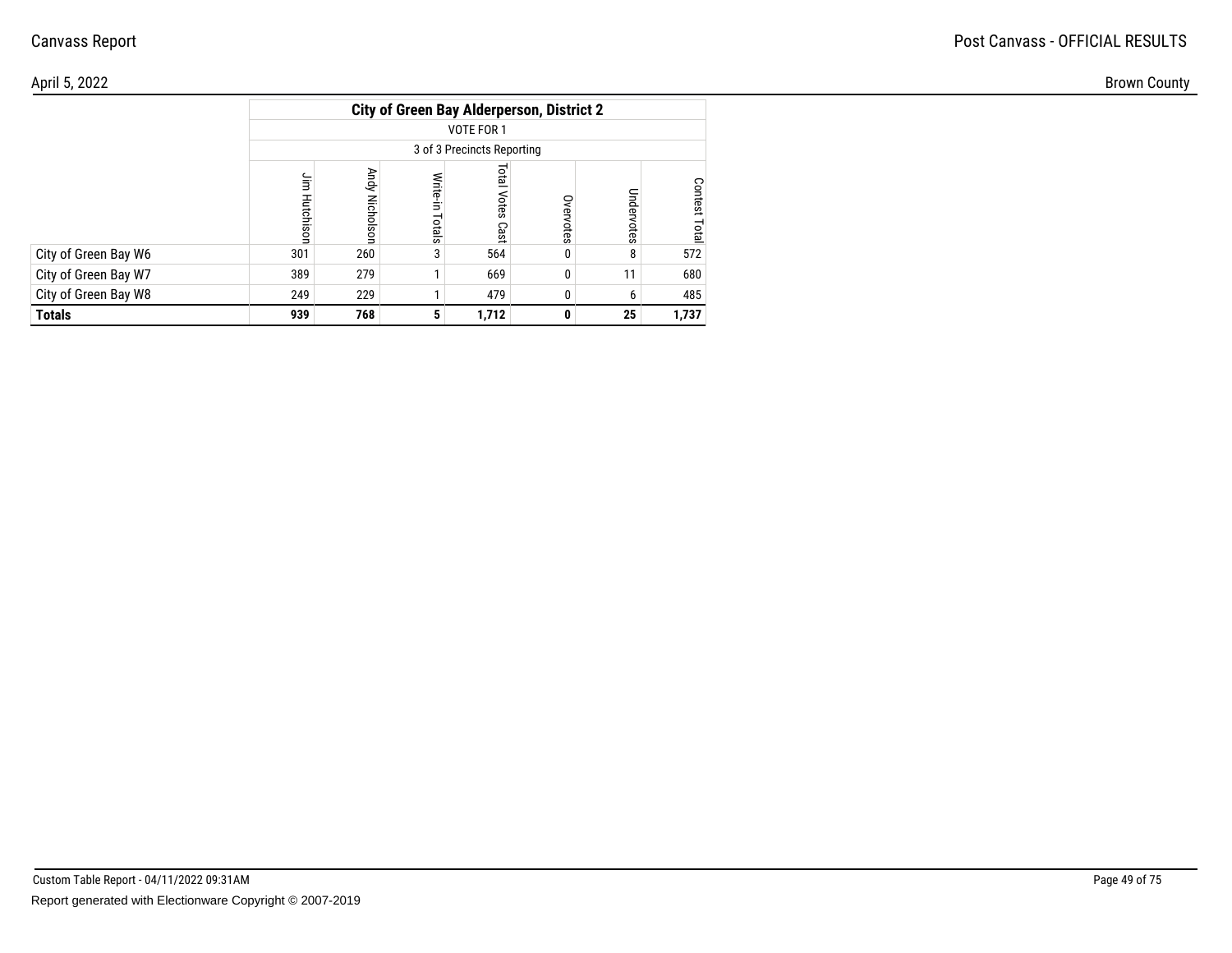#### April 5, 2022Brown County

|                       | <b>City of Green Bay Alderperson, District 3</b> |                    |                    |                            |              |            |                  |  |  |  |  |  |
|-----------------------|--------------------------------------------------|--------------------|--------------------|----------------------------|--------------|------------|------------------|--|--|--|--|--|
|                       | VOTE FOR 1                                       |                    |                    |                            |              |            |                  |  |  |  |  |  |
|                       | 4 of 4 Precincts Reporting                       |                    |                    |                            |              |            |                  |  |  |  |  |  |
|                       | William David<br>Morgan                          | Lynn M.<br>Gerlach | Write-in<br>Totals | <b>Total Votes</b><br>Cast | Overvotes    | Undervotes | Contest<br>Total |  |  |  |  |  |
| City of Green Bay W9  | 177                                              | 151                |                    | 329                        | 0            | 6          | 335              |  |  |  |  |  |
| City of Green Bay W10 | 151                                              | 149                | 0                  | 300                        | $\mathbf{0}$ | 3          | 303              |  |  |  |  |  |
| City of Green Bay W11 | 136                                              | 131                | 0                  | 267                        | $\Omega$     | 2          | 269              |  |  |  |  |  |
| City of Green Bay W12 | 67<br>77<br>3<br>0<br>144<br>$\mathbf{0}$        |                    |                    |                            |              |            |                  |  |  |  |  |  |
| <b>Totals</b>         | 531                                              | 508                |                    | 1,040                      | 0            | 14         | 1,054            |  |  |  |  |  |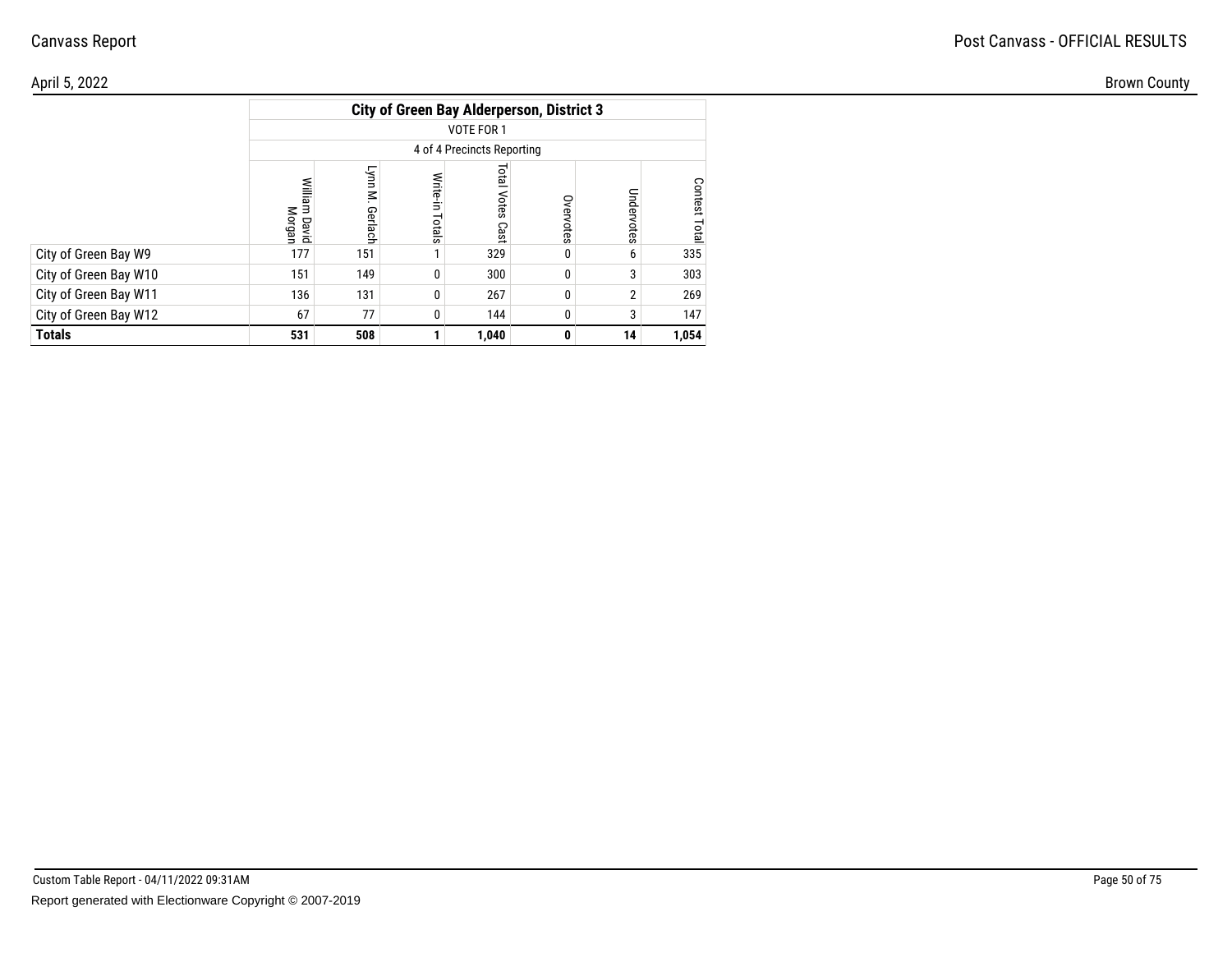| April 5, 2022         |                                                  |                |                 |                         |                     |          |         |  |  |  |  |  |
|-----------------------|--------------------------------------------------|----------------|-----------------|-------------------------|---------------------|----------|---------|--|--|--|--|--|
|                       | <b>City of Green Bay Alderperson, District 4</b> |                |                 |                         |                     |          |         |  |  |  |  |  |
|                       | VOTE FOR 1                                       |                |                 |                         |                     |          |         |  |  |  |  |  |
|                       | 3 of 3 Precincts Reporting                       |                |                 |                         |                     |          |         |  |  |  |  |  |
|                       | <b>Natalie</b>                                   | Bill Galv<br>≒ | otals           | <b>Total Votes Cast</b> | S<br><b>ervotes</b> | $\omega$ | ငွ<br>Ö |  |  |  |  |  |
| City of Green Bay W13 | 89                                               | 154            |                 | 245                     | $\mathbf{0}$        |          | 251     |  |  |  |  |  |
| City of Green Bay W14 | 141                                              | 187            |                 | 331                     | $\mathbf{0}$        | 10       | 341     |  |  |  |  |  |
| City of Green Bay W15 | 207                                              | 249            |                 | 461                     | $\Omega$            | 13       | 474     |  |  |  |  |  |
| <b>Totals</b>         | 437                                              | 590            | 10 <sup>1</sup> | 1,037                   | $\mathbf{0}$        | 29       | 1,066   |  |  |  |  |  |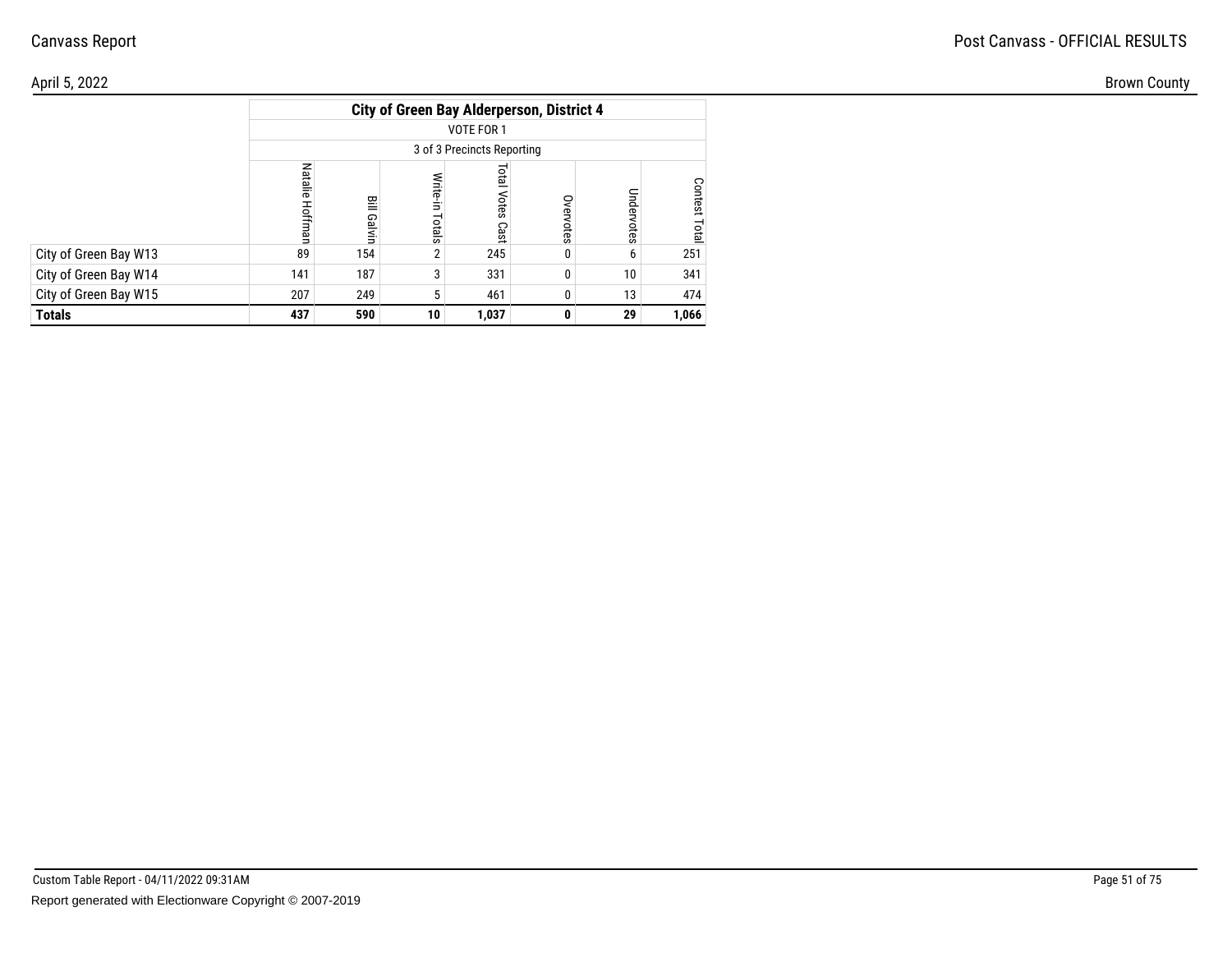#### April 5, 2022Brown County

|                       | <b>City of Green Bay Alderperson, District 5</b> |                              |                 |                            |           |            |                         |  |  |  |  |  |
|-----------------------|--------------------------------------------------|------------------------------|-----------------|----------------------------|-----------|------------|-------------------------|--|--|--|--|--|
|                       | VOTE FOR 1                                       |                              |                 |                            |           |            |                         |  |  |  |  |  |
|                       | 4 of 4 Precincts Reporting                       |                              |                 |                            |           |            |                         |  |  |  |  |  |
|                       | Craig<br>г,<br>Stevens                           | Robert<br>Maccaux<br>William | Write-in Totals | <b>Total Votes</b><br>Cast | Overvotes | Undervotes | <b>Contest</b><br>Total |  |  |  |  |  |
| City of Green Bay W16 | 244                                              | 112                          | 0               | 356                        |           | 38         | 394                     |  |  |  |  |  |
| City of Green Bay W17 | 83                                               | 52                           | 4               | 139                        | 0         | 2          | 141                     |  |  |  |  |  |
| City of Green Bay W18 | 131                                              | 86                           | 1               | 218                        | $\theta$  | 13         | 231                     |  |  |  |  |  |
| City of Green Bay W19 | 132<br>180<br>12<br>48<br>0                      |                              |                 |                            |           |            |                         |  |  |  |  |  |
| <b>Totals</b>         | 590                                              | 298                          | 5               | 893                        | 0         | 65         | 958                     |  |  |  |  |  |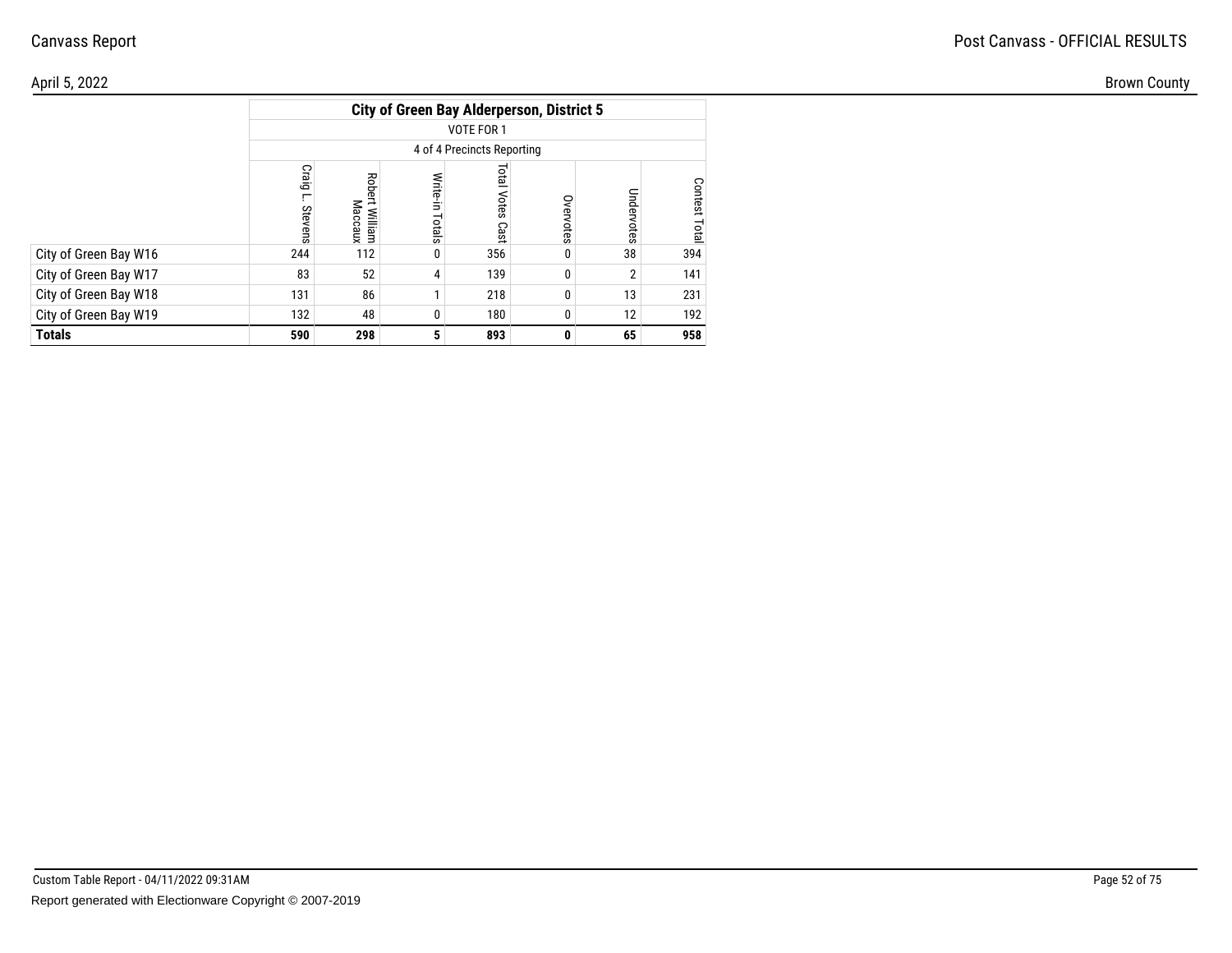| April 5, 2022         |                                                  |                           |                |                         |                |        |          |  |  |  |  |  |
|-----------------------|--------------------------------------------------|---------------------------|----------------|-------------------------|----------------|--------|----------|--|--|--|--|--|
|                       | <b>City of Green Bay Alderperson, District 6</b> |                           |                |                         |                |        |          |  |  |  |  |  |
|                       | VOTE FOR 1                                       |                           |                |                         |                |        |          |  |  |  |  |  |
|                       | 3 of 3 Precincts Reporting                       |                           |                |                         |                |        |          |  |  |  |  |  |
|                       | <b>Obrecht</b>                                   | Ste<br>S<br><b>Indone</b> | Write<br>otals | <b>Total Votes Cast</b> | S<br>ቧ<br>otes | Ō<br>Ö | ငွ<br>نە |  |  |  |  |  |
| City of Green Bay W20 | 133                                              | 123                       |                | 257                     |                |        | 259      |  |  |  |  |  |
| City of Green Bay W21 | 107                                              | 126                       | 0              | 233                     |                |        | 235      |  |  |  |  |  |
| City of Green Bay W22 | 59                                               | 61                        |                | 121                     |                |        | 121      |  |  |  |  |  |
| <b>Totals</b>         | 299                                              | 310                       | 2 <sup>1</sup> | 611                     | 0              |        | 615      |  |  |  |  |  |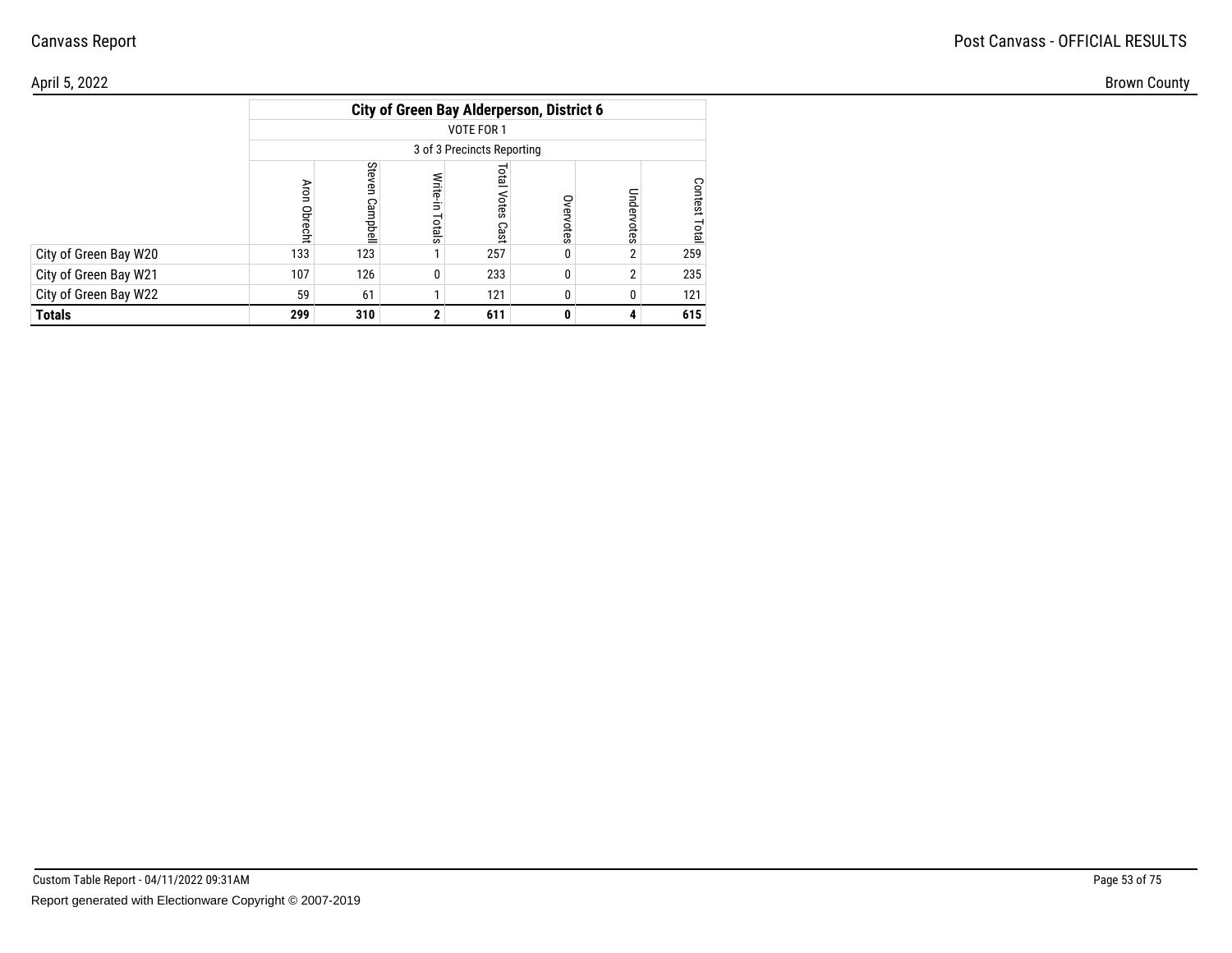#### April 5, 2022Brown County

|                       |                            |                        |                 | <b>City of Green Bay Alderperson, District 7</b> |           |                |               |  |  |  |  |  |
|-----------------------|----------------------------|------------------------|-----------------|--------------------------------------------------|-----------|----------------|---------------|--|--|--|--|--|
|                       | VOTE FOR 1                 |                        |                 |                                                  |           |                |               |  |  |  |  |  |
|                       | 5 of 5 Precincts Reporting |                        |                 |                                                  |           |                |               |  |  |  |  |  |
|                       | <b>Randy</b><br>Scannell   | Robert<br>ج.<br>Miller | Write-in Totals | <b>Total Votes</b><br>Cast                       | Overvotes | Undervotes     | Contest Total |  |  |  |  |  |
| City of Green Bay W23 | 15                         | 15                     | 0               | 30                                               | 0         | 0              | 30            |  |  |  |  |  |
| City of Green Bay W24 | 35                         | 17                     | 0               | 52                                               | 0         | $\overline{2}$ | 54            |  |  |  |  |  |
| City of Green Bay W25 | 65                         | 67                     |                 | 133                                              | 0         | $\overline{2}$ | 135           |  |  |  |  |  |
| City of Green Bay W26 | 118                        | 86                     |                 | 205                                              | $\Omega$  | $\overline{2}$ | 207           |  |  |  |  |  |
| City of Green Bay W27 | 121<br>67<br>189<br>0<br>4 |                        |                 |                                                  |           |                |               |  |  |  |  |  |
| <b>Totals</b>         | 354                        | 252                    | 3               | 609                                              | 0         | 10             | 619           |  |  |  |  |  |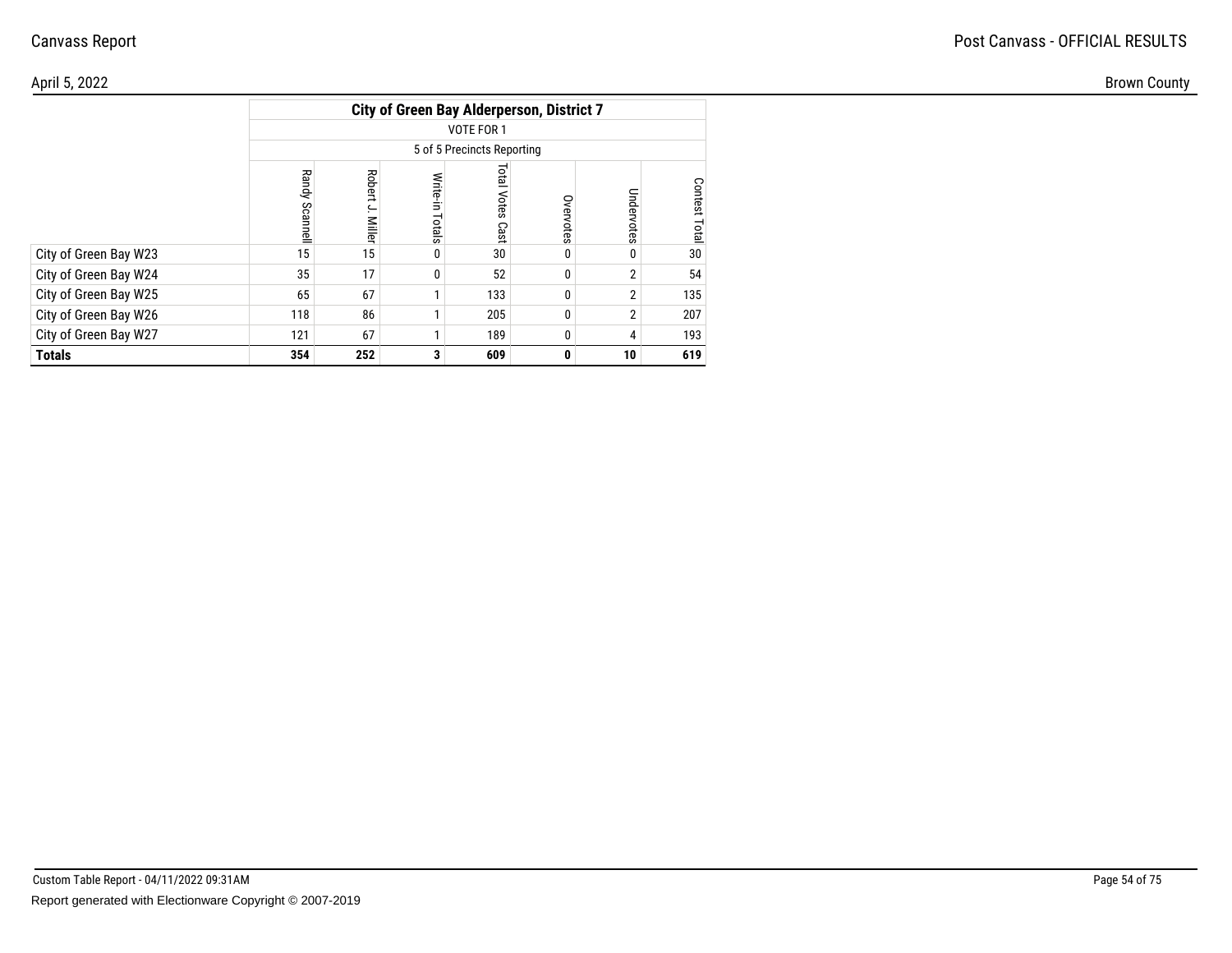| \pril 5, 2022         |                       |                                                  |                                  |                |            |                  |  |  |  |  |  |
|-----------------------|-----------------------|--------------------------------------------------|----------------------------------|----------------|------------|------------------|--|--|--|--|--|
|                       |                       | <b>City of Green Bay Alderperson, District 8</b> |                                  |                |            |                  |  |  |  |  |  |
|                       |                       | VOTE FOR 1                                       |                                  |                |            |                  |  |  |  |  |  |
|                       |                       | 5 of 5 Precincts Reporting                       |                                  |                |            |                  |  |  |  |  |  |
|                       | き<br>istopher<br>Wery | otals                                            | ist<br>E<br><b>Votes</b><br>Cast | S<br>votes     | Undervotes | Contest<br>Total |  |  |  |  |  |
| City of Green Bay W28 | 177                   |                                                  | 186                              | $\mathbf{0}$   | 33         | 219              |  |  |  |  |  |
| City of Green Bay W29 | 80                    |                                                  | 86                               | 0 <sup>1</sup> | 24         | 110              |  |  |  |  |  |
| City of Green Bay W30 | 88                    | 11                                               | 99                               | 0              | 21         | 120              |  |  |  |  |  |
| City of Green Bay W31 | 233                   |                                                  | 239                              | $\mathbf 0$    | 41         | 280              |  |  |  |  |  |
| City of Green Bay W32 | 204                   | 14                                               | 218                              | 0 <sup>1</sup> | 68         | 286              |  |  |  |  |  |
| <b>Totals</b>         | 782                   | 46                                               | 828                              | $\mathbf{0}$   | 187        | 1,015            |  |  |  |  |  |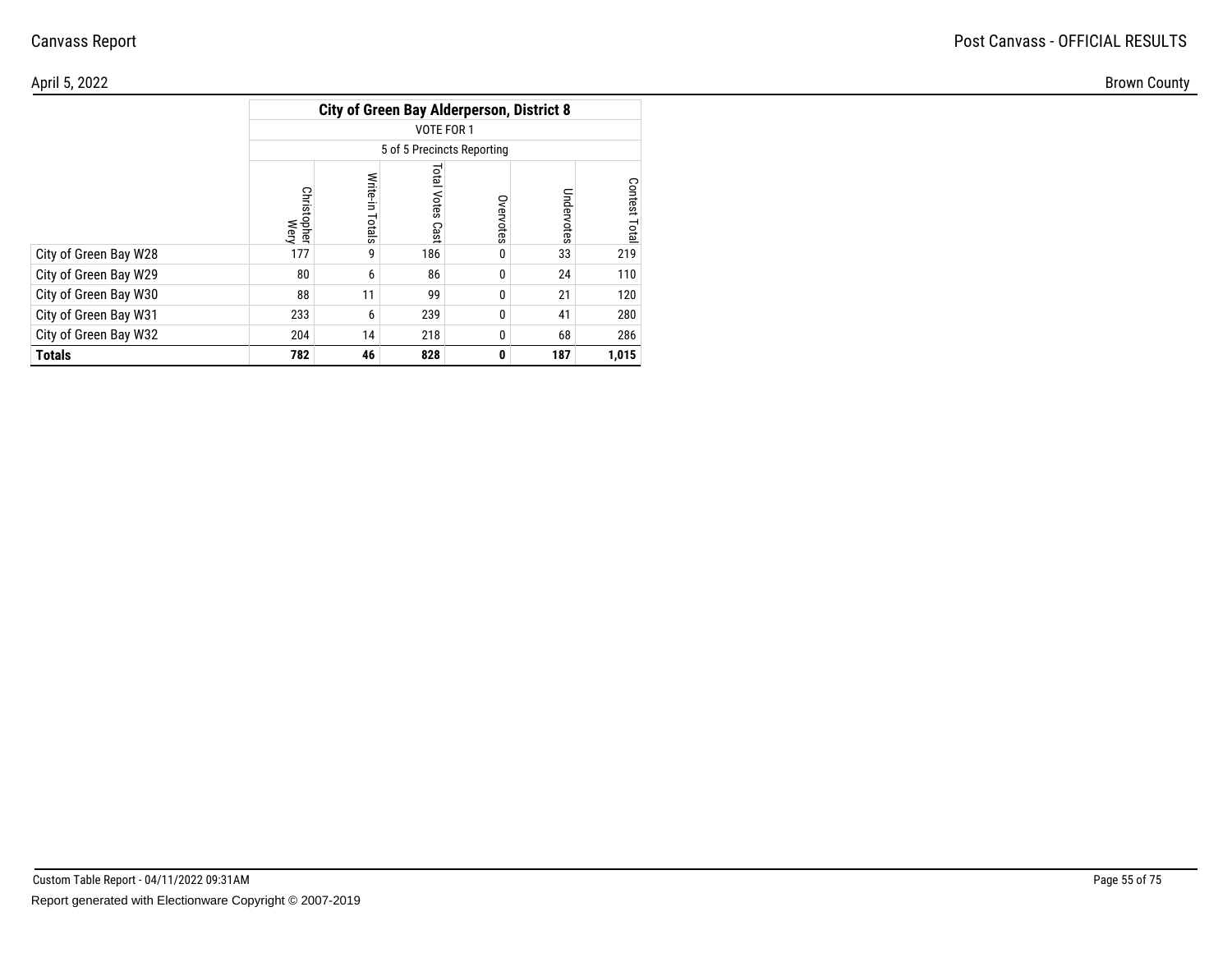#### April 5, 2022Brown County

|                       |                                          |             |                    |                               | <b>City of Green Bay Alderperson, District 9</b> |            |                  |  |  |  |  |  |
|-----------------------|------------------------------------------|-------------|--------------------|-------------------------------|--------------------------------------------------|------------|------------------|--|--|--|--|--|
|                       | VOTE FOR 1<br>4 of 4 Precincts Reporting |             |                    |                               |                                                  |            |                  |  |  |  |  |  |
|                       |                                          |             |                    |                               |                                                  |            |                  |  |  |  |  |  |
|                       | Brian<br>Johnsor                         | Tarl Knight | Write-in<br>Totals | <b>Total</b><br>Votes<br>Cast | Overvotes                                        | Undervotes | Contest<br>Total |  |  |  |  |  |
| City of Green Bay W33 | 120                                      | 55          | 0                  | 175                           | 0                                                | 3          | 178              |  |  |  |  |  |
| City of Green Bay W34 | 168                                      | 92          | 1                  | 261                           | 0                                                | 3          | 264              |  |  |  |  |  |
| City of Green Bay W35 | 126                                      | 63          | 4                  | 193                           | 0                                                | 0          | 193              |  |  |  |  |  |
| City of Green Bay W36 | 162                                      | 90          |                    | 253                           | 0                                                | 7          | 260              |  |  |  |  |  |
| Totals                | 576                                      | 300         | 6                  | 882                           | 0                                                | 13         | 895              |  |  |  |  |  |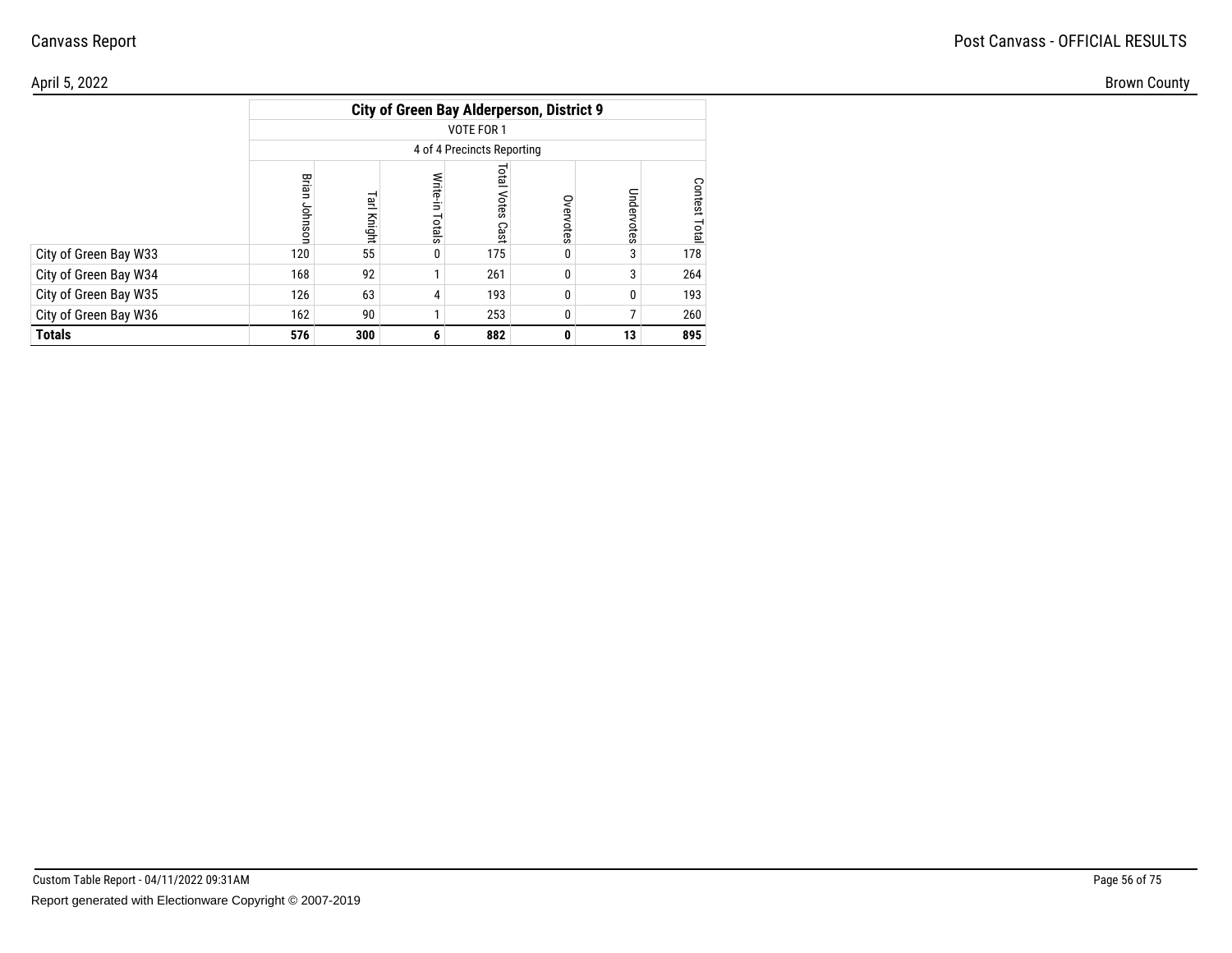| April 5, 2022         |             |                                            |                 |                     |            |                         |                        |  |  |  |  |  |  |
|-----------------------|-------------|--------------------------------------------|-----------------|---------------------|------------|-------------------------|------------------------|--|--|--|--|--|--|
|                       |             | City of Green Bay Alderperson, District 10 |                 |                     |            |                         |                        |  |  |  |  |  |  |
|                       |             |                                            |                 | VOTE FOR 1          |            |                         |                        |  |  |  |  |  |  |
|                       |             | 4 of 4 Precincts Reporting                 |                 |                     |            |                         |                        |  |  |  |  |  |  |
|                       | ark<br>Stet | Eie<br>Kuzm<br>മ                           | ਛ<br>≒<br>otals | Total<br>Votes Cast | ð<br>votes | $\Omega$<br>$\tilde{a}$ | Conte<br>ğ<br>្ក<br>نە |  |  |  |  |  |  |
| City of Green Bay W37 | 152         | 96                                         | $\mathbf 0$     | 248                 |            |                         | 257                    |  |  |  |  |  |  |
| City of Green Bay W38 | 230         | 126                                        |                 | 357                 | 0          |                         | 362                    |  |  |  |  |  |  |
| City of Green Bay W39 | 131         | 109                                        | 0               | 240                 |            |                         | 248                    |  |  |  |  |  |  |
| City of Green Bay W40 | 104         | 59                                         |                 | 164                 |            | 12                      | 176                    |  |  |  |  |  |  |
| <b>Totals</b>         | 617         | 390                                        | 2               | 1,009               | 0          | 34                      | 1,043                  |  |  |  |  |  |  |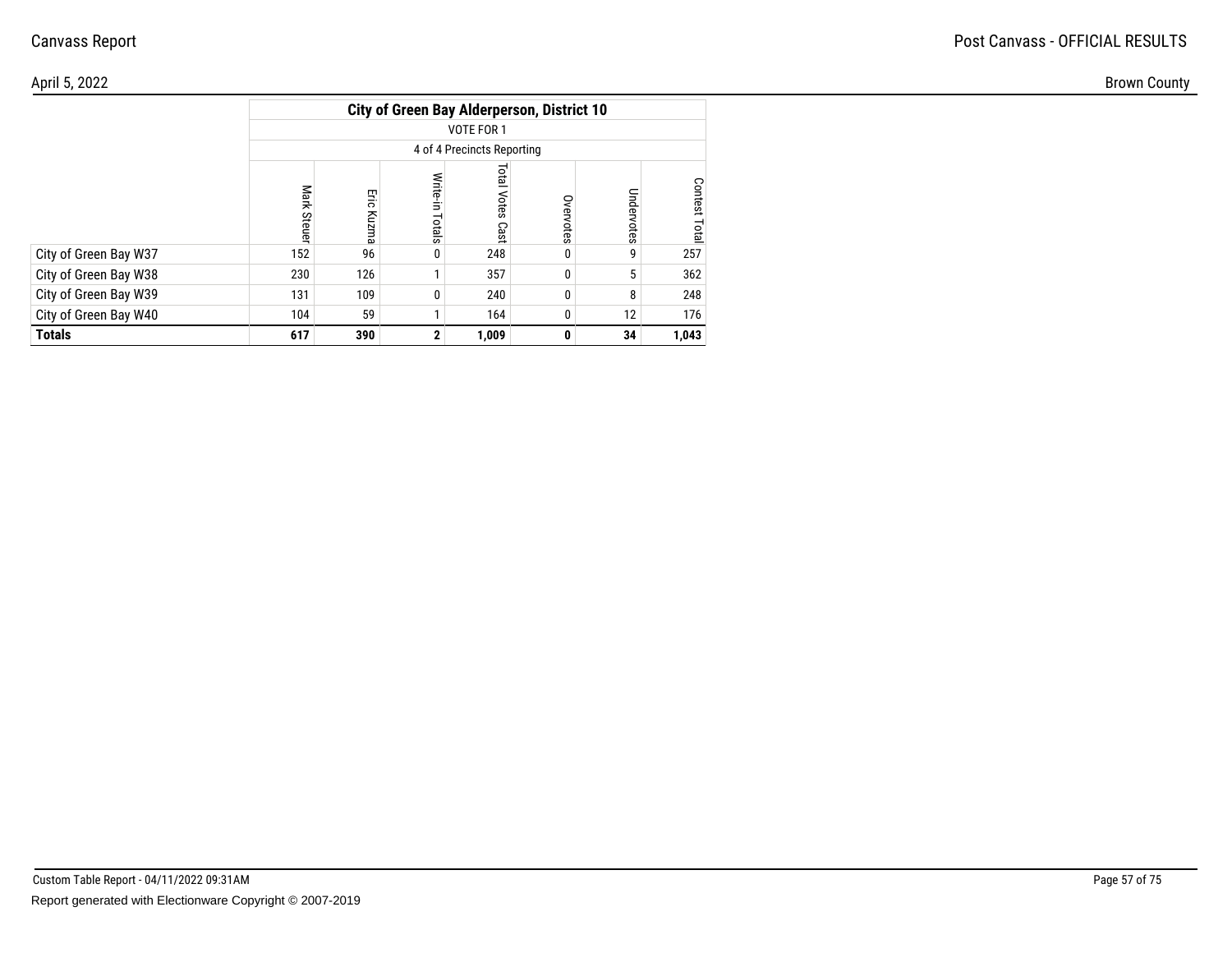#### April 5, 2022Brown County

|                       | <b>City of Green Bay Alderperson, District 11</b> |                 |                    |                               |           |            |                         |  |  |  |  |  |
|-----------------------|---------------------------------------------------|-----------------|--------------------|-------------------------------|-----------|------------|-------------------------|--|--|--|--|--|
|                       | VOTE FOR 1                                        |                 |                    |                               |           |            |                         |  |  |  |  |  |
|                       | 4 of 4 Precincts Reporting                        |                 |                    |                               |           |            |                         |  |  |  |  |  |
|                       | Melinda<br>Ęq                                     | Michael Poradek | Write-in<br>Totals | <b>Total</b><br>Votes<br>Cast | Overvotes | Undervotes | <b>Contest</b><br>Total |  |  |  |  |  |
| City of Green Bay W41 | 83                                                | 56              | 0                  | 139                           | 0         | 2          | 141                     |  |  |  |  |  |
| City of Green Bay W42 | 286                                               | 273             |                    | 560                           |           | 4          | 565                     |  |  |  |  |  |
| City of Green Bay W43 | 196                                               | 159             | 0                  | 355                           | 0         | 3          | 358                     |  |  |  |  |  |
| City of Green Bay W44 | 108<br>77<br>185<br>0<br>0                        |                 |                    |                               |           |            |                         |  |  |  |  |  |
| <b>Totals</b>         | 673                                               | 565             |                    | 1,239                         |           | 10         | 1,250                   |  |  |  |  |  |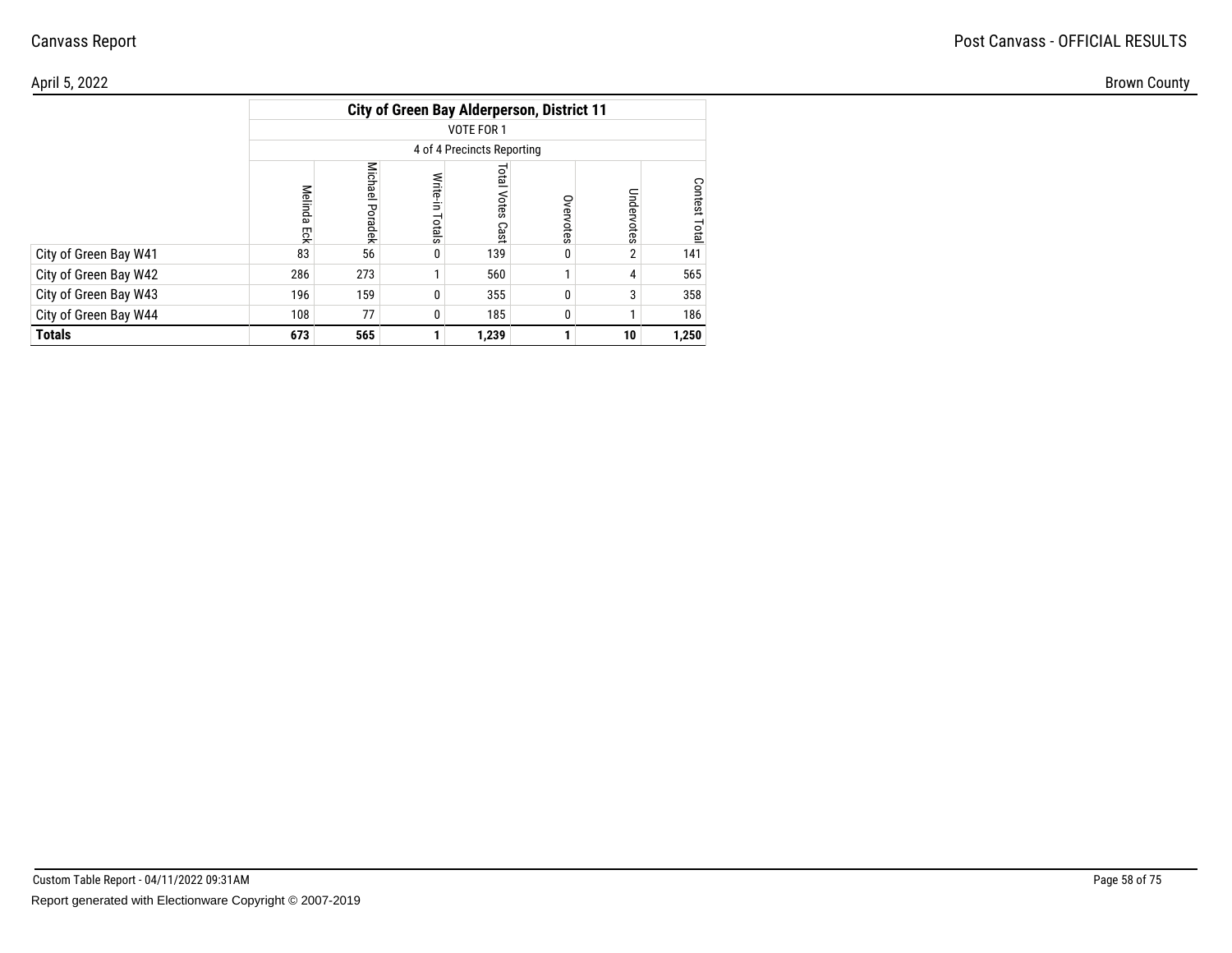|                       | <b>City of Green Bay Alderperson, District 12</b><br>VOTE FOR 1 |                 |                            |           |            |               |                | <b>Municipal Judge City of Green Bay</b><br>VOTE FOR 1 |                              |              |            |                |  |
|-----------------------|-----------------------------------------------------------------|-----------------|----------------------------|-----------|------------|---------------|----------------|--------------------------------------------------------|------------------------------|--------------|------------|----------------|--|
|                       |                                                                 |                 |                            |           |            |               |                |                                                        |                              |              |            |                |  |
|                       |                                                                 |                 | 3 of 3 Precincts Reporting |           |            |               |                |                                                        | 47 of 47 Precincts Reporting |              |            |                |  |
|                       | Jesse Brunette                                                  | Write-in Totals | <b>Total Votes Cast</b>    | Overvotes | Undervotes | Contest Total | Jonathan Gigot | Write-in Totals                                        | Total Votes Cast             | Overvotes    | Undervotes | Contest Total  |  |
| City of Green Bay W1  |                                                                 |                 |                            |           |            |               | $\mathbf{1}$   | 0                                                      | $\mathbf{1}$                 | 0            | 4          | $\overline{5}$ |  |
| City of Green Bay W2  |                                                                 |                 |                            |           |            |               | 449            | $\mathbf{2}$                                           | 451                          | 0            | 216        | 667            |  |
| City of Green Bay W3  |                                                                 |                 |                            |           |            |               | 53             | 0                                                      | 53                           | $\mathbf{0}$ | 23         | 76             |  |
| City of Green Bay W4  |                                                                 |                 |                            |           |            |               | 295            | 7                                                      | 302                          | 0            | 161        | 463            |  |
| City of Green Bay W5  |                                                                 |                 |                            |           |            |               | 210            | 0                                                      | 210                          | 0            | 65         | 275            |  |
| City of Green Bay W6  |                                                                 |                 |                            |           |            |               | 395            | 4                                                      | 399                          | $\mathbf{0}$ | 173        | 572            |  |
| City of Green Bay W7  |                                                                 |                 |                            |           |            |               | 446            | 6                                                      | 452                          | $\bf{0}$     | 228        | 680            |  |
| City of Green Bay W8  |                                                                 |                 |                            |           |            |               | 336            | 0                                                      | 336                          | 0            | 149        | 485            |  |
| City of Green Bay W9  |                                                                 |                 |                            |           |            |               | 230            | 3                                                      | 233                          | $\mathbf{0}$ | 102        | 335            |  |
| City of Green Bay W10 |                                                                 |                 |                            |           |            |               | 217            | 3                                                      | 220                          | 0            | 83         | 303            |  |
| City of Green Bay W11 |                                                                 |                 |                            |           |            |               | 182            | 2                                                      | 184                          | 0            | 85         | 269            |  |
| City of Green Bay W12 |                                                                 |                 |                            |           |            |               | 106            | $\mathbf{1}$                                           | 107                          | $\mathbf{0}$ | 40         | 147            |  |
| City of Green Bay W13 |                                                                 |                 |                            |           |            |               | 171            | 0                                                      | 171                          | 0            | 80         | 251            |  |
| City of Green Bay W14 |                                                                 |                 |                            |           |            |               | 235            | 4                                                      | 239                          | 0            | 102        | 341            |  |
| City of Green Bay W15 |                                                                 |                 |                            |           |            |               | 291            | 9                                                      | 300                          | $\mathbf{0}$ | 174        | 474            |  |
| City of Green Bay W16 |                                                                 |                 |                            |           |            |               | 273            | 0                                                      | 273                          | $\mathbf{0}$ | 121        | 394            |  |
| City of Green Bay W17 |                                                                 |                 |                            |           |            |               | 112            | $\mathbf{1}$                                           | 113                          | 0            | 28         | 141            |  |
| City of Green Bay W18 |                                                                 |                 |                            |           |            |               | 161            | 3                                                      | 164                          | $\mathbf{0}$ | 67         | 231            |  |
| City of Green Bay W19 |                                                                 |                 |                            |           |            |               | 136            | 4                                                      | 140                          | $\bf{0}$     | 52         | 192            |  |
| City of Green Bay W20 |                                                                 |                 |                            |           |            |               | 182            | 0                                                      | 182                          | 0            | 77         | 259            |  |
| City of Green Bay W21 |                                                                 |                 |                            |           |            |               | 155            | $\overline{2}$                                         | 157                          | $\mathbf{0}$ | 78         | 235            |  |
| City of Green Bay W22 |                                                                 |                 |                            |           |            |               | 83             | $\sqrt{2}$                                             | 85                           | $\bf{0}$     | 36         | 121            |  |
| City of Green Bay W23 |                                                                 |                 |                            |           |            |               | 24             | 0                                                      | 24                           | 0            | 6          | 30             |  |
| City of Green Bay W24 |                                                                 |                 |                            |           |            |               | 38             | 0                                                      | 38                           | $\mathbf{0}$ | 16         | 54             |  |
| City of Green Bay W25 |                                                                 |                 |                            |           |            |               | 93             | $\overline{2}$                                         | 95                           | 0            | $40\,$     | 135            |  |
| City of Green Bay W26 |                                                                 |                 |                            |           |            |               | 144            | $\mathbf{1}$                                           | 145                          | 0            | 62         | 207            |  |
| City of Green Bay W27 |                                                                 |                 |                            |           |            |               | 114            | $\overline{2}$                                         | 116                          | $\mathbf{0}$ | 77         | 193            |  |
| City of Green Bay W28 |                                                                 |                 |                            |           |            |               | 161            | 4                                                      | 165                          | 0            | 54         | 219            |  |
| City of Green Bay W29 |                                                                 |                 |                            |           |            |               | 77             | $\mathbf 2$                                            | 79                           | 0            | 31         | 110            |  |
| City of Green Bay W30 |                                                                 |                 |                            |           |            |               | 85             | 0                                                      | 85                           | $\mathbf{0}$ | 35         | 120            |  |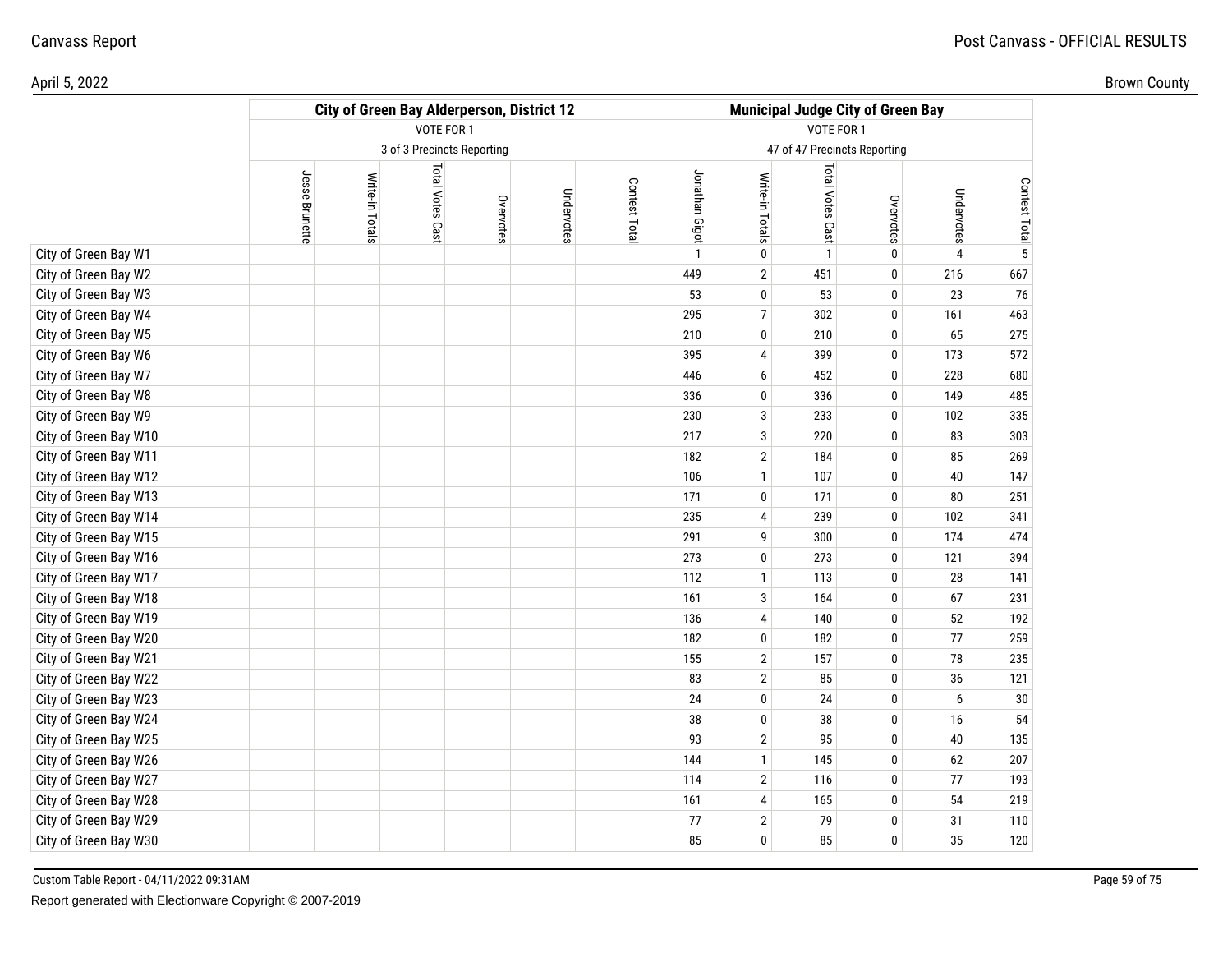|                       |                | <b>City of Green Bay Alderperson, District 12</b> |                            |           |            | <b>Municipal Judge City of Green Bay</b> |                |                 |                            |                |            |               |
|-----------------------|----------------|---------------------------------------------------|----------------------------|-----------|------------|------------------------------------------|----------------|-----------------|----------------------------|----------------|------------|---------------|
|                       |                |                                                   | VOTE FOR 1                 |           |            | VOTE FOR 1                               |                |                 |                            |                |            |               |
|                       |                |                                                   | 3 of 3 Precincts Reporting |           |            | 47 of 47 Precincts Reporting             |                |                 |                            |                |            |               |
|                       | Jesse Brunette | Write-in Totals                                   | Total Votes Cast           | Overvotes | Undervotes | Contest Total                            | Jonathan Gigot | Write-in Totals | <b>Total Votes</b><br>Cast | Overvotes      | Undervotes | Contest Total |
| City of Green Bay W31 |                |                                                   |                            |           |            |                                          | 208            | 3               | 211                        | 0              | 69         | 280           |
| City of Green Bay W32 |                |                                                   |                            |           |            |                                          | 211            | $\overline{2}$  | 213                        | 0              | 73         | 286           |
| City of Green Bay W33 |                |                                                   |                            |           |            |                                          | 133            | 0               | 133                        | 0              | 45         | 178           |
| City of Green Bay W34 |                |                                                   |                            |           |            |                                          | 185            | 4               | 189                        | 0              | 75         | 264           |
| City of Green Bay W35 |                |                                                   |                            |           |            |                                          | 131            | $\mathbf 2$     | 133                        | 0              | 60         | 193           |
| City of Green Bay W36 |                |                                                   |                            |           |            |                                          | 190            | 3               | 193                        | 0              | 67         | 260           |
| City of Green Bay W37 |                |                                                   |                            |           |            |                                          | 189            | $\mathbf{1}$    | 190                        | 0              | 67         | 257           |
| City of Green Bay W38 |                |                                                   |                            |           |            |                                          | 242            | 3               | 245                        | 0              | 117        | 362           |
| City of Green Bay W39 |                |                                                   |                            |           |            |                                          | 183            | 3               | 186                        | $\bf{0}$       | 62         | 248           |
| City of Green Bay W40 |                |                                                   |                            |           |            |                                          | 133            | $\mathbf 2$     | 135                        | $\overline{2}$ | 39         | 176           |
| City of Green Bay W41 |                |                                                   |                            |           |            |                                          | 99             | 0               | 99                         | 0              | 42         | 141           |
| City of Green Bay W42 |                |                                                   |                            |           |            |                                          | 380            | 8               | 388                        | 0              | 177        | 565           |
| City of Green Bay W43 |                |                                                   |                            |           |            |                                          | 242            | 3               | 245                        | 0              | 113        | 358           |
| City of Green Bay W44 |                |                                                   |                            |           |            |                                          | 117            | $\mathbf 2$     | 119                        | 0              | 67         | 186           |
| City of Green Bay W45 | 325            | 10                                                | 335                        | 0         | 127        | 462                                      | 305            | 4               | 309                        | 0              | 153        | 462           |
| City of Green Bay W46 | 177            | 3                                                 | 180                        | 0         | 45         | 225                                      | 160            | $\bf{0}$        | 160                        | 0              | 65         | 225           |
| City of Green Bay W47 | 409            | 4                                                 | 413                        | 1         | 95         | 509                                      | 357            | 7               | 364                        | 0              | 145        | 509           |
| <b>Totals</b>         | 911            | 17                                                | 928                        | 1         | 267        | 1,196                                    | 8,920          | 111             | 9,031                      | $\mathbf{2}$   | 3,901      | 12,934        |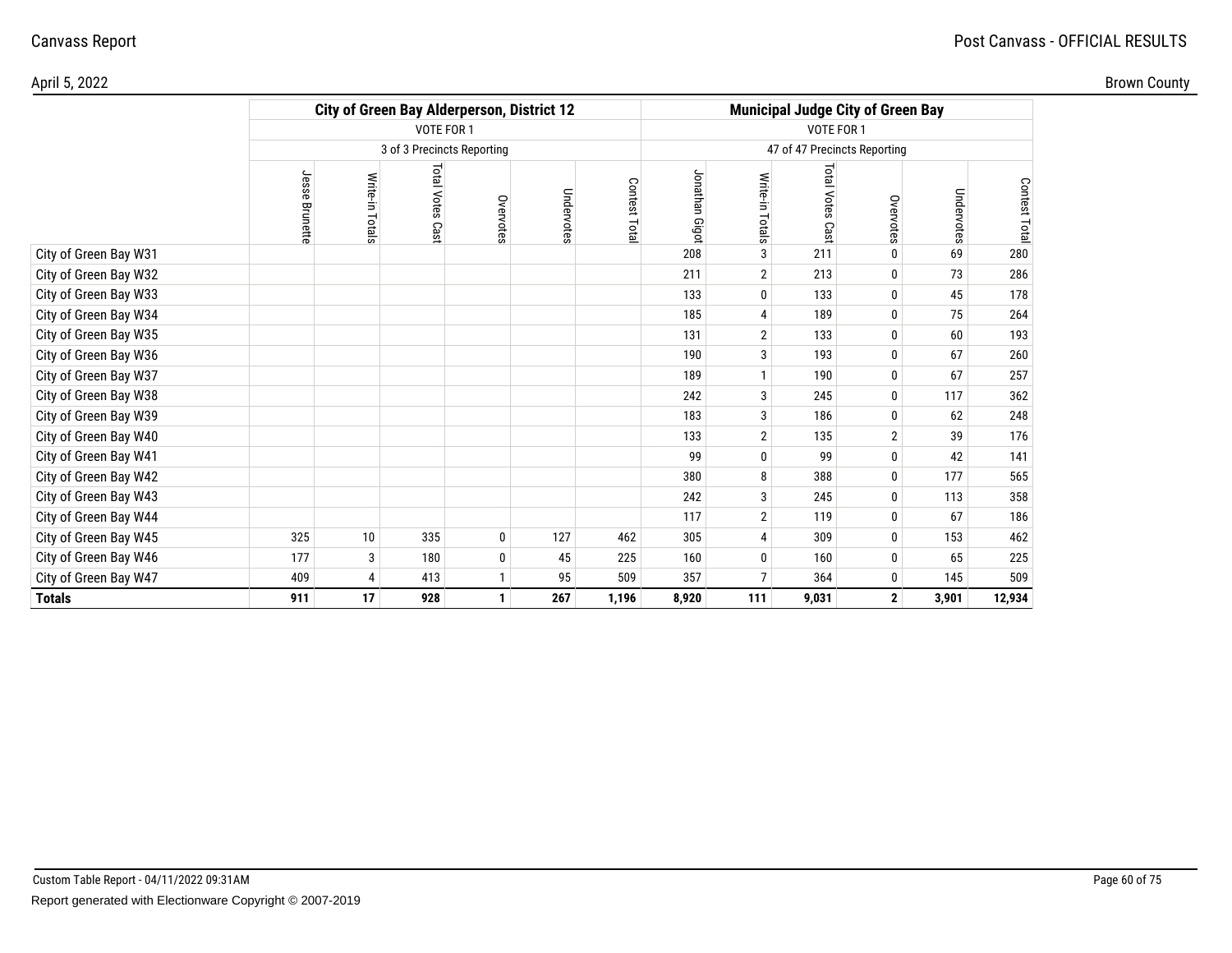|                               | <b>School Board Member Ashwaubenon School District</b> |                             |                |                     |                    |                               |                |            |               |  |  |  |
|-------------------------------|--------------------------------------------------------|-----------------------------|----------------|---------------------|--------------------|-------------------------------|----------------|------------|---------------|--|--|--|
|                               | VOTE FOR 2                                             |                             |                |                     |                    |                               |                |            |               |  |  |  |
|                               | 6 of 6 Precincts Reporting                             |                             |                |                     |                    |                               |                |            |               |  |  |  |
|                               | Garrigan<br><b>Michelle</b>                            | Alexander<br><b>Alberts</b> | Cassondra Pink | Brett<br>VandeWalle | Write-in<br>Totals | <b>Total</b><br>Votes<br>Cast | Overvotes      | Undervotes | Contest Total |  |  |  |
| Village of Ashwaubenon W1-2   | 120                                                    | 93                          | 86             | 140                 | 2                  | 441                           | 0              | 81         | 522           |  |  |  |
| Village of Ashwaubenon W3-4   | 127                                                    | 144                         | 109            | 170                 | $\overline{2}$     | 552                           | 0              | 70         | 622           |  |  |  |
| Village of Ashwaubenon W5-6   | 191                                                    | 157                         | 178            | 215                 | 4                  | 745                           | $\overline{2}$ | 57         | 804           |  |  |  |
| Village of Ashwaubenon W7-8   | 233                                                    | 128                         | 200            | 245                 | 0                  | 806                           | 6              | 110        | 922           |  |  |  |
| Village of Ashwaubenon W9-10  | 247                                                    | 158                         | 227            | 259                 | 0                  | 891                           | $\overline{2}$ | 89         | 982           |  |  |  |
| Village of Ashwaubenon W11-12 | 117                                                    | 121                         | 121            | 167                 | 0                  | 526                           | 0              | 40         | 566           |  |  |  |
| <b>Totals</b>                 | 1,035                                                  | 801                         | 921            | 1,196               | 8                  | 3,961                         | 10             | 447        | 4,418         |  |  |  |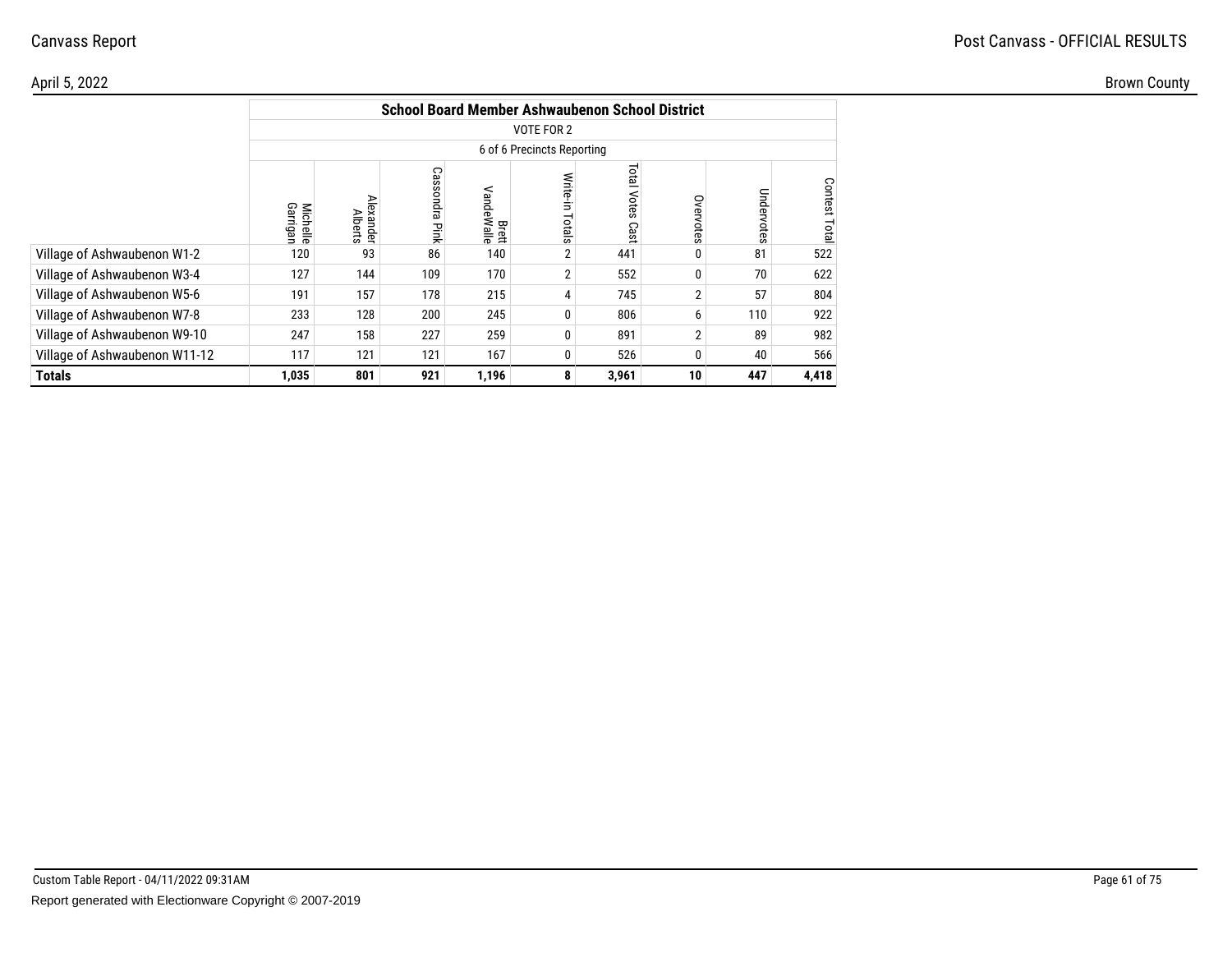## Post Canvass - OFFICIAL RESULTS

| April 5, 2022         |    |                |                 |                                                    |            |           |   |    | <b>Brown County</b> |
|-----------------------|----|----------------|-----------------|----------------------------------------------------|------------|-----------|---|----|---------------------|
|                       |    |                |                 | <b>School Board Member Brillion Public Schools</b> |            |           |   |    |                     |
|                       |    |                |                 | VOTE FOR 3                                         |            |           |   |    |                     |
|                       |    |                |                 | 2 of 2 Precincts Reporting                         |            |           |   |    |                     |
|                       |    | Chris<br>Hoyel | Casey           | Dar<br>۹Ë                                          | 큹<br>otals | చి.<br>ທຸ |   |    |                     |
| Town of Holland W1-2  | 12 |                | 10 <sup>°</sup> | 11 <sup>1</sup>                                    |            | 40        |   | 45 |                     |
| Town of Morrison W1-2 |    |                |                 |                                                    |            |           |   |    |                     |
| <b>Totals</b>         | 14 |                | 12              | 13                                                 | 0          | 46        | 0 | 51 |                     |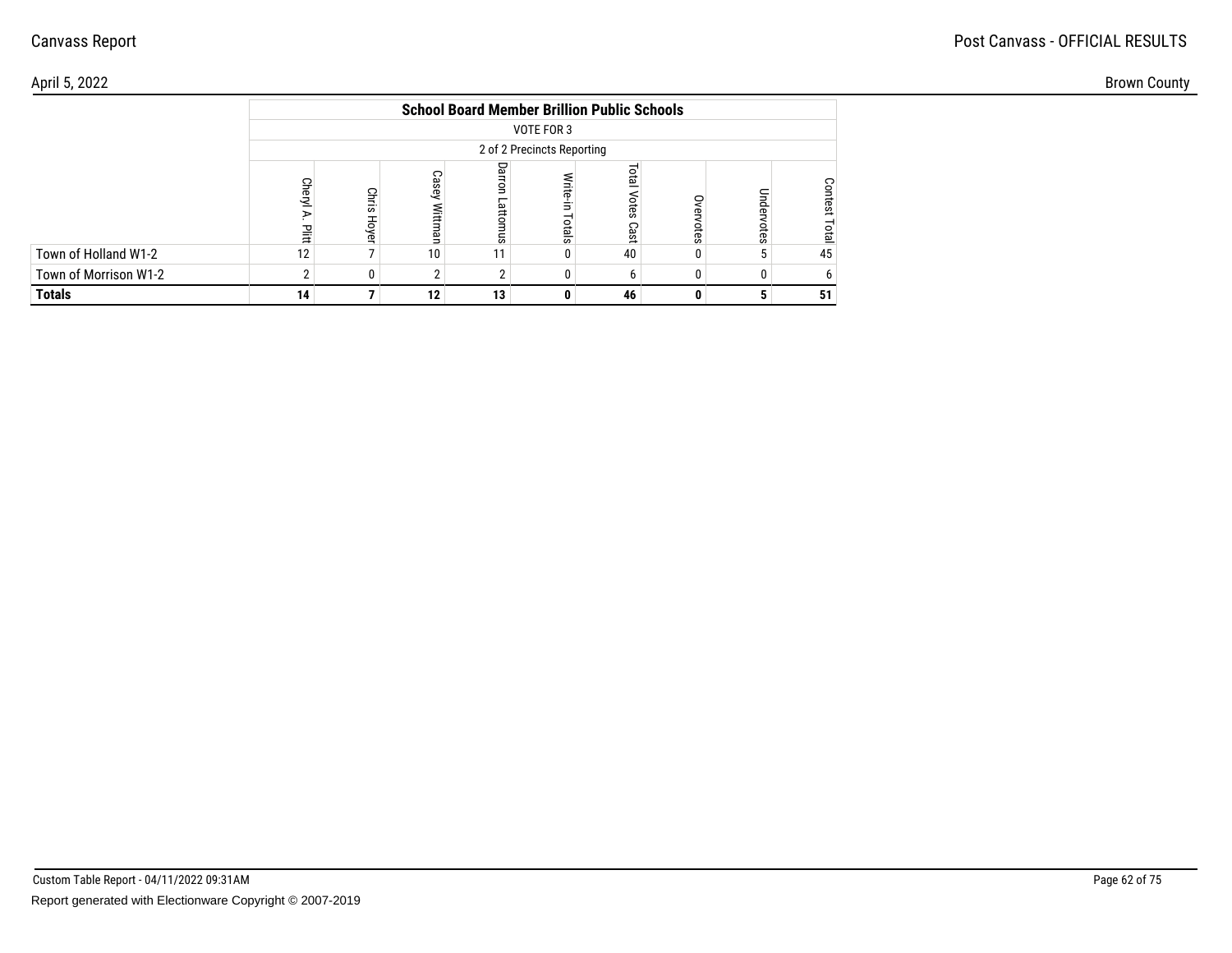#### April 5, 2022Brown County

|                            |                            | <b>School Board Member School District of Denmark</b> |                |                    |                            |                |            |               |  |  |  |  |  |
|----------------------------|----------------------------|-------------------------------------------------------|----------------|--------------------|----------------------------|----------------|------------|---------------|--|--|--|--|--|
|                            |                            | VOTE FOR 2                                            |                |                    |                            |                |            |               |  |  |  |  |  |
|                            |                            | 7 of 7 Precincts Reporting                            |                |                    |                            |                |            |               |  |  |  |  |  |
|                            | Lemmens<br>Julie<br>$\geq$ | Craig Janssen                                         | Teresa<br>Kane | Write-in<br>Totals | <b>Total Votes</b><br>Cast | Overvotes      | Undervotes | Contest Total |  |  |  |  |  |
| Town of Eaton W1-2         | 151                        | 116                                                   | 129            | 3                  | 399                        | 2              | 69         | 470           |  |  |  |  |  |
| Town of Glenmore W1-2      | 61                         | 95                                                    | 63             | 2                  | 221                        | 0              | 51         | 272           |  |  |  |  |  |
| Town of Ledgeview W1       | 20                         | 20                                                    | 11             |                    | 52                         | 0              | 10         | 62            |  |  |  |  |  |
| Town of Morrison W1-2      | 39                         | 51                                                    | 39             |                    | 130                        | 0              | 34         | 164           |  |  |  |  |  |
| Town of New Denmark W1 & 3 | 144                        | 131                                                   | 157            | $\Omega$           | 432                        | $\overline{2}$ | 64         | 498           |  |  |  |  |  |
| Town of New Denmark W2     | 83                         | 72                                                    | 74             |                    | 230                        | 0              | 26         | 256           |  |  |  |  |  |
| Village of Denmark W1-3    | 299                        | 234                                                   | 271            | $\Omega$           | 804                        | 0              | 126        | 930           |  |  |  |  |  |
| Totals                     | 797                        | 719                                                   | 744            | 8                  | 2,268                      | 4              | 380        | 2,652         |  |  |  |  |  |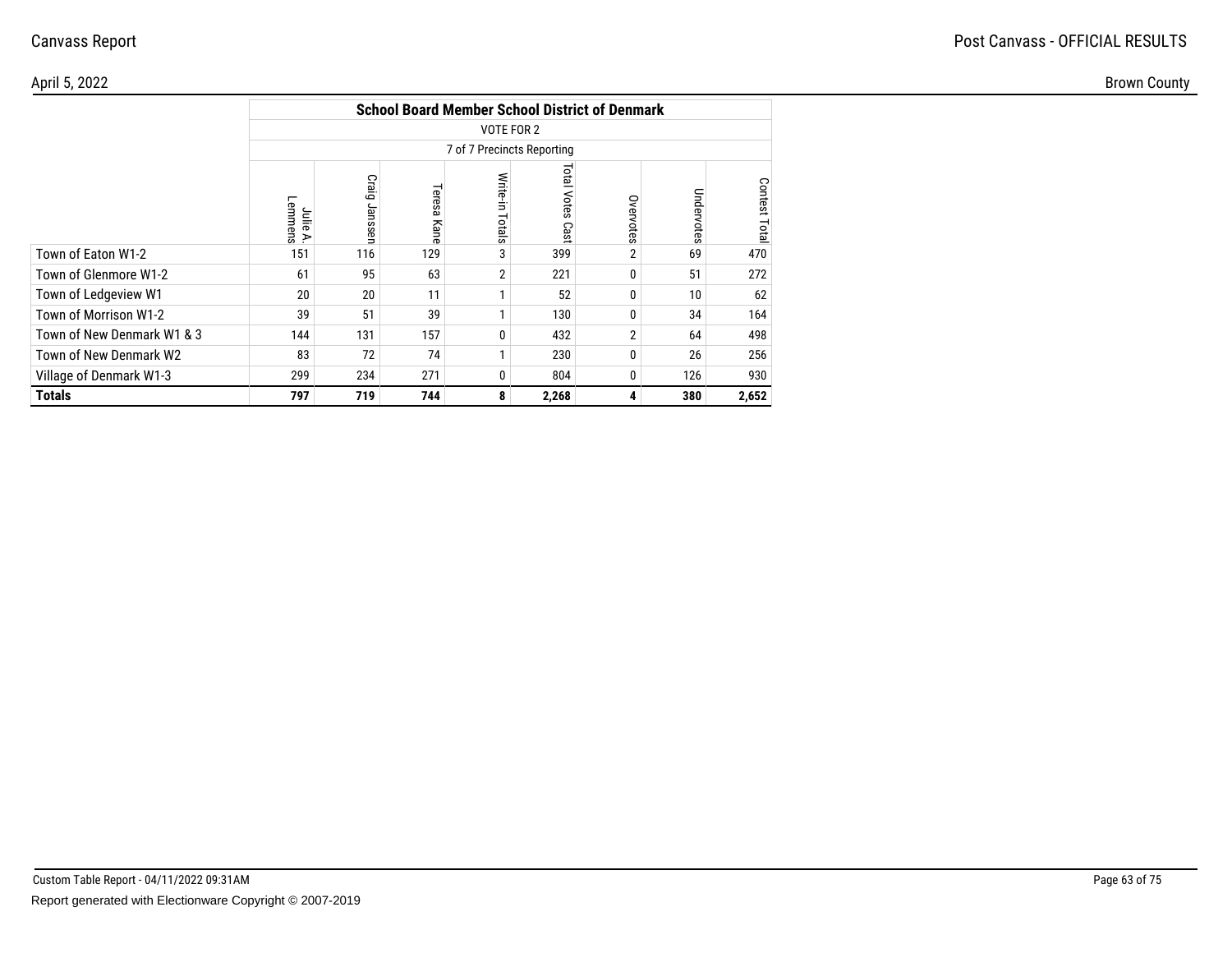#### April 5, 2022

Brown County

|                          |                    | <b>School Board Member Unified School District of De Pere</b> |                |                               |                               |                |                    |                     |              |                |              |  |  |
|--------------------------|--------------------|---------------------------------------------------------------|----------------|-------------------------------|-------------------------------|----------------|--------------------|---------------------|--------------|----------------|--------------|--|--|
|                          |                    | <b>VOTE FOR 3</b>                                             |                |                               |                               |                |                    |                     |              |                |              |  |  |
|                          |                    | 11 of 11 Precincts Reporting                                  |                |                               |                               |                |                    |                     |              |                |              |  |  |
|                          | <b>Bob Mathews</b> | Mark Meneau                                                   | Adam Clayton   | Niffenegger<br><b>Melissa</b> | <b>Brittony</b><br>Cartwright | Chad Jeskewitz | Write-in<br>Totals | Total Votes<br>Cast | Overvotes    | Undervotes     | Contest Tota |  |  |
| Town of Glenmore W1-2    | 29                 | 16                                                            | 23             | 33                            | 33                            | 40             | $\mathbf{0}$       | 174                 | 0            | 42             | 216          |  |  |
| Town of Ledgeview W1     | $\overline{2}$     | 3                                                             | $\overline{2}$ | $\overline{2}$                | 1                             | 3              | 0                  | 13                  | $\mathbf{0}$ | $\overline{2}$ | 15           |  |  |
| Town of Ledgeview W2-11  | 469                | 426                                                           | 510            | 472                           | 593                           | 573            | $\mathbf{1}$       | 3,044               | $\mathbf 0$  | 406            | 3,450        |  |  |
| Town of Morrison W1-2    | 24                 | 21                                                            | 16             | 45                            | 38                            | 39             | $\mathbf{0}$       | 183                 | 0            | 42             | 225          |  |  |
| Town of Rockland W1-3    | 85                 | 75                                                            | 84             | 108                           | 130                           | 130            | 4                  | 616                 | $\mathbf{0}$ | 104            | 720          |  |  |
| Town of Wrightstown W1-3 | 0                  | $\mathbf{0}$                                                  | 0              |                               | 0                             | 0              | $\mathbf{0}$       |                     | 0            | $\overline{2}$ | 3            |  |  |
| Town of Wrightstown W4   | $\overline{2}$     | $\overline{2}$                                                | 0              | 0                             | $\mathbf{0}$                  | 2              | $\mathbf{0}$       | 6                   | $\Omega$     | 0              | 6            |  |  |
| Village of Bellevue W5-6 | 29                 | 27                                                            | 24             | 40                            | 38                            | 32             | $\mathbf{1}$       | 191                 | $\Omega$     | 64             | 255          |  |  |
| City of De Pere W1-3, 5  | 454                | 435                                                           | 444            | 266                           | 338                           | 314            | 3                  | 2,254               | 3            | 290            | 2,547        |  |  |
| City of De Pere W4       | 157                | 131                                                           | 158            | 80                            | 109                           | 107            | $\mathbf{1}$       | 743                 | 3            | 127            | 873          |  |  |
| City of De Pere W6-9     | 439                | 412                                                           | 525            | 415                           | 466                           | 454            | 6                  | 2,717               | 0            | 469            | 3,186        |  |  |
| <b>Totals</b>            | 1,690              | 1,548                                                         | 1,786          | 1,462                         | 1,746                         | 1,694          | 16                 | 9,942               | 6            | 1,548          | 11,496       |  |  |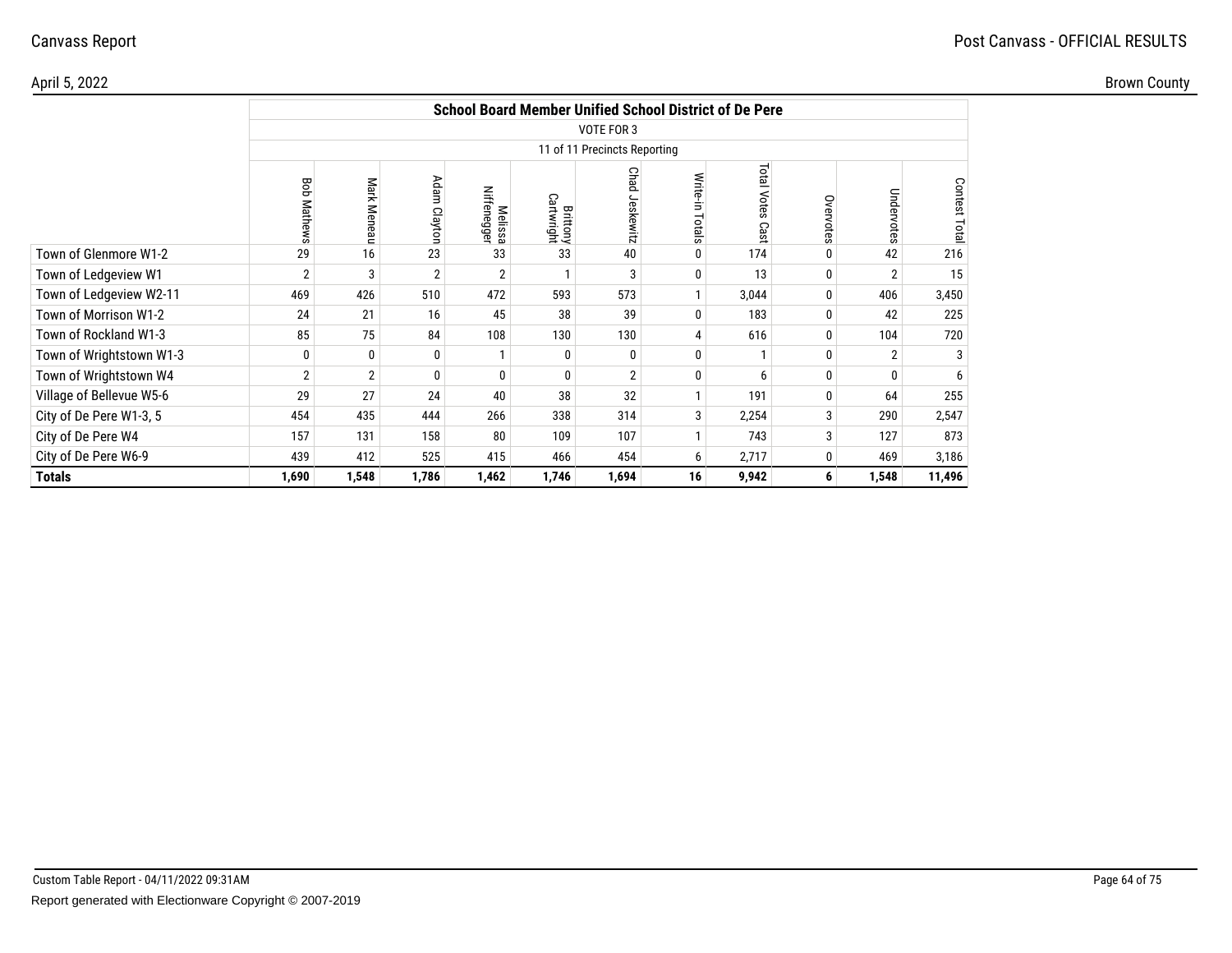|  | <b>Brown</b><br>untv<br>the contract of the contract of the |
|--|-------------------------------------------------------------|
|  |                                                             |

|                           |                | School Board Member Green Bay Area Public School District |                |                |                             |                              |                  |                  |           |                |               |  |
|---------------------------|----------------|-----------------------------------------------------------|----------------|----------------|-----------------------------|------------------------------|------------------|------------------|-----------|----------------|---------------|--|
|                           |                |                                                           |                |                |                             | VOTE FOR 3                   |                  |                  |           |                |               |  |
|                           |                |                                                           |                |                |                             | 62 of 62 Precincts Reporting |                  |                  |           |                |               |  |
|                           | Paul Boucher   | James Lyerly                                              | Bryan Milz     | Jason Johnson  | Laura E.<br>Laitinen-Warren | Darin Kane                   | Write-in Totals  | Total Votes Cast | Overvotes | Undervotes     | Contest Total |  |
| Town of Eaton W1-2        | $\overline{2}$ | $\overline{7}$                                            | 6              | 10             | 6                           | 13                           | 3                | 47               | $\pmb{0}$ | 19             | 66            |  |
| Town of Green Bay W1-3    | $\mathbf{1}$   | $\overline{7}$                                            | 5              | 3              | 5                           | $\mathbf 0$                  | $\mathbf 0$      | 21               | 0         | 3              | 24            |  |
| Town of Humboldt W1-2     | 12             | 18                                                        | 18             | 34             | 23                          | 33                           | 0                | 138              | 0         | 39             | 177           |  |
| Town of Ledgeview W1      | $\mathbf{1}$   | $\mathbf{1}$                                              | $\mathbf{1}$   | $\overline{4}$ | $\mathbf{1}$                | 4                            | 0                | 12               | 0         | 3              | 15            |  |
| Town of Ledgeview W2-11   | $\mathbf{1}$   | $\mathbf 0$                                               | 0              | 3              | $\mathbf 0$                 | 3                            | 0                | $\overline{7}$   | 0         | $\overline{2}$ | 9             |  |
| Town of Scott W1          | 36             | 70                                                        | 60             | 79             | 80                          | 60                           | $\mathbf{1}$     | 386              | 0         | 94             | 480           |  |
| Town of Scott W2-4        | 78             | 199                                                       | 164            | 189            | 208                         | 155                          | $\pmb{4}$        | 997              | 0         | 230            | 1,227         |  |
| Village of Allouez W1-2   | 88             | 269                                                       | 282            | 168            | 311                         | 144                          | $\overline{7}$   | 1,269            | 3         | 234            | 1,506         |  |
| Village of Allouez W3     | 39             | 143                                                       | 124            | 104            | 139                         | 79                           | $\mathbf{1}$     | 629              | $\pmb{0}$ | 127            | 756           |  |
| Village of Allouez W4     | 50             | 204                                                       | 207            | 129            | 210                         | 107                          | 3                | 910              | 9         | 200            | 1,119         |  |
| Village of Allouez W5-6   | 68             | 308                                                       | 314            | 245            | 334                         | 194                          | $5\,$            | 1,468            | 3         | 257            | 1,728         |  |
| Village of Allouez W7-9   | 64             | 270                                                       | 253            | 183            | 271                         | 137                          | 3                | 1,181            | 0         | 184            | 1,365         |  |
| Village of Bellevue W1-4  | 100            | 198                                                       | 205            | 167            | 234                         | 153                          | $\mathbf{1}$     | 1,058            | 0         | 232            | 1,290         |  |
| Village of Bellevue W5-6  | 63             | 158                                                       | 155            | 143            | 175                         | 159                          | 0                | 853              | 0         | 245            | 1,098         |  |
| Village of Bellevue W7-10 | 227            | 450                                                       | 428            | 593            | 488                         | 506                          | 8                | 2,700            | 0         | 786            | 3,486         |  |
| City of Green Bay W1      | $\overline{1}$ | $\mathbf{1}$                                              | $\overline{2}$ | 0              | $\mathbf{1}$                | $\mathbf{1}$                 | 0                | 6                | 0         | 9              | 15            |  |
| City of Green Bay W2      | 83             | 293                                                       | 307            | 323            | 312                         | 234                          | $\boldsymbol{6}$ | 1,558            | 0         | 443            | 2,001         |  |
| City of Green Bay W3      | 12             | 34                                                        | 32             | 26             | 37                          | 24                           | 0                | 165              | 0         | 63             | 228           |  |
| City of Green Bay W4      | 64             | 212                                                       | 186            | 228            | 224                         | 188                          | 4                | 1,106            | 0         | 283            | 1,389         |  |
| City of Green Bay W5      | 61             | 140                                                       | 118            | 124            | 130                         | 105                          | $\mathbf{1}$     | 679              | 0         | 146            | 825           |  |
| City of Green Bay W6      | 92             | 228                                                       | 246            | 297            | 263                         | 222                          | $\overline{7}$   | 1,355            | 0         | 361            | 1,716         |  |
| City of Green Bay W7      | 97             | 324                                                       | 317            | 312            | 323                         | 238                          | $\overline{4}$   | 1,615            | 3         | 422            | 2,040         |  |
| City of Green Bay W8      | 87             | 219                                                       | 189            | 204            | 237                         | 175                          | 14               | 1,125            | 0         | 330            | 1,455         |  |
| City of Green Bay W9      | 55             | 150                                                       | 141            | 147            | 171                         | 117                          | 4                | 785              | 0         | 220            | 1,005         |  |
| City of Green Bay W10     | 74             | 126                                                       | 114            | 136            | 147                         | 98                           | 3                | 698              | 0         | 211            | 909           |  |
| City of Green Bay W11     | 64             | 103                                                       | 129            | 111            | 145                         | 84                           | $\mathbf{3}$     | 639              | 0         | 168            | 807           |  |
| City of Green Bay W12     | 46             | 65                                                        | 55             | 61             | 72                          | 50                           | $\mathbf{1}$     | 350              | 0         | 91             | 441           |  |
| City of Green Bay W13     | 74             | 93                                                        | 97             | 98             | 115                         | 92                           | $\mathbf{1}$     | 570              | 0         | 183            | 753           |  |
| City of Green Bay W14     | 51             | 182                                                       | 179            | 96             | 210                         | 92                           | 11               | 821              | 0         | 202            | 1,023         |  |
| City of Green Bay W15     | 62             | 284                                                       | 286            | 130            | 298                         | 115                          | 8                | 1,183            | 3         | 236            | 1,422         |  |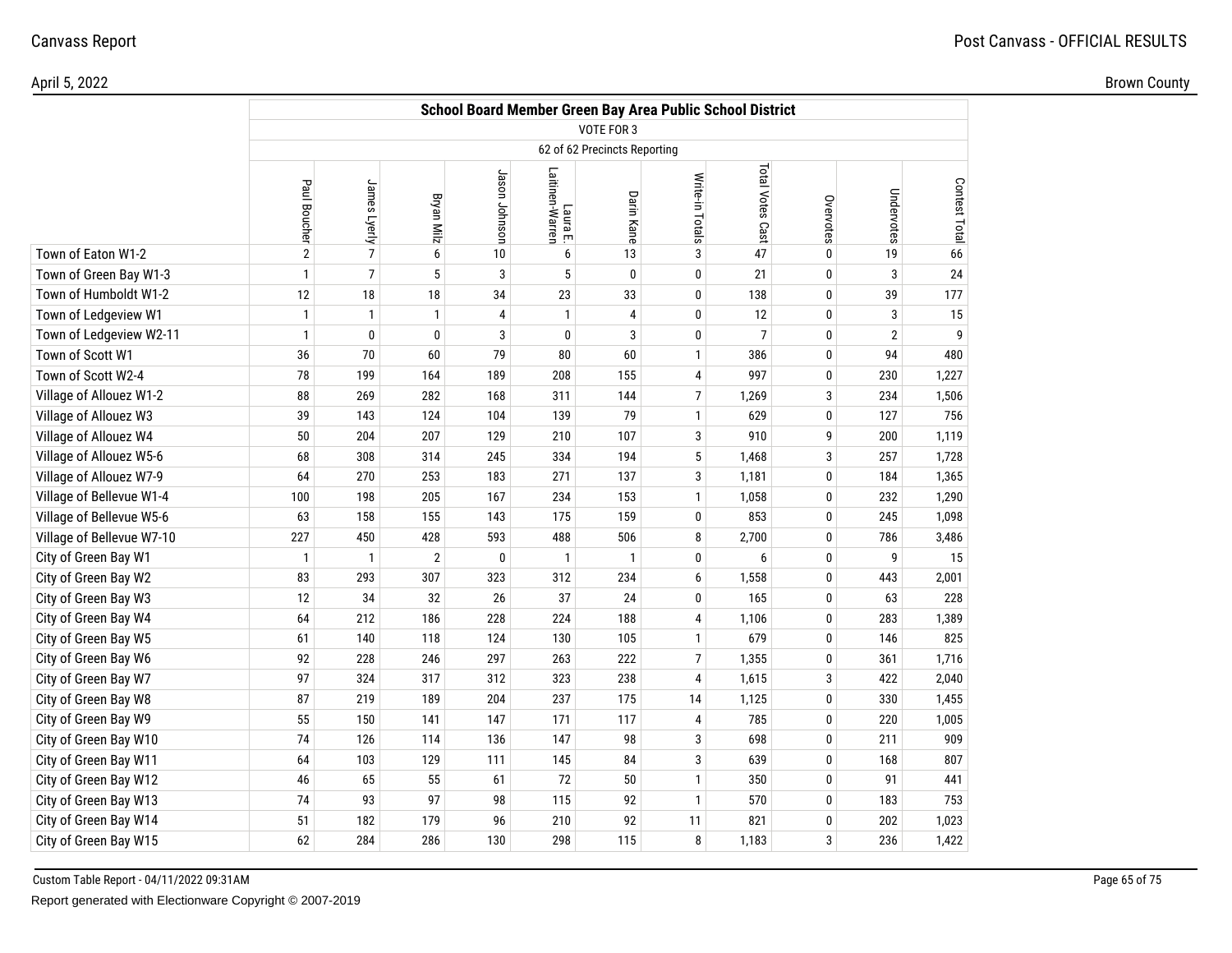|  | ำwn .<br>кrс |
|--|--------------|
|  |              |

|                       |              |              |                   |               |                             |                              | School Board Member Green Bay Area Public School District |                  |           |            |               |
|-----------------------|--------------|--------------|-------------------|---------------|-----------------------------|------------------------------|-----------------------------------------------------------|------------------|-----------|------------|---------------|
|                       |              |              |                   |               |                             | <b>VOTE FOR 3</b>            |                                                           |                  |           |            |               |
|                       |              |              |                   |               |                             | 62 of 62 Precincts Reporting |                                                           |                  |           |            |               |
|                       | Paul Boucher | James Lyerly | <b>Bryan Milz</b> | Jason Johnson | Laura E.<br>Laitinen-Warren | Darin Kane                   | Write-in Totals                                           | Total Votes Cast | Overvotes | Undervotes | Contest Total |
| City of Green Bay W16 | 55           | 192          | 199               | 164           | 208                         | 146                          | 0                                                         | 964              | $\pmb{0}$ | 218        | 1,182         |
| City of Green Bay W17 | 37           | 60           | 64                | 59            | 79                          | 46                           | 0                                                         | 345              | 0         | 78         | 423           |
| City of Green Bay W18 | 59           | 115          | 107               | 90            | 135                         | 71                           | 3                                                         | 580              | $\pmb{0}$ | 113        | 693           |
| City of Green Bay W19 | 45           | 70           | 89                | 65            | 112                         | 64                           | $\mathbf{1}$                                              | 446              | 0         | 130        | 576           |
| City of Green Bay W20 | 61           | 115          | 106               | 106           | 145                         | 80                           | $\mathbf{1}$                                              | 614              | 0         | 163        | 777           |
| City of Green Bay W21 | 59           | 76           | 85                | 62            | 99                          | $70$                         | 6                                                         | 457              | $\pmb{0}$ | 248        | 705           |
| City of Green Bay W22 | 31           | 45           | 57                | 37            | 74                          | 38                           | 0                                                         | 282              | 0         | 81         | 363           |
| City of Green Bay W23 | 10           | 14           | 17                | 13            | 19                          | 11                           | $\mathbf{1}$                                              | 85               | $\pmb{0}$ | 5          | 90            |
| City of Green Bay W24 | 13           | 19           | 24                | 13            | 31                          | 12                           | 0                                                         | 112              | 0         | 50         | 162           |
| City of Green Bay W25 | 34           | 63           | 58                | 46            | 69                          | 48                           | 3                                                         | 321              | $\pmb{0}$ | 84         | 405           |
| City of Green Bay W26 | 45           | 86           | 87                | 68            | 119                         | 63                           | 0                                                         | 468              | 0         | 153        | 621           |
| City of Green Bay W27 | 30           | 99           | 97                | 52            | 121                         | 50                           | 3                                                         | 452              | 0         | 127        | 579           |
| City of Green Bay W28 | 42           | 112          | 102               | 81            | 115                         | 64                           | 4                                                         | 520              | 0         | 137        | 657           |
| City of Green Bay W29 | 22           | 42           | 38                | 47            | 43                          | 44                           | 3                                                         | 239              | 0         | 91         | 330           |
| City of Green Bay W30 | 32           | 48           | 54                | 45            | 64                          | 37                           | $\mathbf{2}$                                              | 282              | 0         | 78         | 360           |
| City of Green Bay W31 | 61           | 121          | 113               | 125           | 142                         | 123                          | 0                                                         | 685              | 0         | 155        | 840           |
| City of Green Bay W32 | 52           | 135          | 137               | 123           | 171                         | 95                           | 3                                                         | 716              | 0         | 142        | 858           |
| City of Green Bay W33 | 30           | 103          | 108               | 48            | 119                         | 42                           | 0                                                         | 450              | 3         | 81         | 534           |
| City of Green Bay W34 | 57           | 134          | 126               | 78            | 161                         | 69                           | 0                                                         | 625              | 0         | 167        | 792           |
| City of Green Bay W35 | 38           | 82           | 79                | 69            | 110                         | 53                           | 5                                                         | 436              | 0         | 143        | 579           |
| City of Green Bay W36 | 69           | 101          | 97                | 119           | 143                         | 98                           | 6                                                         | 633              | 3         | 144        | 780           |
| City of Green Bay W37 | 57           | 122          | 139               | 91            | 153                         | 80                           | 1                                                         | 643              | 0         | 128        | 771           |
| City of Green Bay W38 | 62           | 189          | 189               | 117           | 222                         | 102                          | 4                                                         | 885              | 0         | 201        | 1,086         |
| City of Green Bay W39 | 35           | 133          | 132               | 88            | 149                         | 79                           | $\mathbf{2}$                                              | 618              | $\pmb{0}$ | 126        | 744           |
| City of Green Bay W40 | 52           | 75           | 81                | 57            | 98                          | 57                           | $\mathbf{1}$                                              | 421              | 0         | 107        | 528           |
| City of Green Bay W41 | 30           | 55           | 61                | 50            | 74                          | 45                           | $\overline{2}$                                            | 317              | 3         | 103        | 423           |
| City of Green Bay W42 | 112          | 222          | 232               | 231           | 304                         | 194                          | 9                                                         | 1,304            | 3         | 388        | 1,695         |
| City of Green Bay W43 | 57           | 151          | 162               | 155           | 189                         | 115                          | 4                                                         | 833              | $\pmb{0}$ | 241        | 1,074         |
| City of Green Bay W44 | 30           | 85           | 80                | 82            | 92                          | 67                           | 1                                                         | 437              | 0         | 121        | 558           |
| City of Green Bay W45 | 66           | 215          | 203               | 216           | 238                         | 191                          | 5                                                         | 1,134            | 3         | 249        | 1,386         |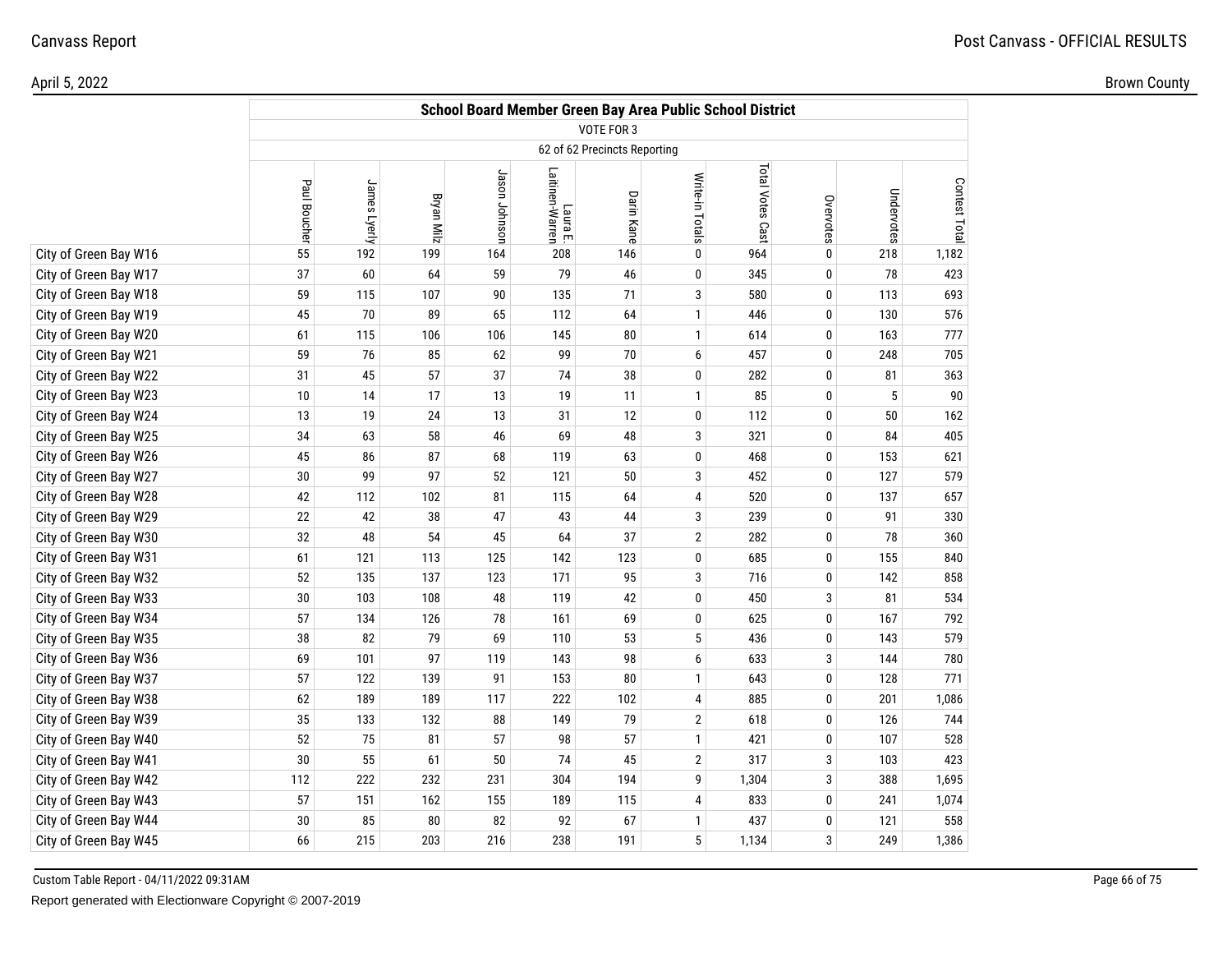## Post Canvass - OFFICIAL RESULTS

|                       |                        |                 |               |                 |                               |                              | School Board Member Green Bay Area Public School District |                        |            |                |                                |
|-----------------------|------------------------|-----------------|---------------|-----------------|-------------------------------|------------------------------|-----------------------------------------------------------|------------------------|------------|----------------|--------------------------------|
|                       |                        |                 |               |                 |                               | VOTE FOR 3                   |                                                           |                        |            |                |                                |
|                       |                        |                 |               |                 |                               | 62 of 62 Precincts Reporting |                                                           |                        |            |                |                                |
|                       | Paul<br><b>Boucher</b> | James<br>Lyerly | Bryan<br>ziiM | Jas<br>g<br>gou | 쁲<br>aura<br>Warr<br>≌<br>교 트 | Darin<br>Kan                 | Write-in<br>Totals                                        | Total<br>Votes<br>Cast | ş<br>otes  | Under<br>votes | <b>Contest</b><br><b>Total</b> |
| City of Green Bay W46 | 40                     | 112             | 94            | 105             | 131                           | 83                           |                                                           | 571                    | $\sqrt{2}$ | 101            | 675                            |
| City of Green Bay W47 | 65                     | 227             | 208           | 273             | 249                           | 228                          | a                                                         | 1,259                  | 0          | 268            | 1,527                          |
| <b>Totals</b>         | 3,241                  | 8,174           | 8,045         | 7,322           | 9,348                         | 6,147                        | 188                                                       | 42,465                 | 39         | 10,644         | 53,148                         |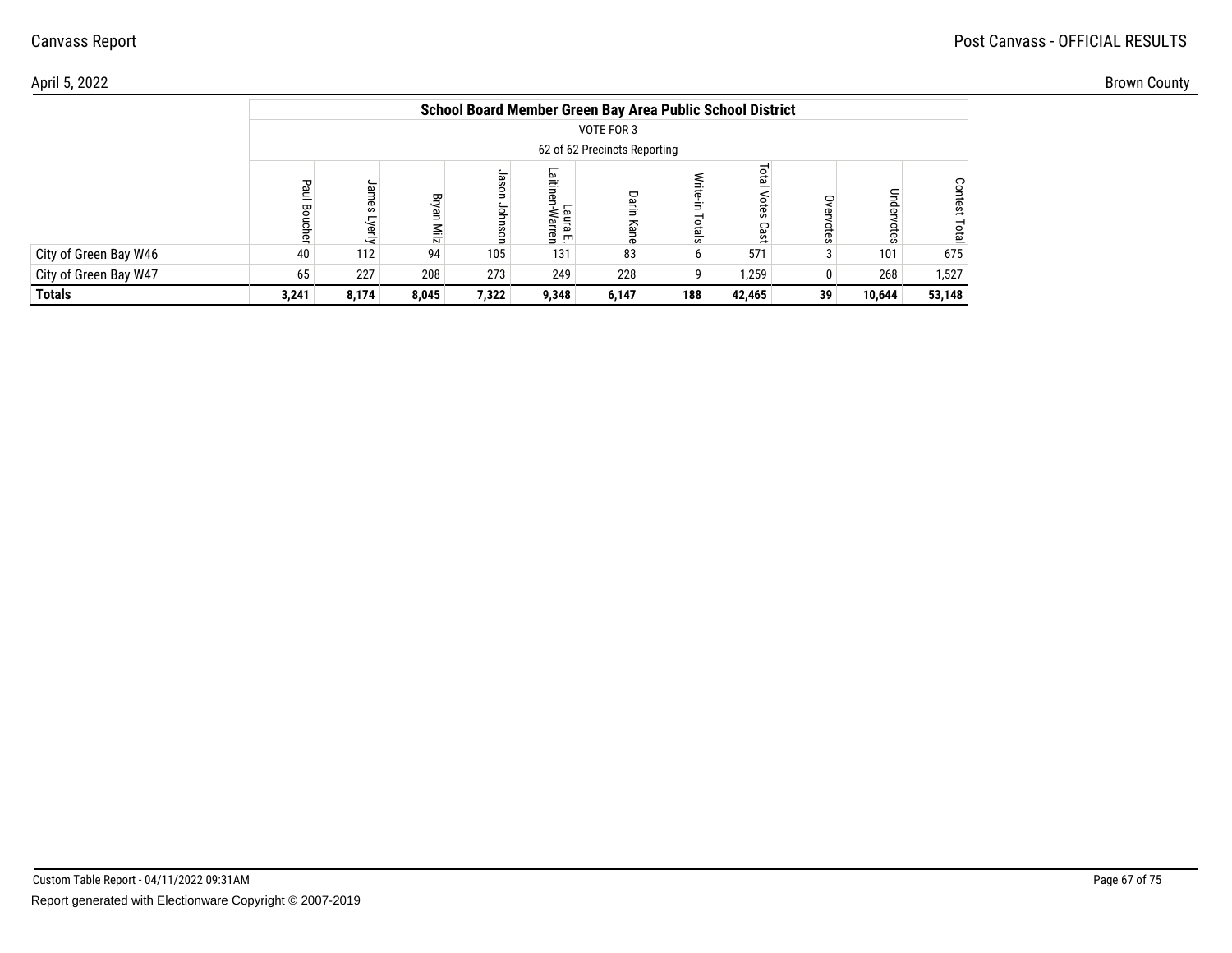|                          |                  |             |               |               |                |                              | <b>School Board Member Howard-Suamico School District</b> |                  |           |              |               |
|--------------------------|------------------|-------------|---------------|---------------|----------------|------------------------------|-----------------------------------------------------------|------------------|-----------|--------------|---------------|
|                          |                  |             |               |               |                | VOTE FOR 3                   |                                                           |                  |           |              |               |
|                          |                  |             |               |               |                | 17 of 17 Precincts Reporting |                                                           |                  |           |              |               |
|                          | Teresa<br>M Ford | Jason Potts | Scott Jandrin | Michael Moran | Amy M Rubright | Allen McGuire                | Write-in Totals                                           | Total Votes Cast | Overvotes | Undervotes   | Contest Total |
| Town of Pittsfield W1-3  | $\mathbf{0}$     | 0           | 0             | 0             | $\mathbf{0}$   | $\Omega$                     | $\mathbf{0}$                                              | $\mathbf{0}$     | 0         | $\mathbf{0}$ | 0             |
| Village of Howard W1-2   | 124              | 98          | 127           | 95            | 117            | 119                          |                                                           | 681              | 0         | 102          | 783           |
| Village of Howard W3-4   | 77               | 68          | 75            | 72            | 83             | 79                           | $\overline{2}$                                            | 456              | 0         | 84           | 540           |
| Village of Howard W5-6   | 117              | 98          | 131           | 125           | 138            | 125                          | 3                                                         | 737              | 0         | 103          | 840           |
| Village of Howard W7-8   | 147              | 168         | 182           | 179           | 182            | 166                          | 3                                                         | 1,027            | 0         | 95           | 1,122         |
| Village of Howard W9-10  | 172              | 165         | 179           | 175           | 136            | 154                          |                                                           | 982              | 0         | 86           | 1,068         |
| Village of Howard W11-12 | 105              | 81          | 117           | 72            | 128            | 127                          | $\mathbf{1}$                                              | 631              | 0         | 71           | 702           |
| Village of Howard W13-14 | 152              | 146         | 185           | 143           | 180            | 174                          | 3                                                         | 983              | 0         | 82           | 1,065         |
| Village of Howard W15    | 74               | 76          | 81            | 66            | 87             | 91                           | 3                                                         | 478              | 0         | 47           | 525           |
| Village of Howard W16    | 90               | 102         | 143           | 78            | 120            | 130                          | 3                                                         | 666              | 0         | 54           | 720           |
| Village of Howard W17    | 68               | 60          | 62            | 64            | 58             | 64                           | 3                                                         | 379              | 0         | 32           | 411           |
| Village of Howard W18    | 54               | 50          | 63            | 60            | 79             | 80                           | $\mathbf{1}$                                              | 387              | 0         | 39           | 426           |
| Village of Howard W19    | 57               | 50          | 51            | 62            | 45             | 44                           | $\mathbf{0}$                                              | 309              | 0         | 21           | 330           |
| Village of Suamico W1-3  | 232              | 247         | 361           | 227           | 337            | 343                          | $\overline{7}$                                            | 1,754            | 0         | 181          | 1,935         |
| Village of Suamico W4, 6 | 193              | 203         | 270           | 198           | 253            | 258                          | 3                                                         | 1,378            | 0         | 158          | 1,536         |
| Village of Suamico W5    | 87               | 102         | 172           | 94            | 176            | 169                          | $\overline{4}$                                            | 804              | 0         | 108          | 912           |
| Village of Suamico W7-9  | 245              | 238         | 362           | 256           | 361            | 354                          | $\overline{4}$                                            | 1,820            | 0         | 193          | 2,013         |
| <b>Totals</b>            | 1,994            | 1,952       | 2,561         | 1,966         | 2,480          | 2,477                        | 42                                                        | 13,472           | 0         | 1,456        | 14,928        |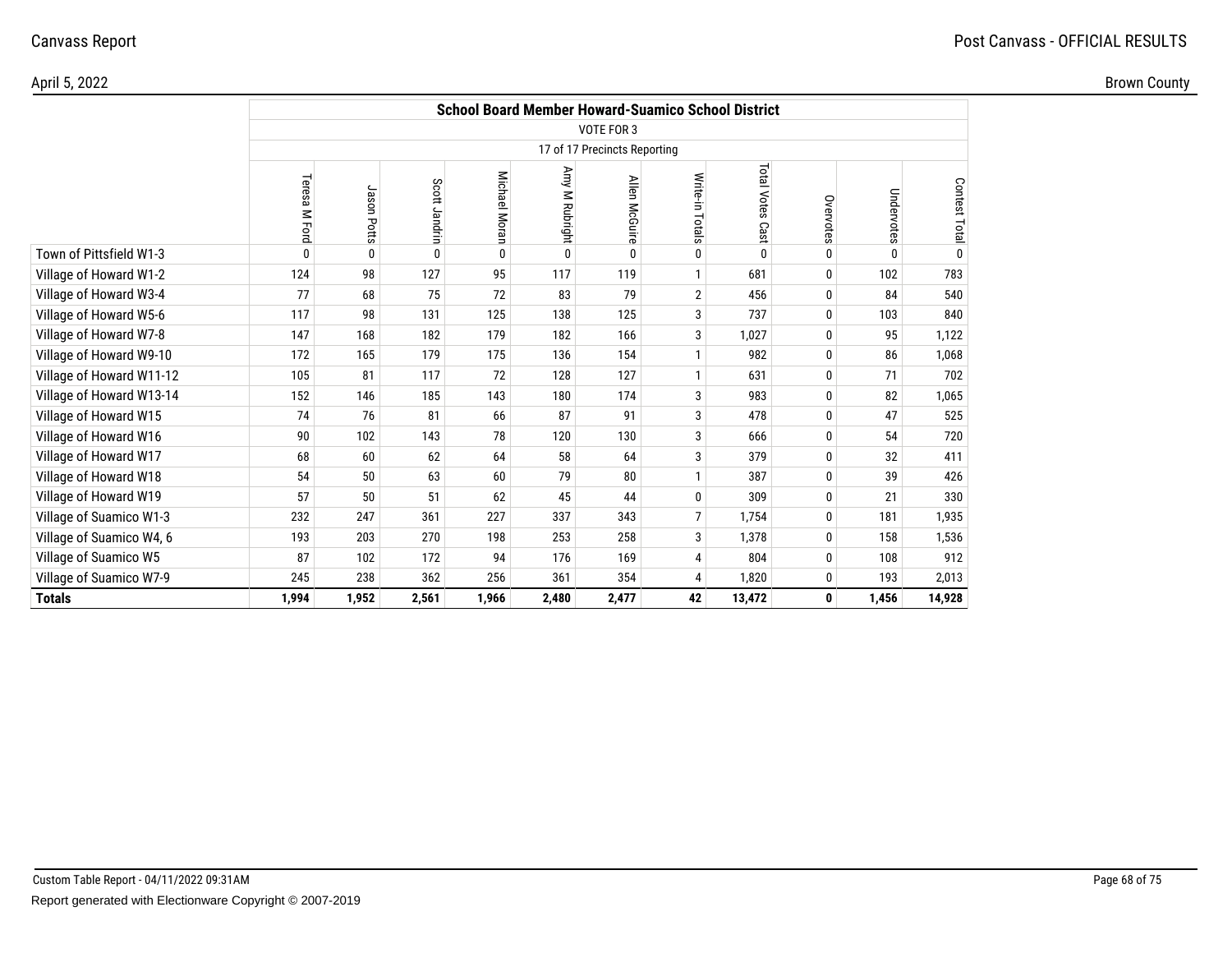## Post Canvass - OFFICIAL RESULTS

|                      |                            |               |                          |                     | <b>School Board Member Kaukauna School District</b> |                            |                      |                            |              |               |                 |
|----------------------|----------------------------|---------------|--------------------------|---------------------|-----------------------------------------------------|----------------------------|----------------------|----------------------------|--------------|---------------|-----------------|
|                      |                            |               |                          |                     |                                                     | VOTE FOR 3                 |                      |                            |              |               |                 |
|                      |                            |               |                          |                     |                                                     | 1 of 1 Precincts Reporting |                      |                            |              |               |                 |
|                      | 몽<br>Christine<br>Bouressa | C<br>æ<br>est | ᡂ<br>읔.<br>N<br>Ξ<br>로 줄 | lelissa<br>준<br>ΙLΘ | Samantha<br>Hoffer                                  | Chad<br>Berken             | ∕rite<br>Ė.<br>otals | <b>PED</b><br>otes<br>Cast | ĒS           | Under<br>otes | Contest<br>otal |
| Town of Holland W1-2 | 52                         | 28            | 36                       | 70                  | 63                                                  | 48                         | 13                   | 310                        | <sup>0</sup> | 23            | 333             |
| <b>Totals</b>        | 52                         | 28            | 36                       | 70                  | 63                                                  | 48                         | 13                   | 310                        | n            | 23            | 333             |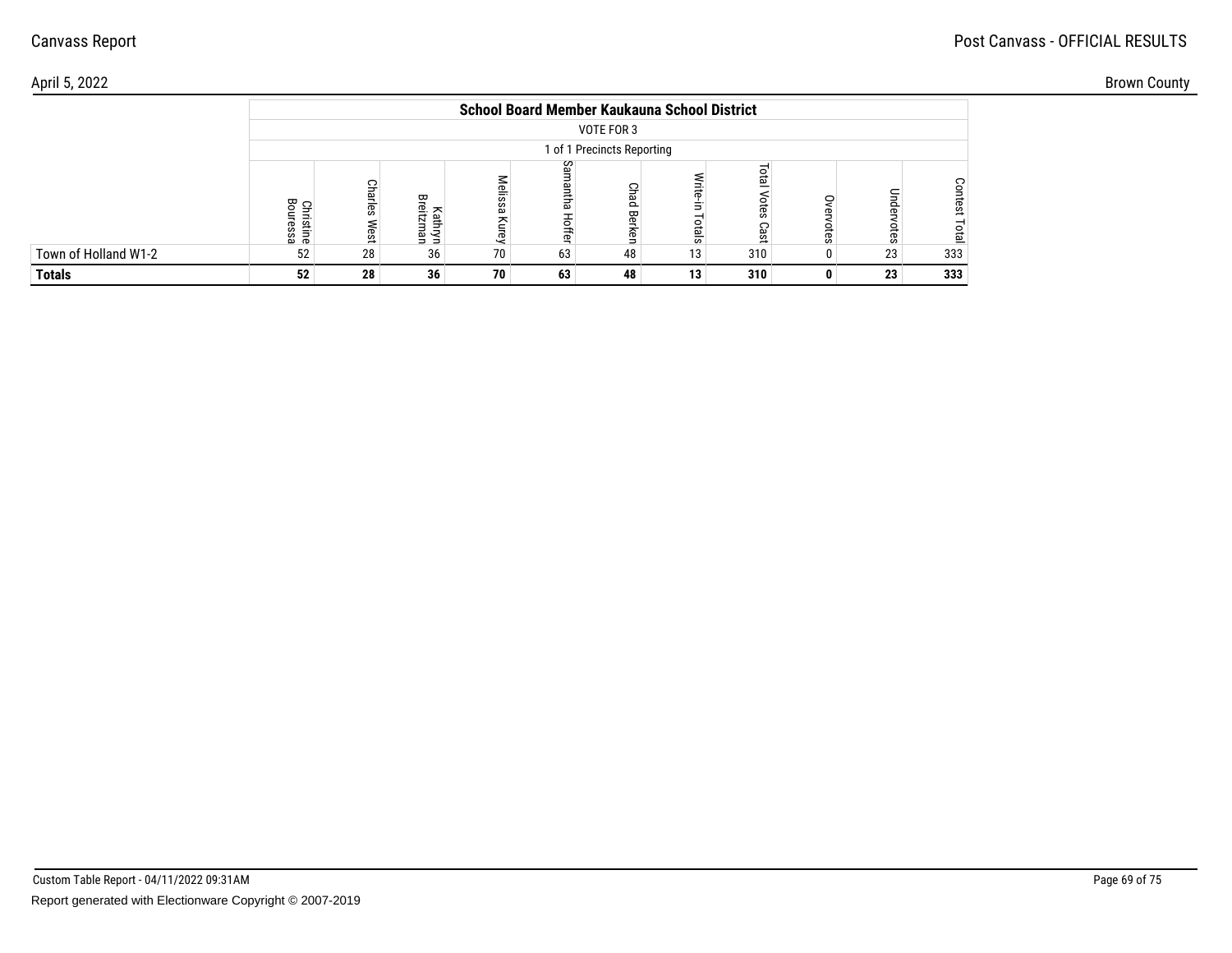#### April 5, 2022

| April 5, 2022          |     |              |     |                                                            |                   |    |     | <b>Brown County</b> |  |
|------------------------|-----|--------------|-----|------------------------------------------------------------|-------------------|----|-----|---------------------|--|
|                        |     |              |     | <b>School Board Member Luxemburg-Casco School District</b> |                   |    |     |                     |  |
|                        |     |              |     | VOTE FOR 2                                                 |                   |    |     |                     |  |
|                        |     |              |     | 2 of 2 Precincts Reporting                                 |                   |    |     |                     |  |
|                        |     | ä<br>co<br>应 | 즐   | 큹<br>otals                                                 | ă<br>otes<br>Cast |    |     |                     |  |
| Town of Green Bay W1-3 | 155 | 125          | 137 | 3                                                          | 420               | 60 | 480 |                     |  |
| Town of Humboldt W1-2  | 62  | 59           | 47  | 0                                                          | 168               | 16 | 184 |                     |  |
| <b>Totals</b>          | 217 | 184          | 184 |                                                            | 588               | 76 | 664 |                     |  |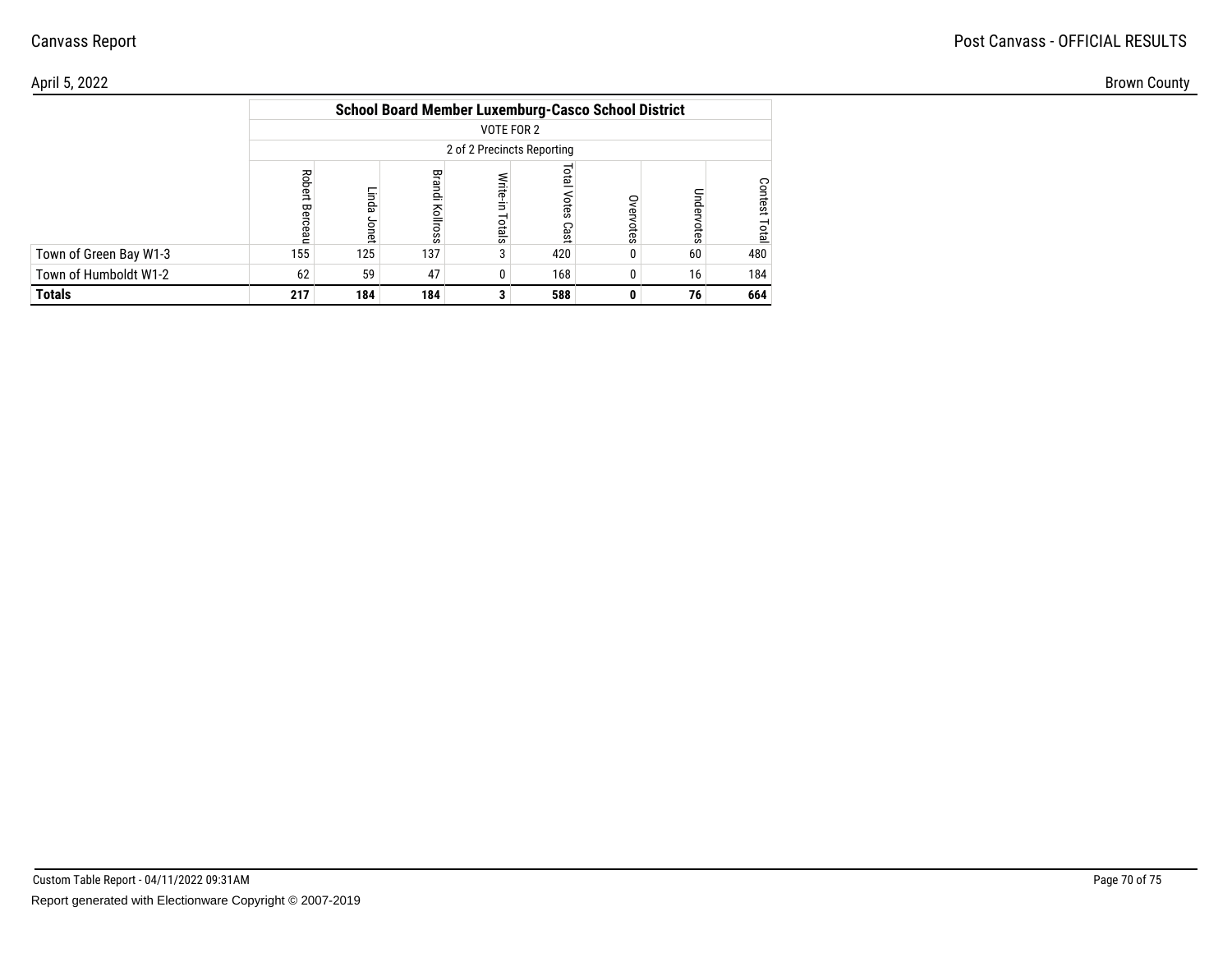#### April 5, 2022Brown County

|                             |                   |                |                    |                            |              | School Board Member Pulaski Community School District, Zone 1 |              |
|-----------------------------|-------------------|----------------|--------------------|----------------------------|--------------|---------------------------------------------------------------|--------------|
|                             |                   |                |                    | <b>VOTE FOR 1</b>          |              |                                                               |              |
|                             |                   |                |                    | 6 of 6 Precincts Reporting |              |                                                               |              |
|                             | Jackie<br>Huismar | Heidi Bukowiec | Write-in<br>Totals | <b>Fotal Votes</b><br>Cast | Overvotes    | Undervotes                                                    | Contest Tota |
| Town of Pittsfield W1-3     | 135               | 201            | 0                  | 336                        | 0            | 8                                                             | 344          |
| Village of Hobart W1-2, 4-5 | 205               | 222            |                    | 428                        | 0            | 50                                                            | 478          |
| Village of Hobart W3 & 6    | 127               | 172            | 1                  | 300                        | 0            | 45                                                            | 345          |
| Village of Hobart W7        | 62                | 74             | 3                  | 139                        | 0            | 19                                                            | 158          |
| Village of Pulaski W1-3, 6  | 219               | 226            | 0                  | 445                        | 2            | 8                                                             | 455          |
| Village of Suamico W5       | 16                | 23             | 0                  | 39                         | 0            | 5                                                             | 44           |
| <b>Totals</b>               | 764               | 918            | 5                  | 1,687                      | $\mathbf{2}$ | 135                                                           | 1,824        |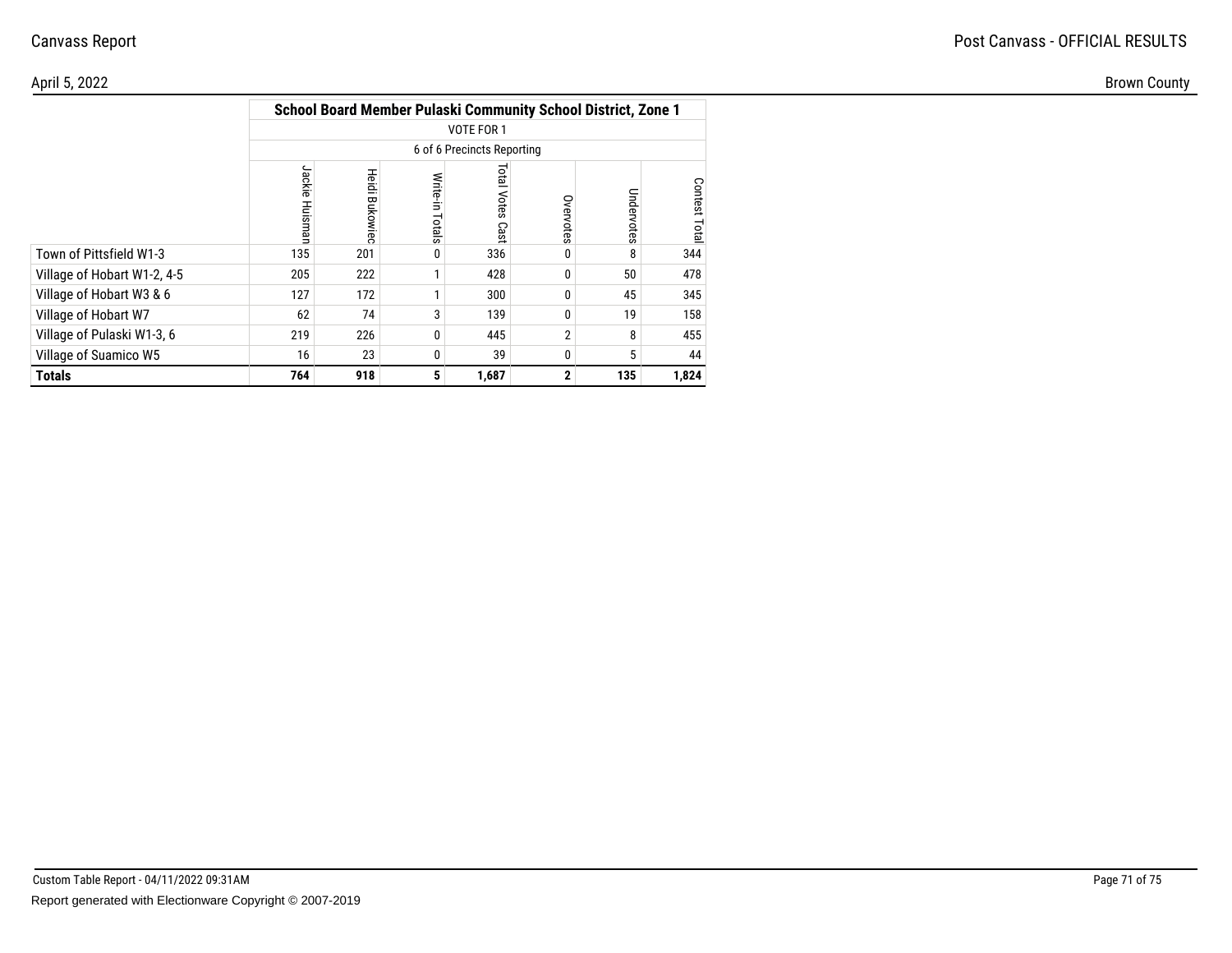| April 5, 2022               |              |       |                                                    |                  |                                                        |                |
|-----------------------------|--------------|-------|----------------------------------------------------|------------------|--------------------------------------------------------|----------------|
|                             |              |       | Zone 3<br>VOTE FOR 1<br>6 of 6 Precincts Reporting |                  | School Board Member Pulaski Community School District, |                |
|                             | Barb<br>Keef | otals | <b>Total</b><br>Votes<br>Cast                      | Ove<br>Note<br>Ö | Undervotes                                             | Contest<br>ota |
| Town of Pittsfield W1-3     | 288          |       | 291                                                |                  | 53                                                     | 344            |
| Village of Hobart W1-2, 4-5 | 333          |       | 340                                                |                  | 138                                                    | 478            |
| Village of Hobart W3 & 6    | 234          |       | 236                                                |                  | 109                                                    | 345            |
| Village of Hobart W7        | 116          |       | 117                                                |                  | 41                                                     | 158            |
| Village of Pulaski W1-3, 6  | 355          |       | 361                                                |                  | 94                                                     | 455            |
| Village of Suamico W5       | 37           |       | 37                                                 |                  | $\overline{ }$                                         | 44             |
| <b>Totals</b>               | 1,363        | 19    | 1,382                                              | $\mathbf{0}$     | 442                                                    | 1,824          |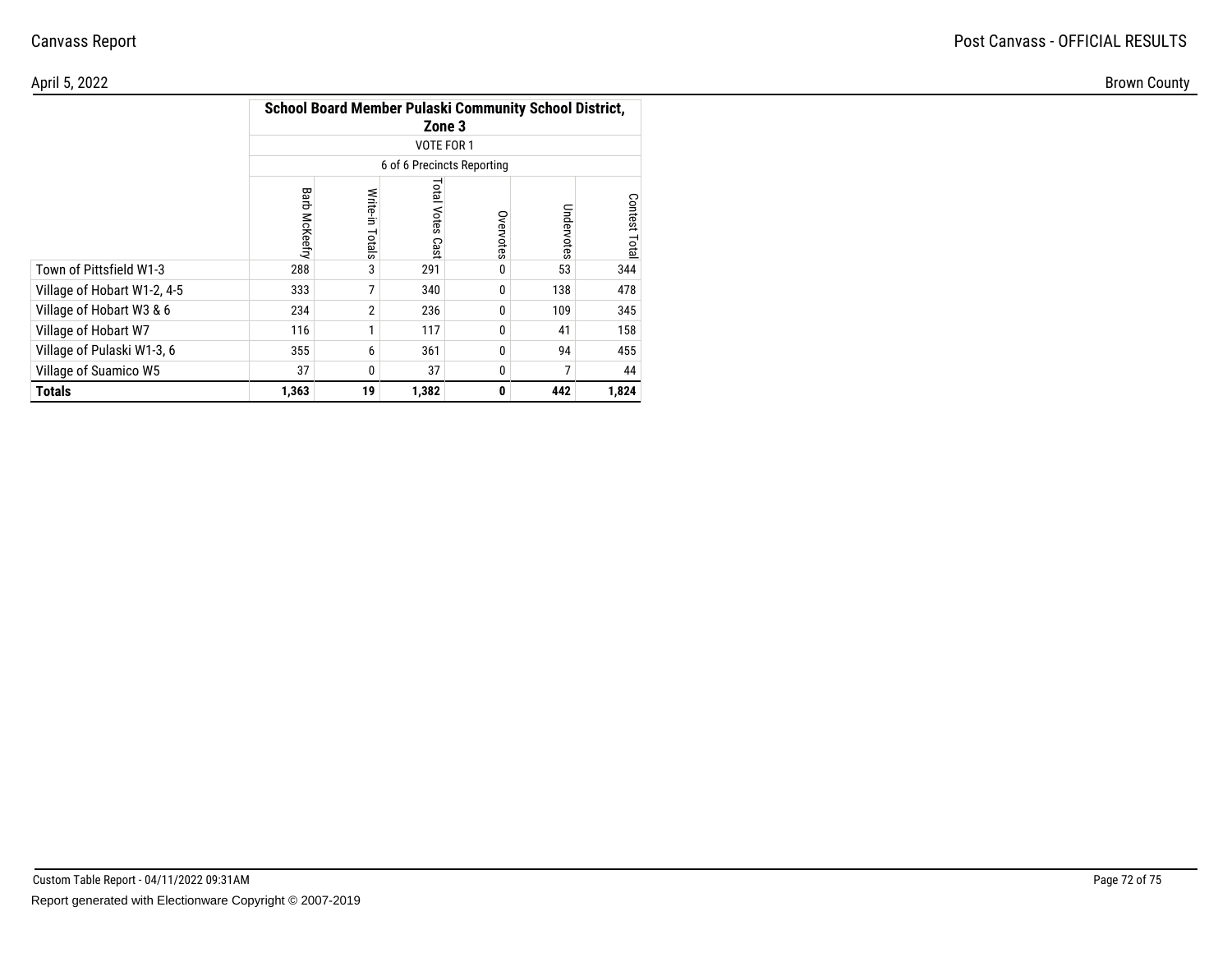### Canvass Report

#### April 5, 2022

|                       | <b>School Board Member Reedsville School District</b> |            |                   |                       |               |            |                 |  |  |
|-----------------------|-------------------------------------------------------|------------|-------------------|-----------------------|---------------|------------|-----------------|--|--|
|                       | VOTE FOR 1                                            |            |                   |                       |               |            |                 |  |  |
|                       | 1 of 1 Precincts Reporting                            |            |                   |                       |               |            |                 |  |  |
|                       | John<br>Ebert                                         | 믈<br>Ebert | Write-in<br>otals | leto<br>Votes<br>Cast | Over<br>votes | Undervotes | Contest<br>Tota |  |  |
| Town of Morrison W1-2 | 64                                                    | 31         |                   | 96                    |               | 8          | 105             |  |  |
| <b>Totals</b>         | 64                                                    | 31         |                   | 96                    |               |            | 105             |  |  |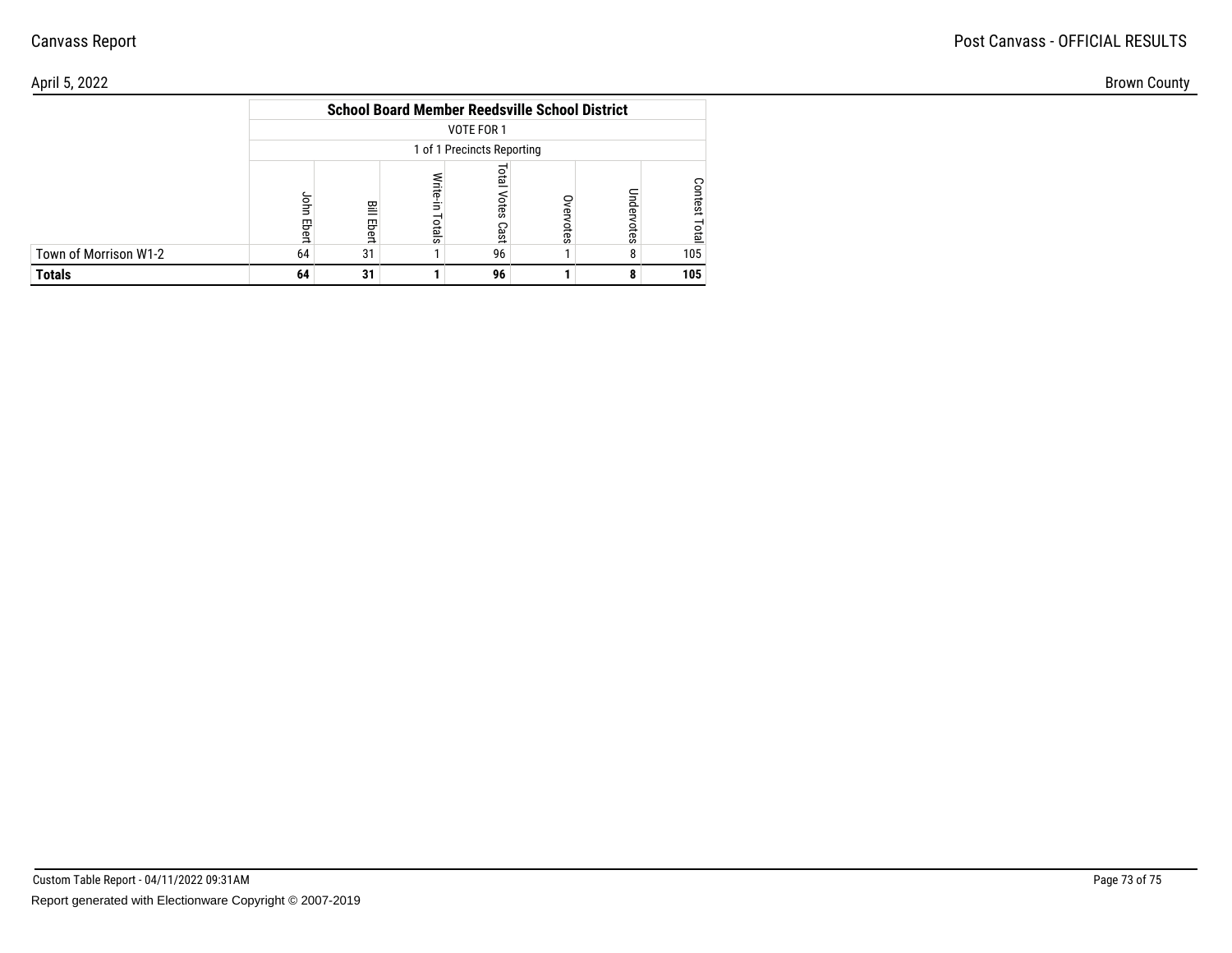# Canvass Report

### April 5, 2022

Brown County

|                               | <b>School Board Member School District of West De Pere</b> |              |                      |              |                    |                     |              |            |               |
|-------------------------------|------------------------------------------------------------|--------------|----------------------|--------------|--------------------|---------------------|--------------|------------|---------------|
|                               | VOTE FOR 2<br>8 of 8 Precincts Reporting                   |              |                      |              |                    |                     |              |            |               |
|                               |                                                            |              |                      |              |                    |                     |              |            |               |
|                               | Barbara Van<br>Deurzen                                     | Jason M Dorn | Jamie M<br>Kinjerski | Scott Borley | Write-in<br>Totals | Total Votes<br>Cast | Overvotes    | Undervotes | Contest Total |
| Town of Lawrence W1-4, 7      | 327                                                        | 300          | 270                  | 376          | 4                  | 1,277               | 0            | 127        | 1,404         |
| Town of Lawrence W5-6         | 116                                                        | 125          | 101                  | 170          | 2                  | 514                 | 2            | 56         | 572           |
| Village of Ashwaubenon W11-12 | 125                                                        | 83           | 115                  | 113          |                    | 437                 | 0            | 61         | 498           |
| Village of Hobart W7          | 8                                                          | 4            | ⇁                    | 8            | $\Omega$           | 27                  | $\Omega$     |            | 34            |
| Village of Hobart W8-11       | 168                                                        | 182          | 146                  | 201          | 2                  | 699                 | 0            | 105        | 804           |
| City of De Pere W10-16        | 313                                                        | 214          | 249                  | 277          | $\overline{2}$     | 1,055               | 0            | 105        | 1,160         |
| City of De Pere W17-19        | 257                                                        | 219          | 201                  | 248          | $\overline{2}$     | 927                 | 0            | 69         | 996           |
| City of De Pere W20-23        | 183                                                        | 179          | 187                  | 230          | $\overline{2}$     | 781                 | 0            | 87         | 868           |
| <b>Totals</b>                 | 1,497                                                      | 1,306        | 1,276                | 1,623        | 15                 | 5,717               | $\mathbf{2}$ | 617        | 6,336         |